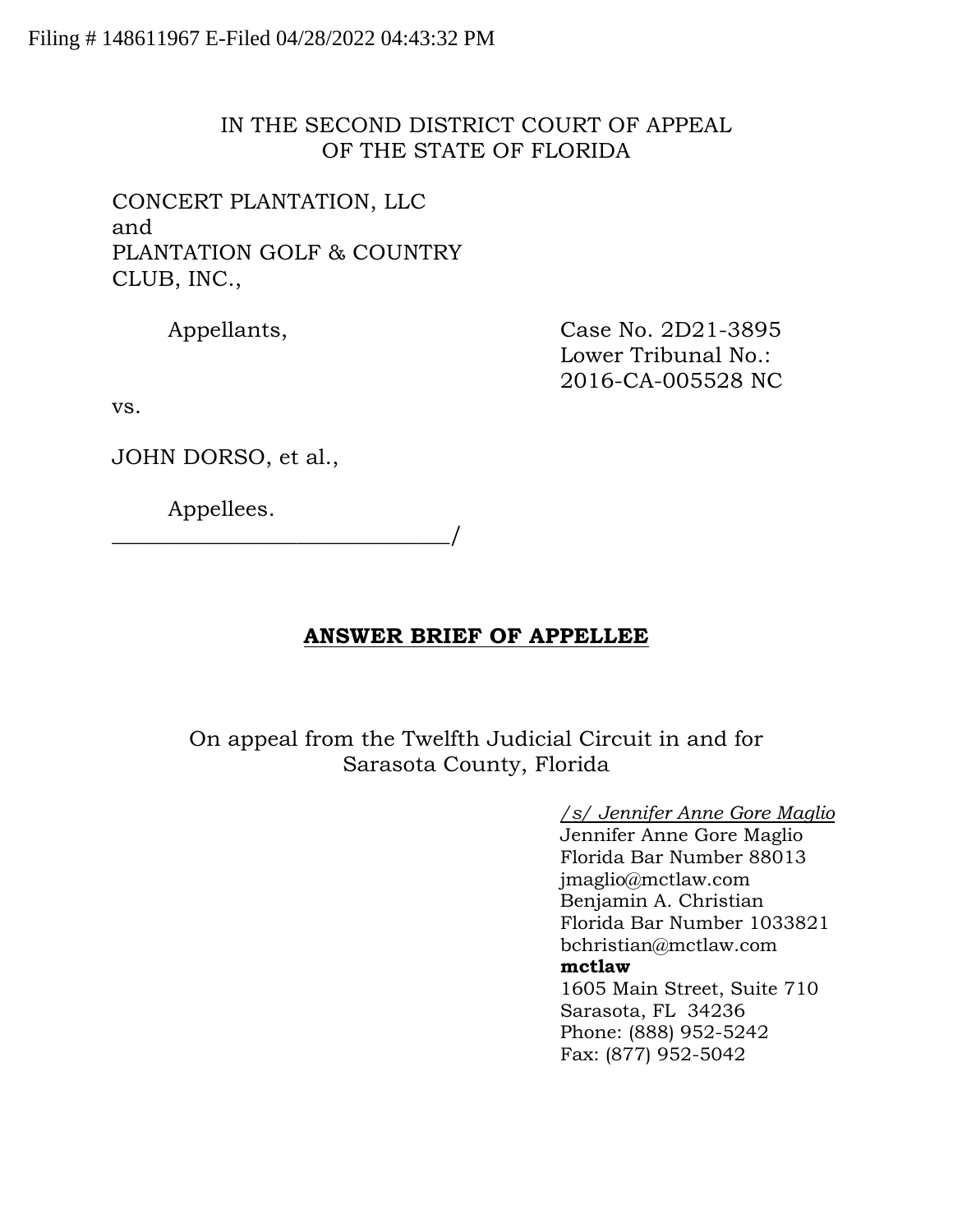# **TABLE OF CONTENTS**

| H. |                                                                                                                                                                                                                                                      |  |
|----|------------------------------------------------------------------------------------------------------------------------------------------------------------------------------------------------------------------------------------------------------|--|
|    |                                                                                                                                                                                                                                                      |  |
|    |                                                                                                                                                                                                                                                      |  |
|    | A. THE TRIAL COURT DID NOT ABUSE ITS DISCRETION BY FINDING THAT THE<br>a. Club Owners' claims regarding individualized issues do not<br>c. Multiple sets of bylaws do not defeat predominance 15<br>e. Unjust Enrichment claims do not prevent class |  |
|    | 2. It was not an abuse of discretion to find class certification                                                                                                                                                                                     |  |
|    | B. THE TRIAL COURT DID NOT ABUSE ITS DISCRETION BY CERTIFYING THIS                                                                                                                                                                                   |  |
|    |                                                                                                                                                                                                                                                      |  |
|    |                                                                                                                                                                                                                                                      |  |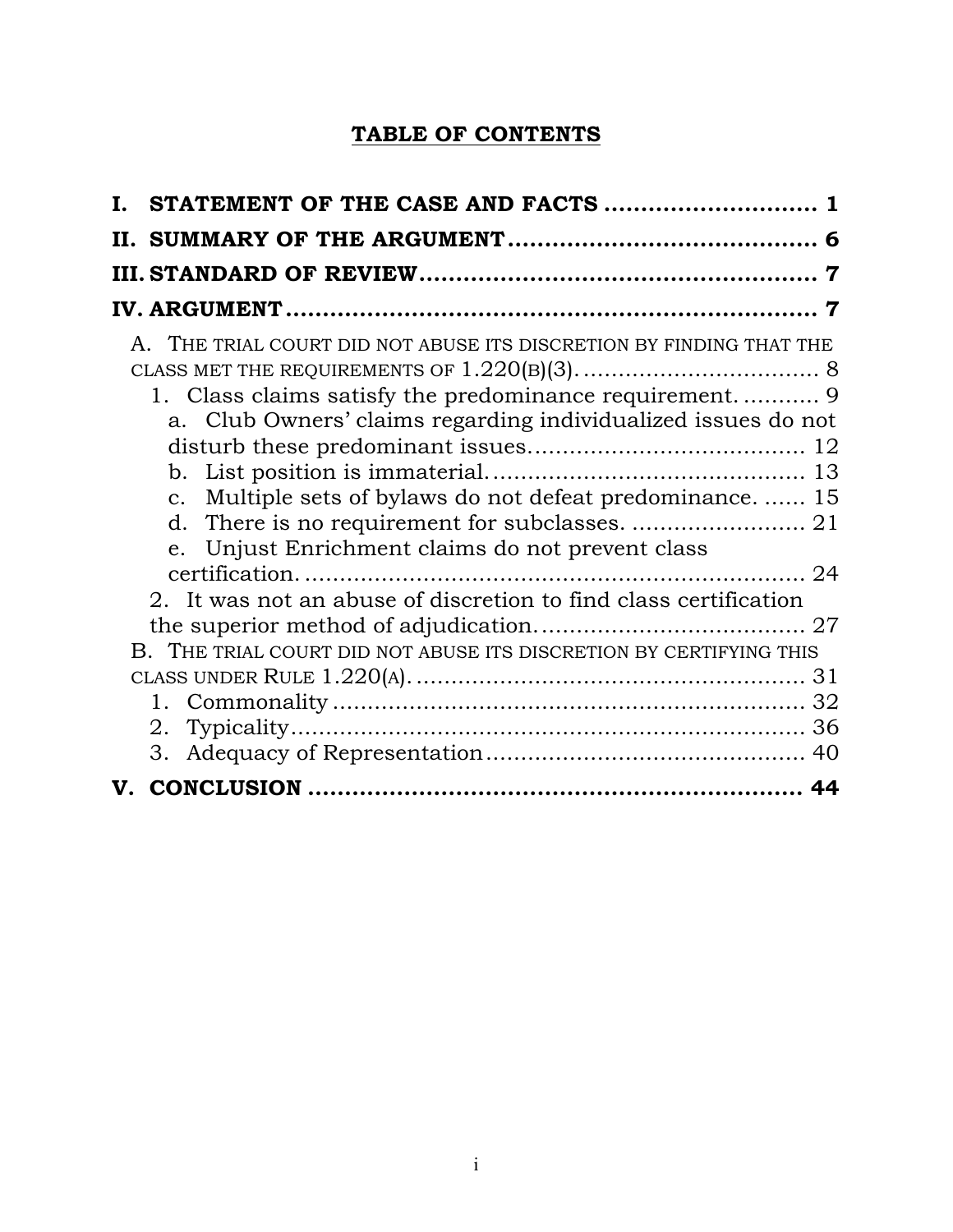# Table of Authorities

| Cases                                                       |
|-------------------------------------------------------------|
| Arvida/JMB Partners v. Council of Villages, Inc.,           |
| 733 So. 2d 1026                                             |
| Bender v. State Dept. of Fin. Servs.,                       |
|                                                             |
| Broin v. Phillip Morris Co., Inc.,                          |
|                                                             |
| Browning v. Anglefish Swim School, Inc.,                    |
|                                                             |
| Canakaris v. Canakaris,                                     |
|                                                             |
| Clausnitzer v. Fed. Exp. Corp.,                             |
|                                                             |
| Commerce P'ship 8098 Ltd. P'ship v. Equity Contracting Co., |
|                                                             |
| Discount Sleep of Ocala, LLC v. City of Ocala,              |
|                                                             |
| Engle v. Liggett Grp., Inc.,                                |
|                                                             |
| Graham v. Pyramid Healthcare Sols., Inc.,                   |
| 2017 WL 2799928 (M.D. Fla. June 28, 2017)  37               |
| InPhyNet Contracting Svcs., Inc. v. Soria,                  |
|                                                             |
| Johnson v. Plantation Gen. Hosp. Ltd. P'ship,               |
|                                                             |
| Jordan v. State,                                            |
|                                                             |
| Miami Auto. Retail, Inc. v. Baldwin,                        |
|                                                             |
| Morgan v. Coats,                                            |
|                                                             |
| Osborne v. Emmer,                                           |
|                                                             |
| Rollins, Inc. v. Butland,                                   |
|                                                             |
| Sosa v. Safeway Premium Fin. Co.,                           |
|                                                             |
|                                                             |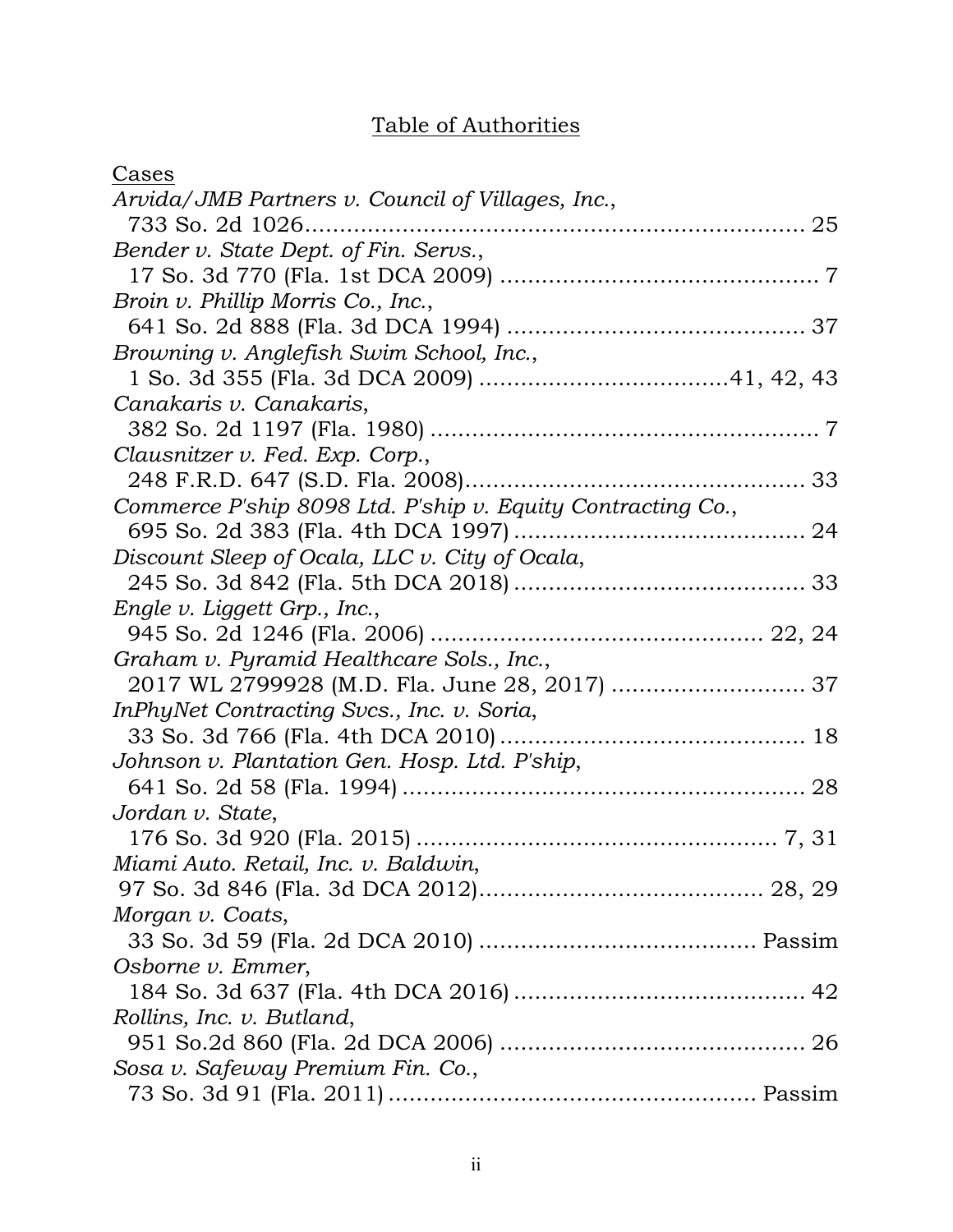| Vega v. T-Mobile USA, Inc.,      |  |
|----------------------------------|--|
|                                  |  |
| Verandah Dev., LLC v. Gualtieri, |  |
|                                  |  |
| Wal-Mart Stores, Inc. v. Dukes,  |  |
|                                  |  |

Rules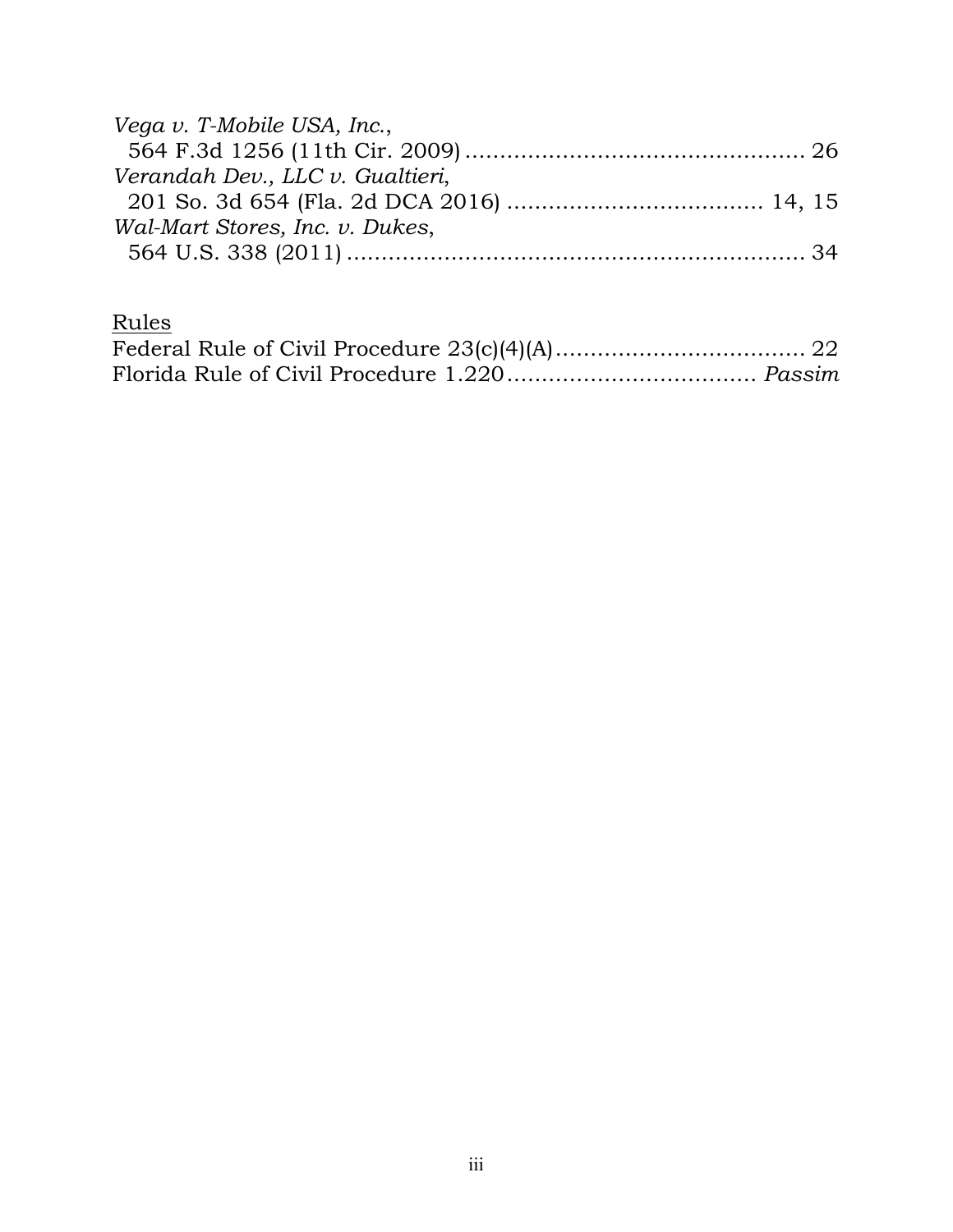### <span id="page-4-0"></span>**I. STATEMENT OF THE CASE AND FACTS**

Appellee adopts the factual portion of the Appellant's Initial Brief and submits the following facts in addition.

Plantation Golf and Country Club ("PGCC") existed as a social club organized for the benefit of its members. (A.051, Art. 1; A.719, Art. 1; A.737, Art. 1). It offered members the options to play golf, tennis, or to avail themselves of other amenities, and structured equity memberships around these activities. (A.051; A.719; A.737). Primarily, these equity memberships were organized as one of three types: Golf, Tennis, or Social. (A.052, Art. 3.3). The cost of these memberships roughly corresponded to the amenities offered for each, with a Golf membership being the most expensive and a Social membership the least expensive. (A.120-21).

Equity memberships provided the member with ownership rights in the club, voting rights, the ability to be elected to the Board of Directors, and other privileges. (A.051-054). Equity memberships were also entitled to an equity refund upon the member's resignation from PGCC. (A.054, ¶3.8.2; A.073, ¶3.8.2; A.090; ¶3.8.2; A.107, ¶3.8.2; A.250; A.493). All class members resigned at a time where the amount of the refund was calculated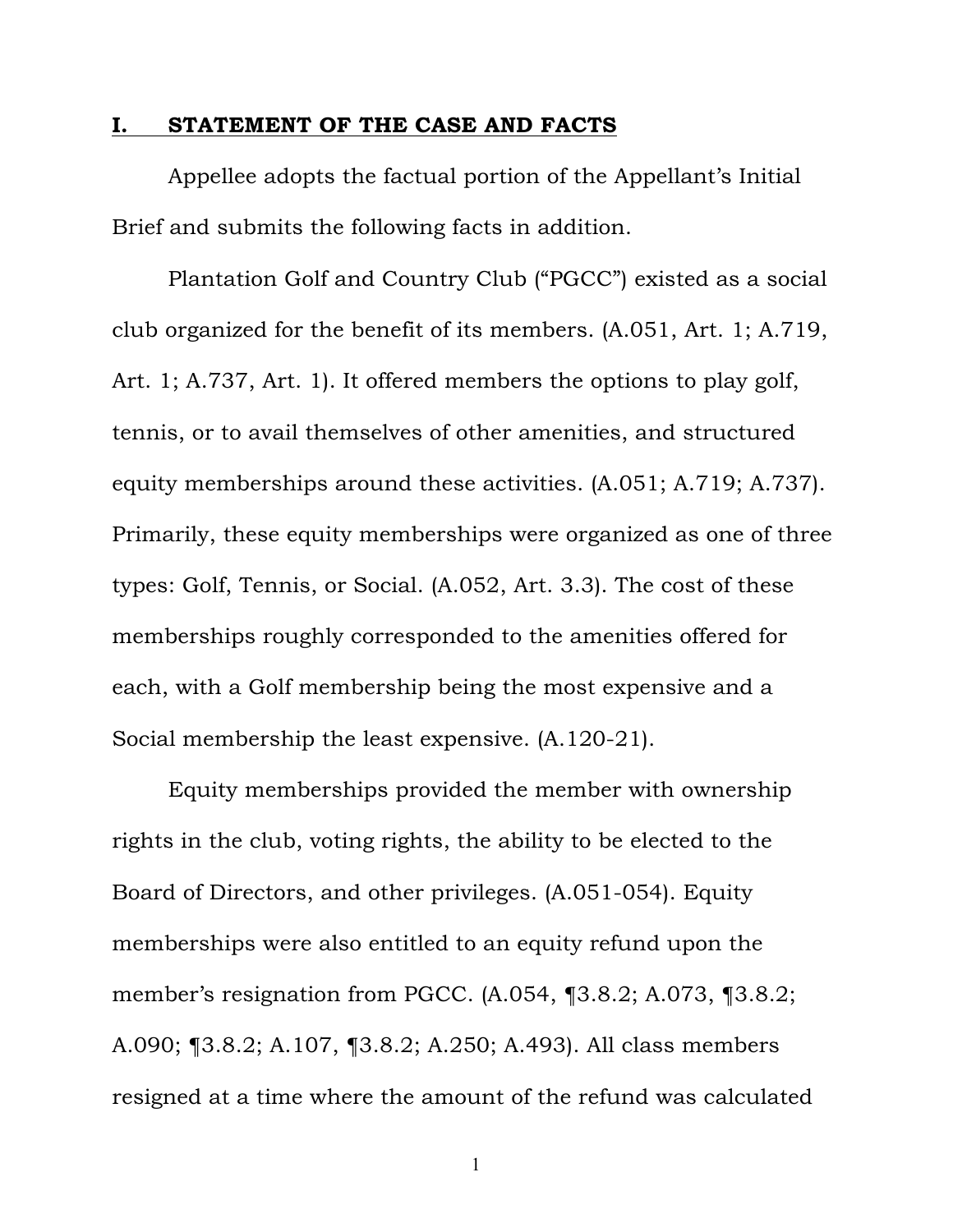as a percentage of the equity amount being charged at the time of resignation.1 (A.054, ¶3.8.2; A.073, ¶3.8.2; A.090; ¶3.8.2; A.107, ¶3.8.2; A.120-22, ¶¶3.3.1, 3.3.2, 3.3.3, ¶3.8.2; A.137-9, ¶¶3.3.1, 3.3.2, 3.3.3, 3.7.2).

Club members who resigned were placed on a waiting list to receive their refunds. (A.073, ¶3.9.5; A.107, ¶3.8.2; A.122, ¶3.8.2; A.139, ¶3.8.2). PGCC did not maintain a funded account to pay members as they resigned. (A.437, ln. 1-4). Rather, once a member resigned, they were placed on their respective membership's waiting list based on the effective date of their resignation. (A.073, ¶3.9.5; A.107, 3.8.2; A.122, ¶3.8.2; A.139, ¶3.8.2; A.154). As new equity memberships were purchased by incoming members, a portion of that equity was used to fund the refund to the resigned member at the top of the waiting list in that membership class. (A.054, ¶3.8.2; A.073, ¶3.8.2; A.090; ¶3.8.2; A.107, ¶3.8.2). Thus, if new equity

<sup>1</sup> In 2010, PGCC twice amended their bylaws to base refund amounts on the equity amount "paid or deemed to have been paid" by the member, rather than the equity amount in effect at the time of the member's resignation. (*Compare* A.107, ¶3.8.2 *with* A.122, ¶3.8.2 *and* A.139, ¶3.7.2). With regard to the class, this became a distinction without a difference, as previously-resigned members were deemed to have paid the full equity amount previously in effect. (A.120-21, ¶¶3.3.1, 3.3.2, 3.3.3; A.137-38, ¶¶3.3.1, 3.3.2, 3.3.3; A.499).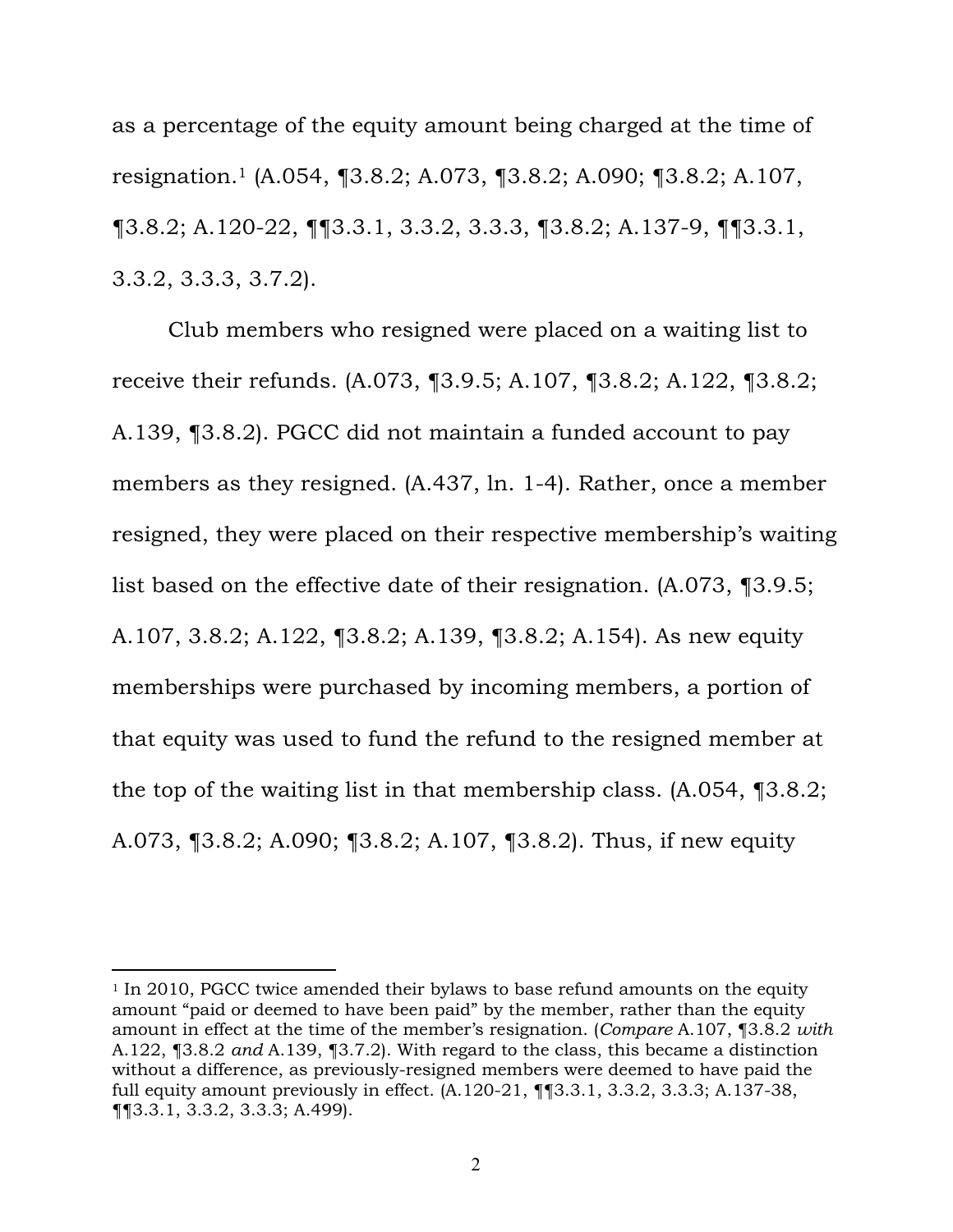memberships were not sold, resigned members could not be refunded. (A.437-38).

Once a member's resignation was accepted and became effective, they no longer had any rights in the club. (A.805). They had no access to internal club documents (including copies of any waitlists they are on). (A.400-401; A.805). They also had no right to use club facilities while waiting for their refund. (A.805).

All class members joined PGCC at a time where equity memberships were required by the club's bylaws.(A.015, ¶2). All class members resigned at a time where equity refunds were guaranteed by the club's bylaws. (A.015, ¶2). Many class members were sent letters or emails from PGCC at the time of their resignation. (A.169-237; A.804-806). These communications confirmed that their equity refunds were being calculated based on the bylaws in effect at the time of their resignations and each stated a specific sum to be refunded. (A.169-237; A.804-806). For Regular or Golf members, this sum amounted to \$24,000. (E.g., A.047).

After each class member had resigned their rights in PGCC and been placed on the resigned member refund waiting list, PGCC amended its bylaws. (A.151-168). Effective April 1, 2016, the First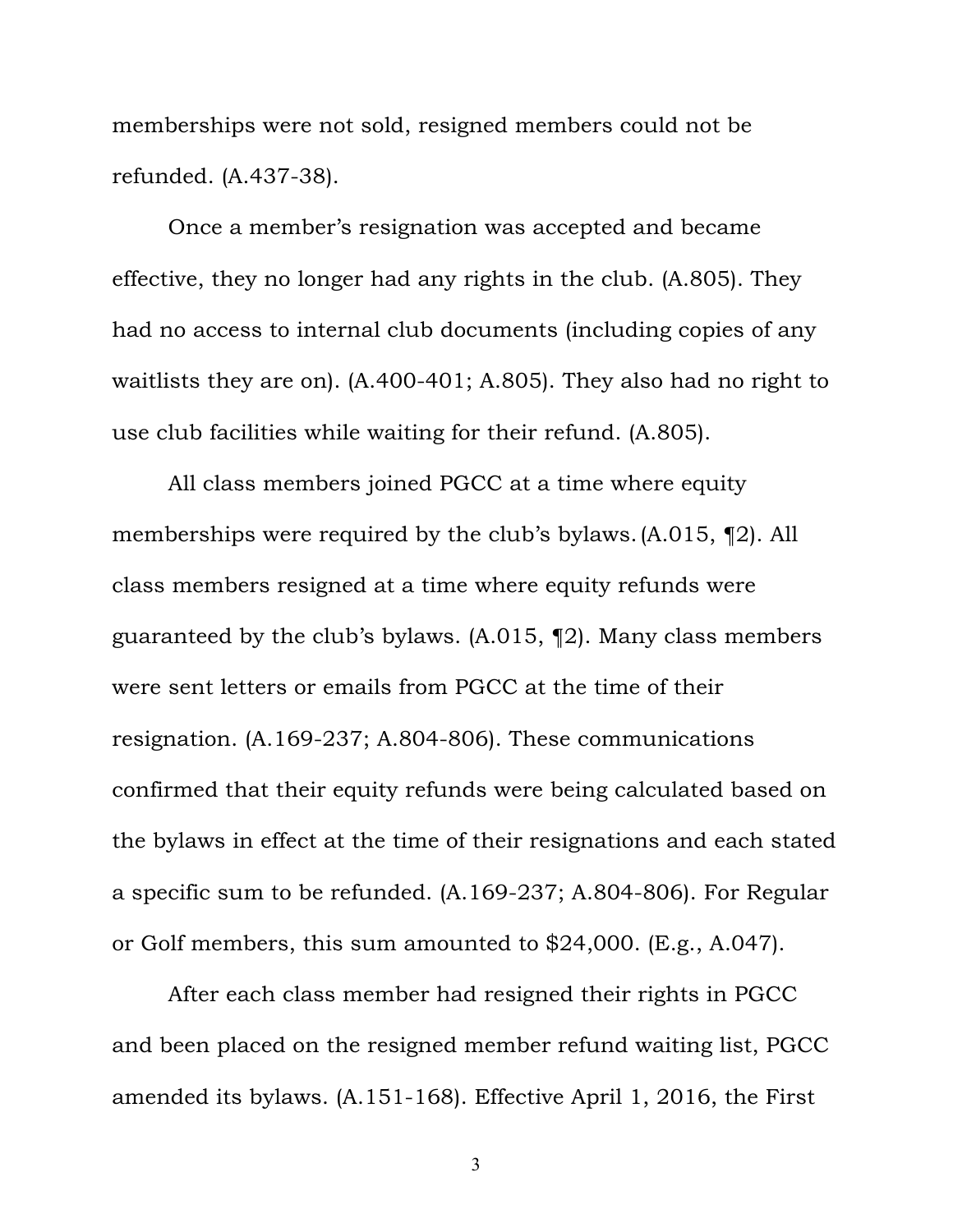Amended and Restated Bylaws untethered the calculation of the equity refund amount from the equity price. (*Compare* A.157, ¶3.7.1 *with* A.107, ¶3.8.2). Instead, refunds after April 1, 2016 were to be based on a percentage of the "joining fees" to the club. (A.157, ¶3.7.1) The "joining fees" were a substantially smaller amount than previous equity purchase prices. (A.427). The net effect of this bylaw change was to reduce the purchase price of an equity membership by 95%. (A.427). PGCC took the position that these amendments likewise reduced the refund amount due to a resigned equity member by 95%. (A.187). PGCC applied this amendment to previously resigned members, reducing the amount that they had previously agreed to refund (in writing for many class members) by 95%. (A.797-98). PGCC was sued based on this reduction in a series of suits that would eventually be consolidated and give rise to this class action. (A.023, ¶1).

PGCC made reduced payments to resigned equity members between April 1, 2016 and February 2, 2019 based on the amended bylaws. (A.187; A.385-388; A.401). On February 2, 2019; Concert Plantation, LLC ("Concert") completed the purchase of PGCC and ceased selling new equity memberships. (A.459; A.797-98). After the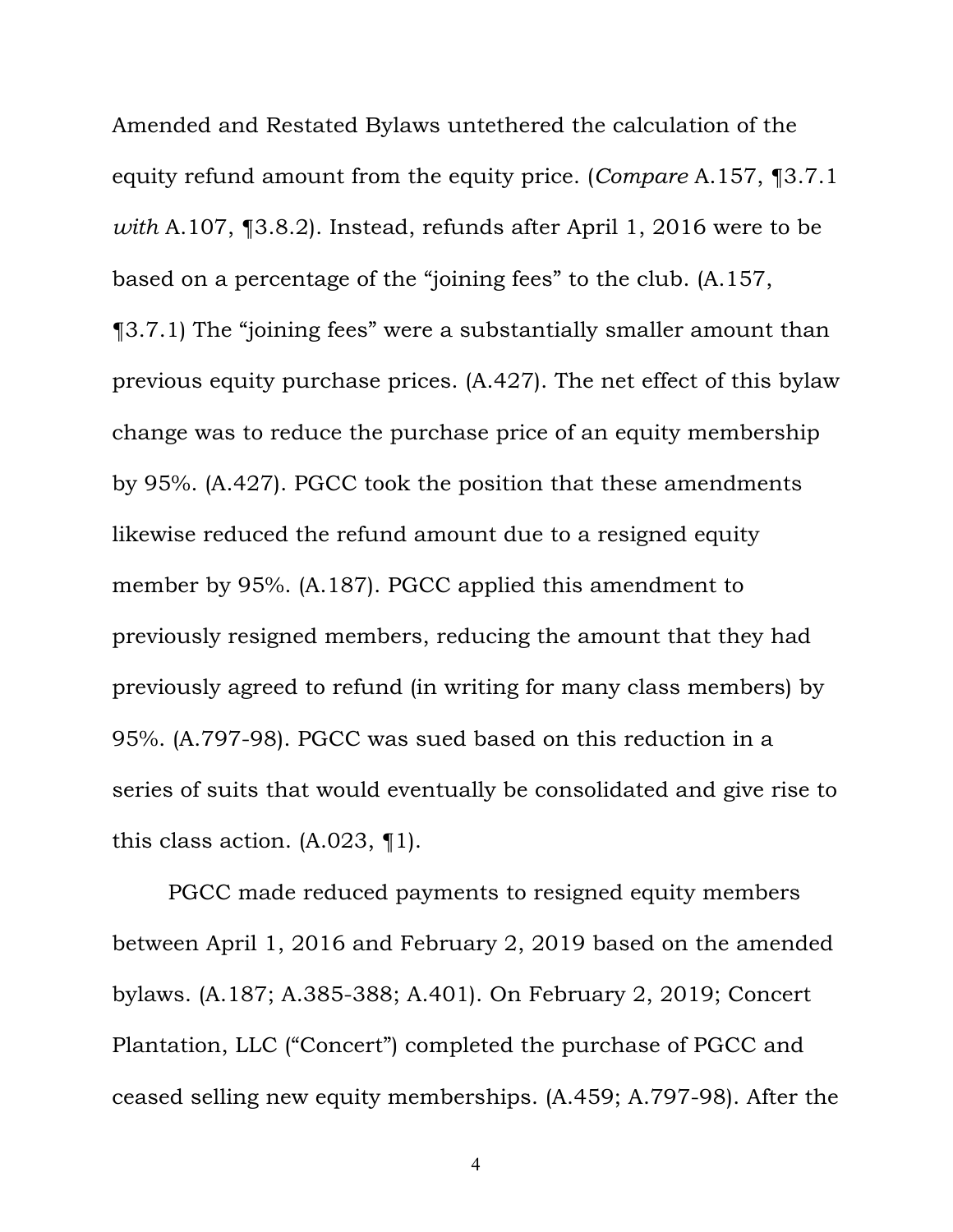sale, there was no mechanism to fund the equity refunds owed to resigned equity members still on the various waitlists. (A.437-38).

As part of the purchase of PGCC, Concert agreed to pay resigned members who were still on waitlists the amounts that they would be due under the amended bylaws, regardless of what position they were on the list. (A.457). However, Concert conditioned receipt of this payment on the execution of a document purporting to release Concert and PGCC from any and all liability related to the equity refund or any other rights or causes of action stemming from membership in or interaction with the club. (A.333- 335; A.337-350; A.457).

Prior to class certification, the trial court conducted a threeday evidentiary hearing that took place over multiple weeks. (A.351- 664). Based on the evidence presented, the court certified the proposed class. (A.642-646). A written order followed which described the basis for the decision and confirmed the ruling from the bench. (A.002-015). PGCC and Concert ("Club Owners") now appeal the certification of the class by arguing that the class does not satisfy the requirements of Rule 1.220 of the Florida Rules of Civil Procedure.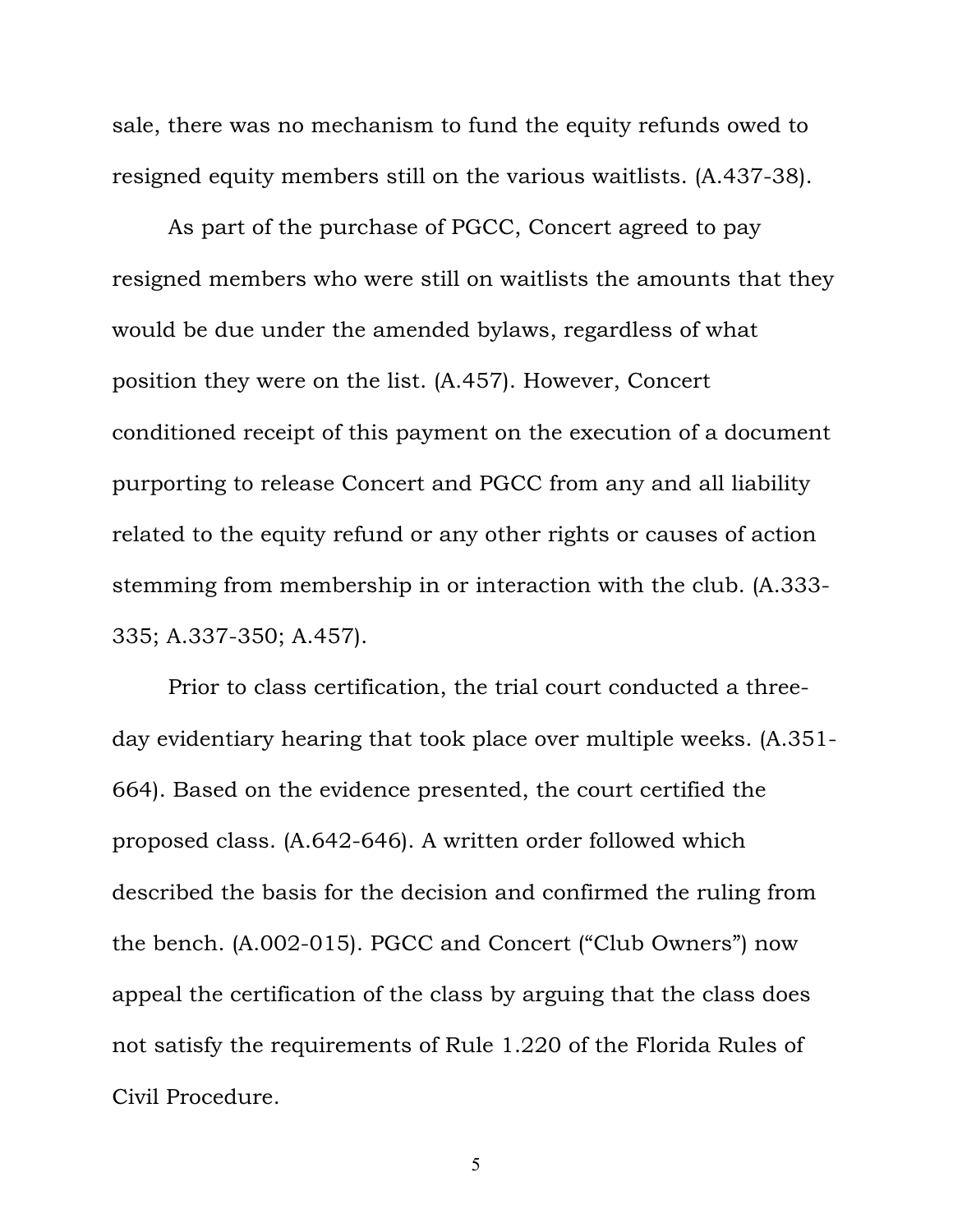#### <span id="page-9-0"></span>**II. SUMMARY OF THE ARGUMENT**

All class members were entitled to refunds of their equity in the club based on the bylaws in effect when they joined and when they resigned from the club. All class members had these refunds materially altered by changes to the bylaws that were made by the Club Owners after class members had resigned from the club and no longer had any membership rights in the club. Each class claim originates with the actions of the Club Owners. Therefore, the trial court was not arbitrary, capricious, or unreasonable in viewing the actions of the Club Owners through a common lens as applied to the class.

That all claims are ultimately based on action by the Club Owners provides unifying legal theories and unifying recourse to class members. These theories and recourse permeate all claims and therefore class action is a superior method of adjudication. Likewise, these common legal theories make class representatives' claims typical of the class members they represent and render them adequate representatives. For these reasons, the trial court did not abuse its discretion in certifying the class in this matter.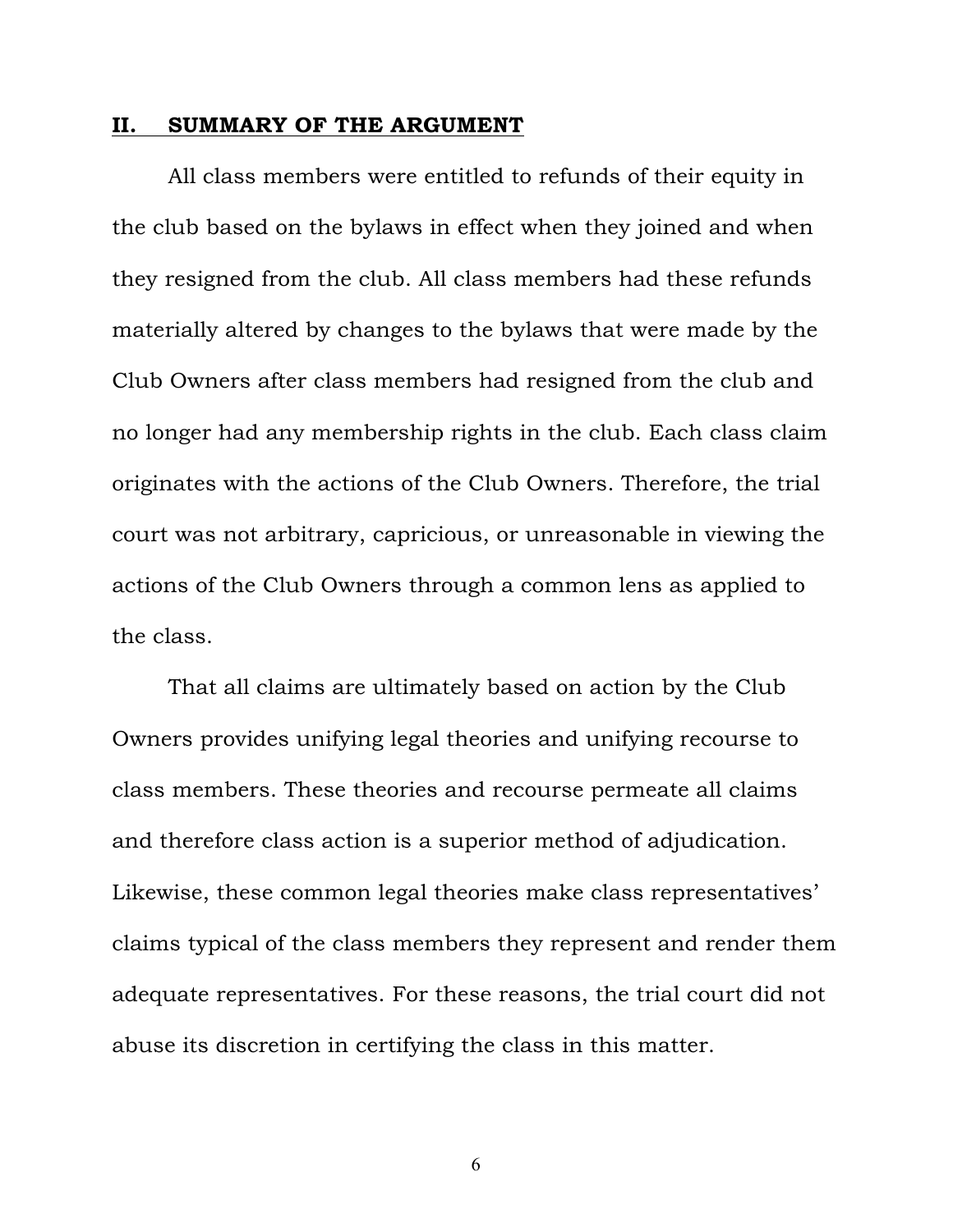#### <span id="page-10-0"></span>**III. STANDARD OF REVIEW**

Club Owners are correct that an order granting class certification is reviewed for abuse of discretion. *See, e.g., Sosa v. Safeway Premium Fin. Co.*, 73 So. 3d 91, 102–03 (Fla. 2011). "Under the abuse of discretion standard, a trial court's ruling will be upheld unless the judicial action is arbitrary, fanciful, or unreasonable. . .discretion is abused only where no reasonable person would take the view adopted by the trial court." *Jordan v. State*, 176 So. 3d 920, 927 (Fla. 2015) (internal citations and quotations omitted). *See also*, *Bender v. State Dept. of Fin. Servs.*, 17 So. 3d 770, 772 (Fla. 1st DCA 2009) ("If reasonable men could differ as to the propriety of the action taken by the trial court, then it cannot be said that the trial court abused its discretion.") (citing *Canakaris v. Canakaris*, 382 So. 2d 1197, 1203 (Fla. 1980)).

### **IV. ARGUMENT**

The trial court properly certified this class on two discrete issues that permeate each class member's claims. (A.013). As the court recognized in its order, factual dissimilarities between class members can be dealt with as they arise by grouping similarly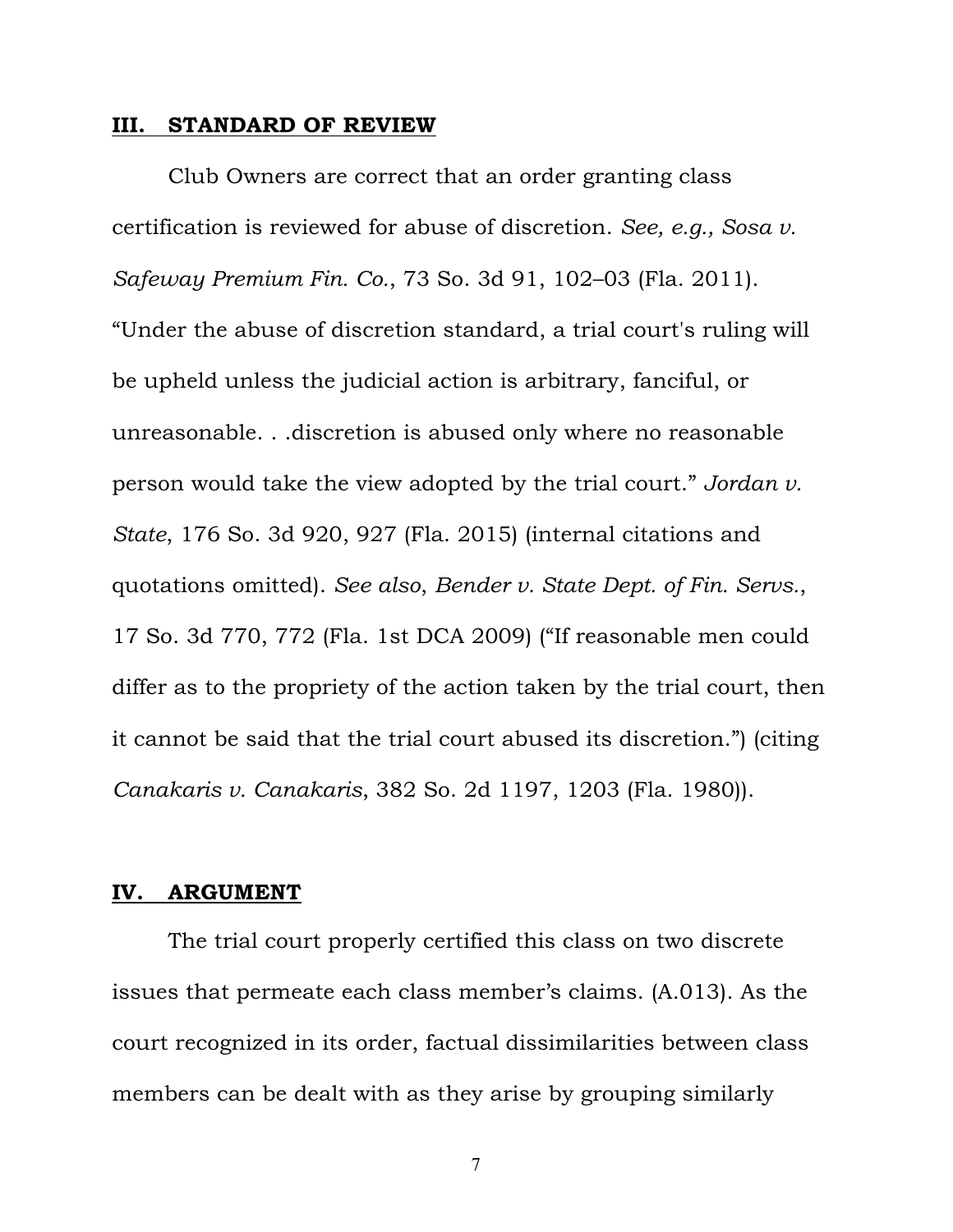<span id="page-11-0"></span>situated class members together to aid in the resolution of like issues or defenses. (A.013). Issue certification is permitted by Florida Rule of Civil Procedure 1.220(d)(4). In no way did the trial court abuse its discretion or overstep its bounds by making these determinations.

### **A. The trial court did not abuse its discretion by finding that the class met the requirements of 1.220(b)(3).**

At the class certification stage, a trial court is responsible for assessing whether putative class members meet the requirements for class certification as described in Fla. R. Civ. P. 1.220. *See*, *Sosa*, 73 So. 3d at 105. The burden is on the putative class members to plead and prove the elements required for satisfaction of at least one of the three subdivisions of Rule 1.220(b). *Id.* at 106. However, the trial court should resolve all doubts in favor of certification. *Id.* at 105.

The trial court appropriately analyzed the issues of predominance and superiority under Rule 1.220(b)(3) and certified the class under this subsection. (A.012-015). Relying on evidence produced at the class certification hearing, the trial court found the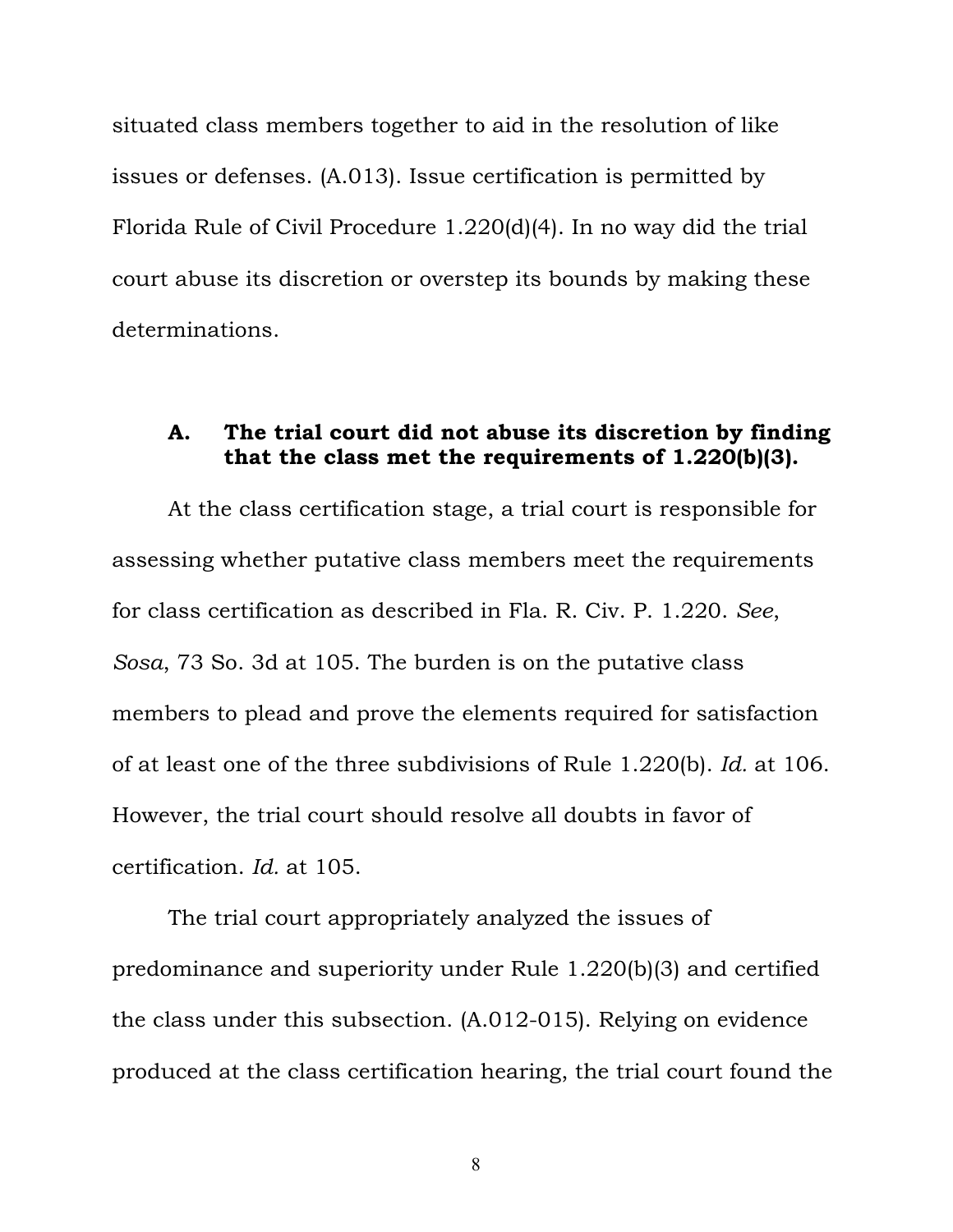<span id="page-12-0"></span>class had established predominance. The judge's written order stated that the "common legal and factual issues identified in this case are significantly more substantial [than] the individualized issues emphasized by Defendants." (A.014). Based primarily on the size of the class and the comparatively small value of the claims raised by each class member, the trial court determined that class certification was superior to other methods for adjudication. (A.015). Neither of these findings was an abuse of discretion.

# **1. Class claims satisfy the predominance requirement.**

In order to satisfy the requirements of certification under Rule 1.220(b)(3), "the party moving for class certification must establish that the class members' common questions of law and fact predominate over individual class member claims." *Sosa*, 73 So. 3d at 111. Predominance poses a more stringent requirement than the "commonality" requirement of Rule 1.220(a), but, if "a trial court finds that common issues of fact and law impact more substantially the efforts of every class member to prove liability than the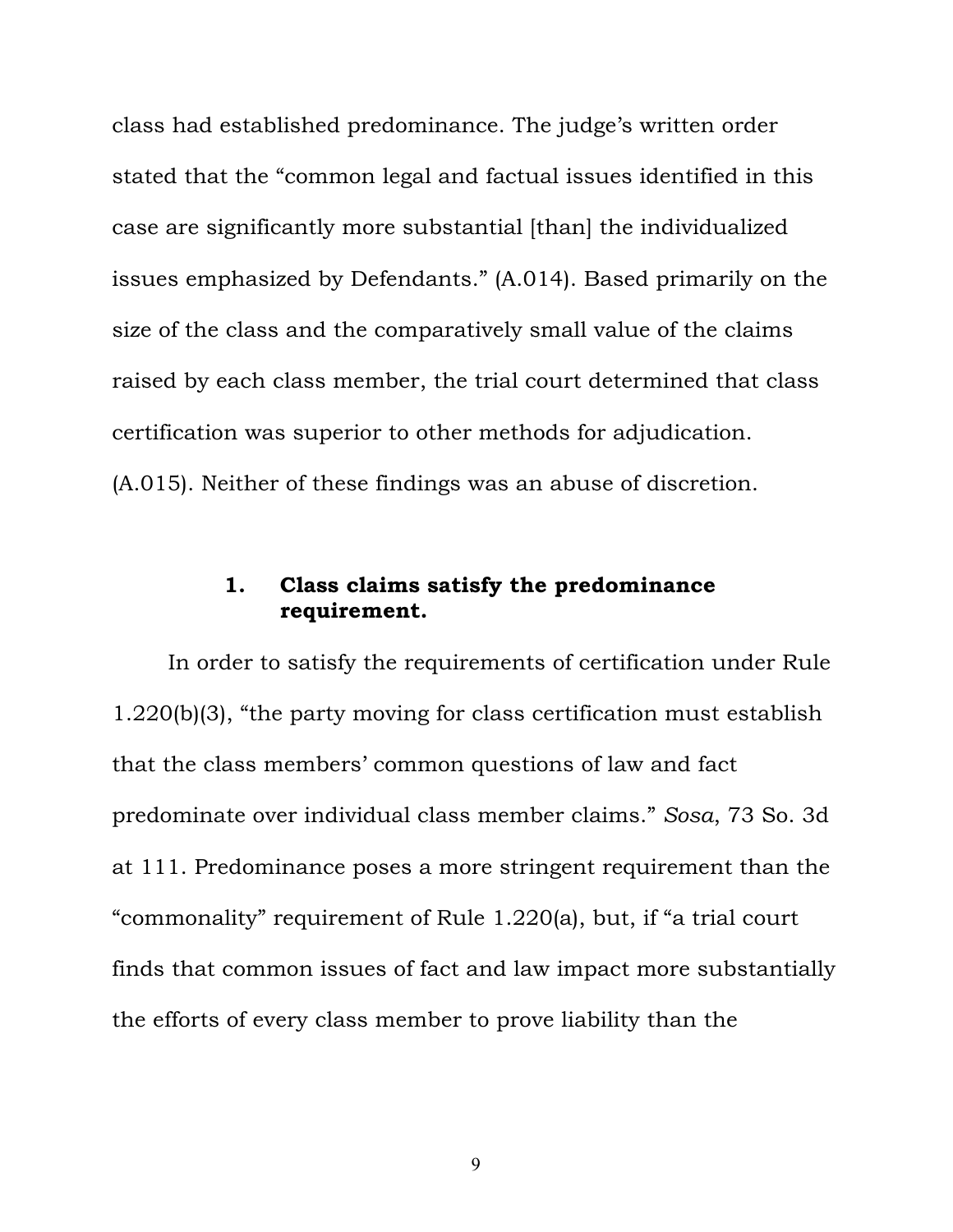individual issues that may arise, then class claims predominate." *Id.* at 111–112.

The putative class must show that common issues "have a direct impact on every class member's effort to establish liability and on every class member's entitlement to relief." *Morgan v. Coats*, 33 So. 3d 59, 66 (Fla. 2d DCA 2010) (internal quotations omitted). There is no requirement to show that every question of law or fact is common, only that "some questions are common, and that they predominate over individual questions." *Sosa* at 112. "Florida courts have held that common questions of fact predominate when the defendant acts towards the class members in a similar or common way." *Id.* at 111. *See also*, *Morgan*, 33 So. 3d at 66.

Here, the trial court did not abuse its discretion by finding that common questions predominate the class. Two questions predominate each class member's claims: 1) whether the club was able to eliminate or reduce refunds due to resigned members by altering its bylaws; and 2) whether these changes could be applied retroactively to members who had already resigned. (A.013). The trial court focused on these issues in finding that the putative class had met their burden of establishing predominance. (A.013).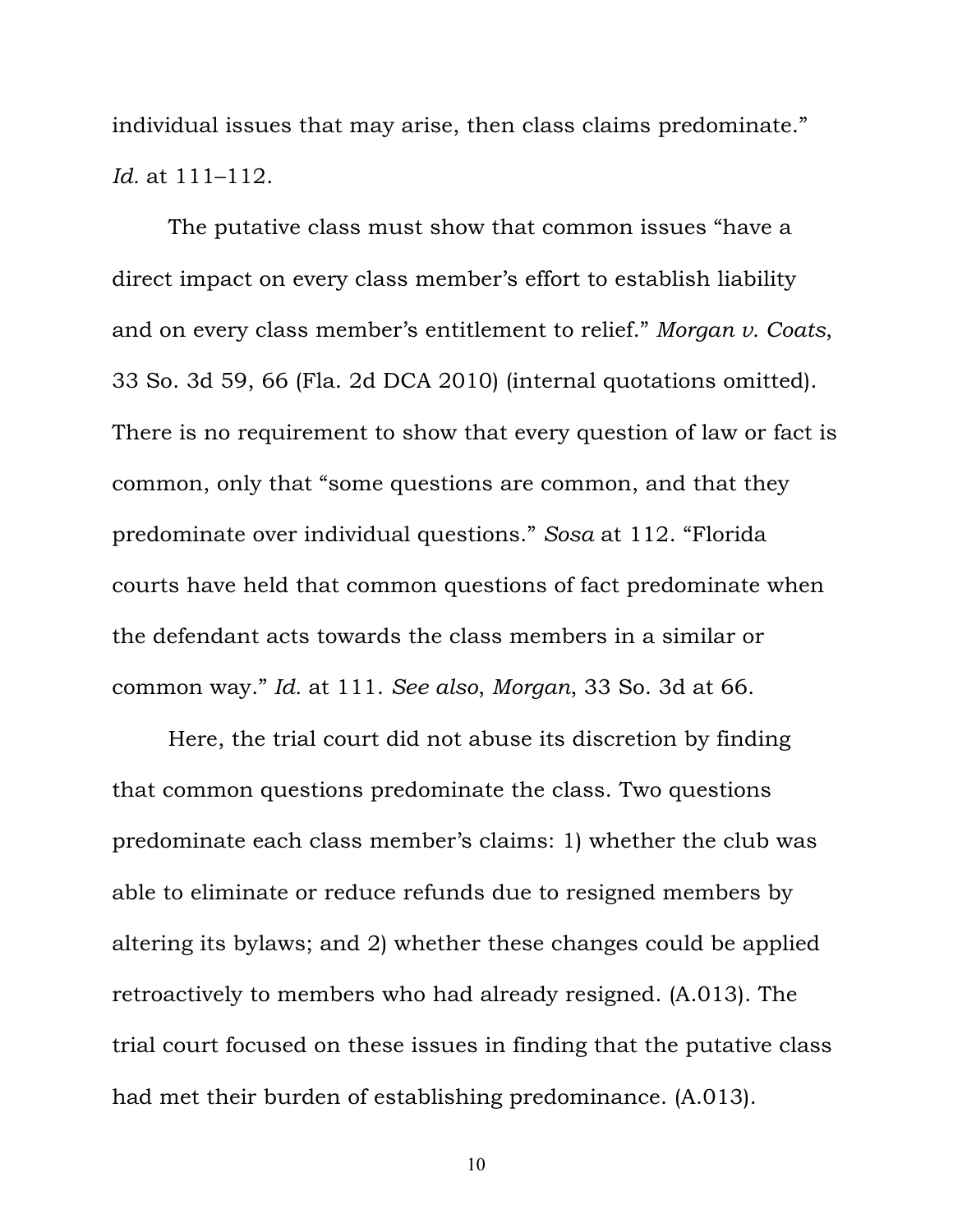These two issues are predominant in the class's claims because both serve as threshold questions. If the club violated its obligations to the class by reducing their refunds, that finding becomes central to every class member's claim (and potentially enlarges the class). Conversely, if the club was permitted to amend its bylaws to alter the refund amount, the trial court must still determine whether that amendment applied to club members who had resigned prior to the bylaw change and no longer had rights in the club. The entire class is composed of members who had an effective resignation prior to the April 1, 2016 bylaw change, and therefore these essential questions affect every class claim.

These two threshold issues serve as instances where the Club Owners have acted towards class members in a similar or common way. *See*, *Morgan*, 33 So. 3d at 66. Every class member suffered a significant reduction to their promised refund when PGCC amended the bylaws in 2016. (A.187). Every class member's membership agreement with PGCC incorporated the bylaws, and therefore a change to the bylaws altering their rights as resigned members had a unifying impact on the class.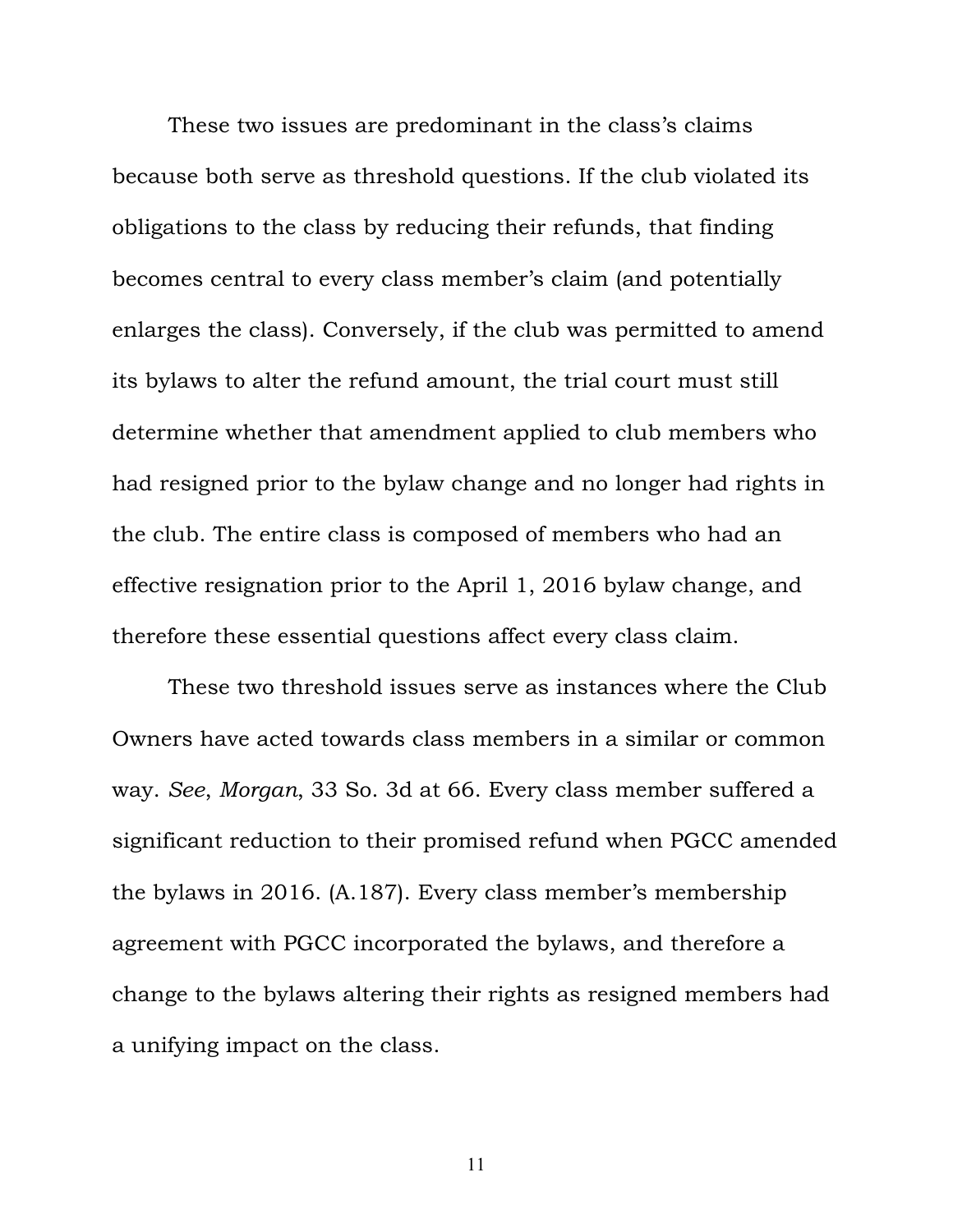<span id="page-15-0"></span>The same can be said about Concert's decision not to sell any further equity memberships. This single decision impacted every class member still on the refund waiting list at the time of sale and affected each in the same way: it ensured that the refund list would remain unfunded, and they would never receive a refund. Thus, two distinct acts not only permeated the claims of the class but had a uniform impact throughout.

# **a. Club Owners' claims regarding individualized issues do not disturb these predominant issues.**

Club Owners argue that numerous issues were raised in the litigation that are too individualized for class treatment. Chief among these is their contention that each class member still on the refund waiting list at the time of PGCC's sale to Concert has interests that are antagonistic to every other class member on the list. (App. Initial Brief, pp. 20-23). Further, Club Owners contend that since different versions of the bylaws control some class members' claims, their claims are inappropriate for class certification. (App. Initial Brief, pp. 23-24). Lastly, they argue that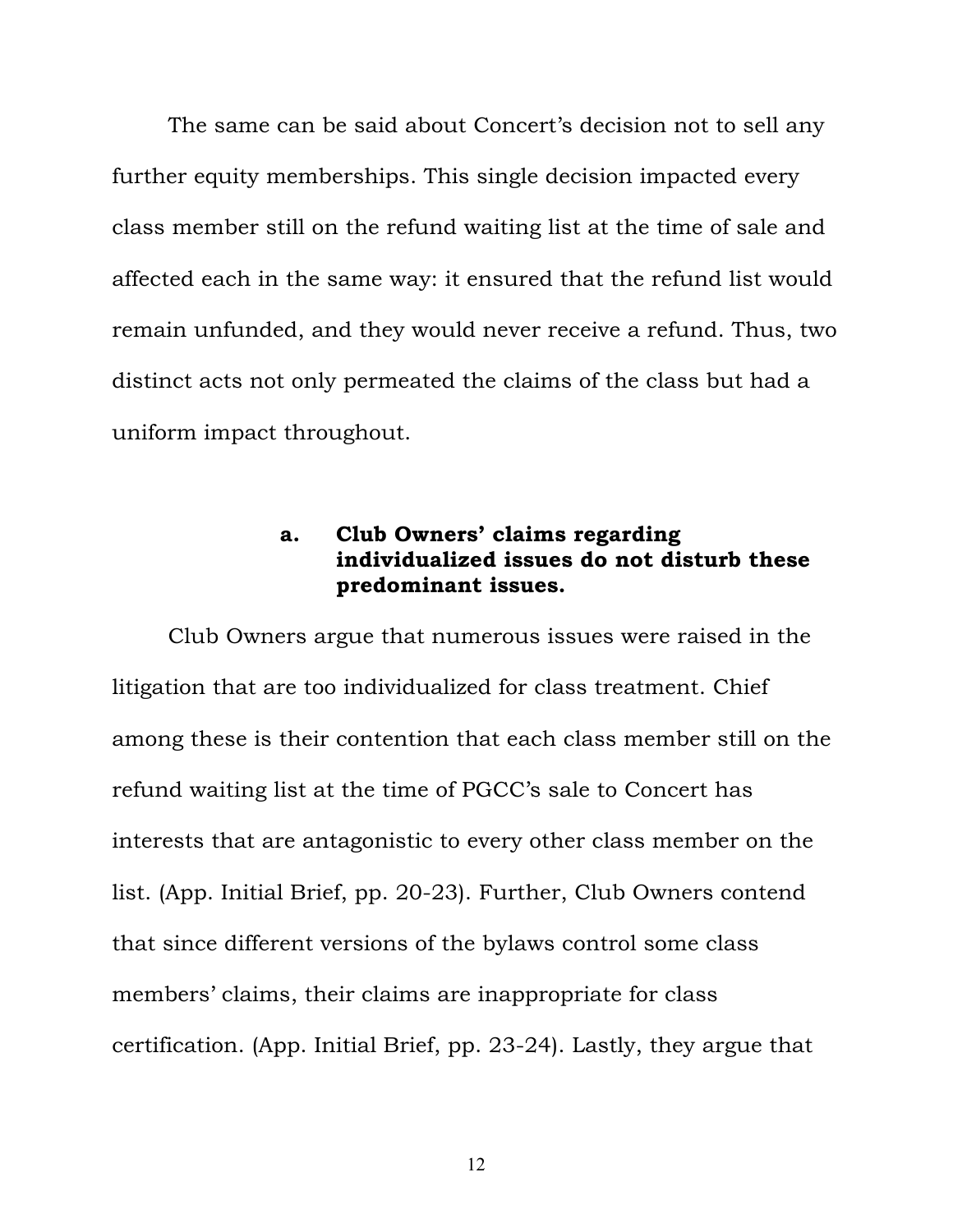<span id="page-16-0"></span>certain affirmative defenses raise further individualized issues that preclude class certification. (App. Initial Brief, pp. 24-25).

The arguments raised by Club Owners are not sufficient to overcome the trial court's finding of predominance. In fact, some arguments raised by the Club Owners highlight further issues that predominate class claims.

### **b. List position is immaterial.**

Club Owners structure their primary argument around class members' varying positions on the refund waiting list. However, this argument overlooks the fact that their actions towards those on the list were uniform and rendered the list meaningless. Further, their actions in defunding the refund waiting list increased the number of unifying legal issues amongst class members.

Club Owners rely on this Court's decision in *Verandah Dev., LLC v Gualtieri* for the proposition that a class member's place on the refund waiting list goes to the issue of liability. (App. Initial Brief, p. 21). In that case, this Court found that the "Gualtieris will not suffer damages until the point in time when they would have been due for a refund under the original policy." *Verandah Dev.,*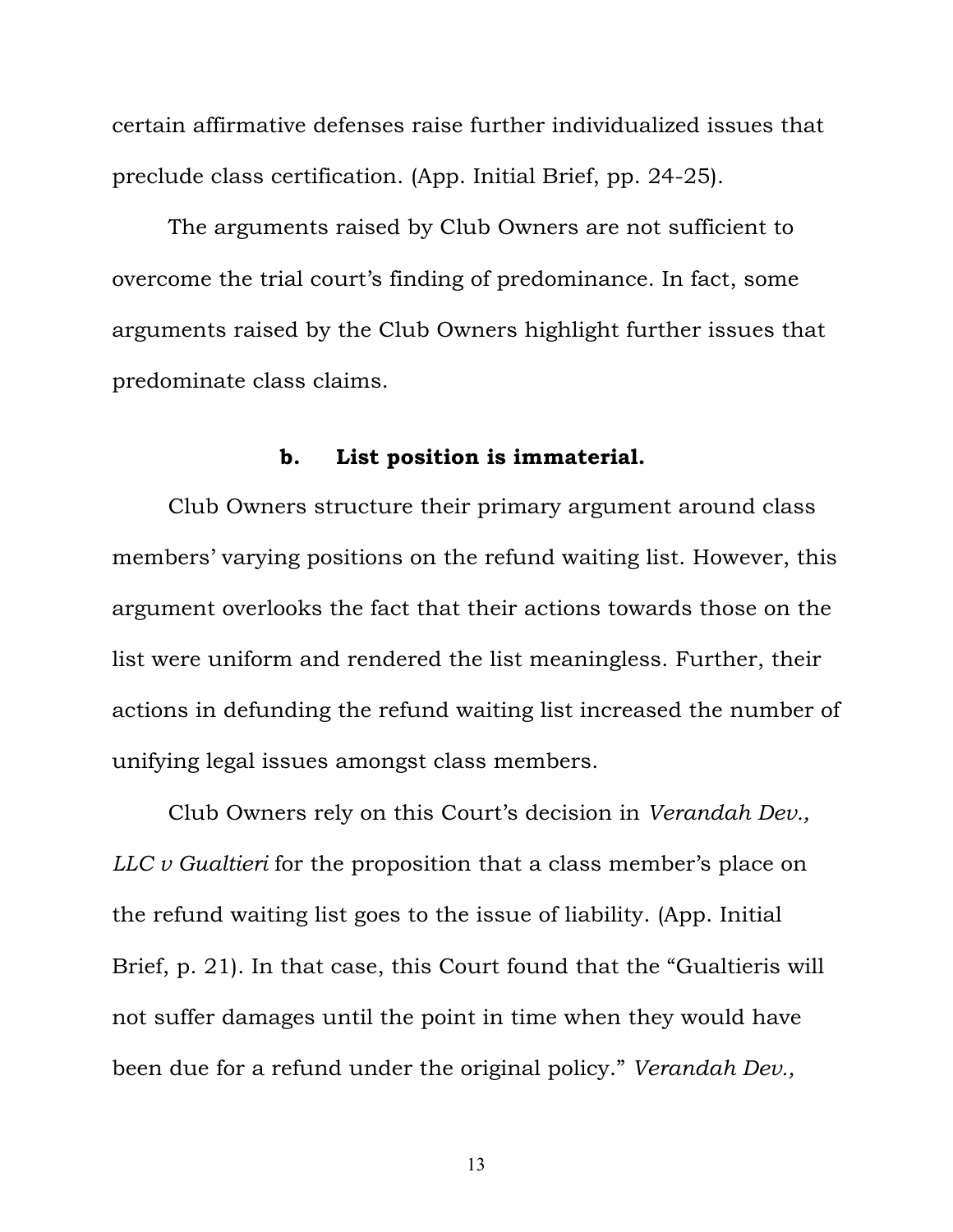*LLC v. Gualtieri*, 201 So. 3d 654, 659 (Fla. 2d DCA 2016). Critically, however, there was a list that the Gualtieris could return to. *Id.* Therefore, the trial court's judgment was reversed insofar as it ordered an immediate refund and remanded for "proceedings to determine when the Gualtieris would be entitled to a refund." *Id.*

Here, Club Owners focus on the fact that the members occupied different positions on the resigned equity refund list, without acknowledging the fact that the list became inoperable due to their decision to cease offering equity memberships. Without new equity memberships, there were no new equity fees collected. Without new equity fees collected, resigned equity members were unable to be paid their refunds. (A.437-38). Without resigned members receiving refunds, no resigned member could move up the list at all, and thus no member could receive a refund.

Appellees maintain their contention that being first in line to receive nothing is equivalent to being last in line to receive nothing. Thus, all class members still on the refund list at the time of sale have a similar legal claim. Class member claims are not antagonistic to one another based on their position on the list,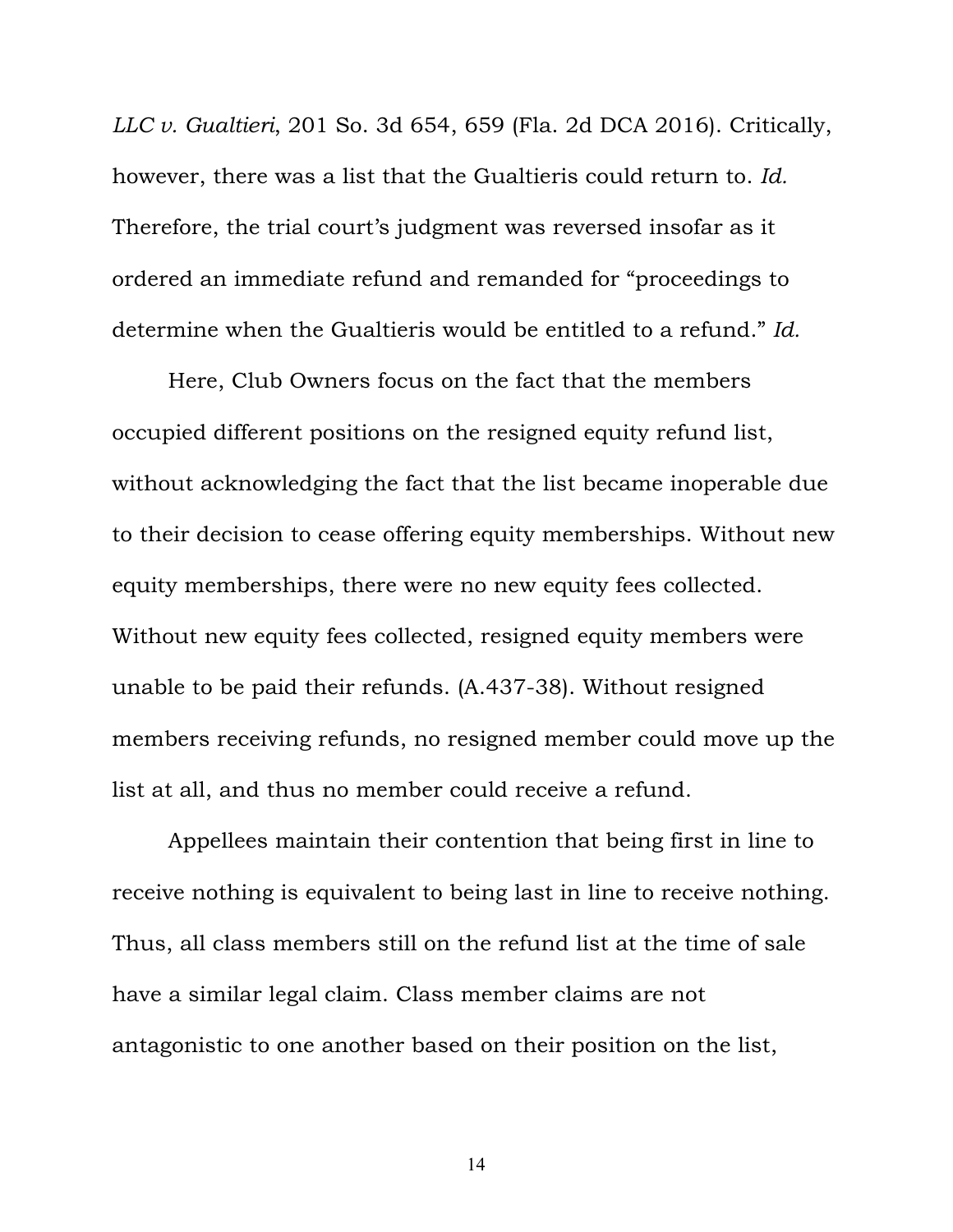<span id="page-18-0"></span>because there is effectively no list to return them to (unlike in *Verandah*).

Additionally, the adjudication of the Club Owners' actions toward those on the refund list reveals further predominant legal issues. Namely: 1) whether there was a valid condition precedent to receiving a refund (e.g., rising to the top of the refund list); 2) whether actions by Club Owners rendered the condition precedent impossible (e.g., deliberately defunding the list); and 3) whether such actions breached the contract with class members. These questions go to the heart of the claims involving every class member still on the refund list at the time of sale. Regardless, although the putative class members still on the list when the club was sold may have occupied different positions on the list at the time of sale, the sale affected each in the same way: it prevented them from ever reaching the top of the list and receiving a refund.

# **c. Multiple sets of bylaws do not defeat predominance.**

Club Owners further argue that "when different contracts control different class members' claims, class certification is not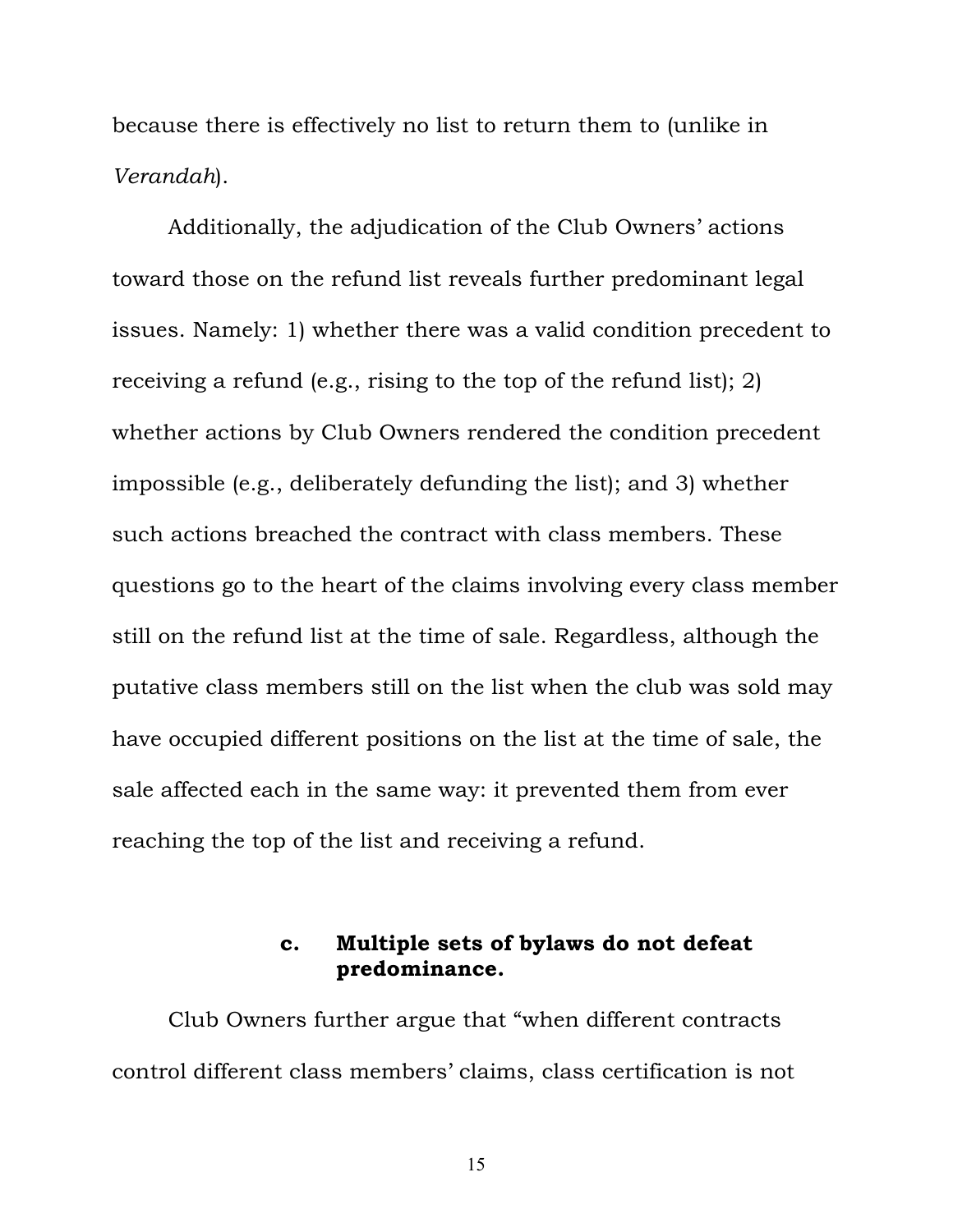appropriate because individual issues predominate." (App. Initial Brief, p. 23). They acknowledge the fact that individual membership agreements were subject to the bylaws, which were universally applicable to members, but seem to claim that because the club had differing bylaws at different points in time, class treatment fails. (App. Initial Brief, p. 24). This argument lacks merit for two reasons. First, the existence of differing contracts is not necessarily a bar to class certification. Second, to the extent that the class members' refunds are governed by differing sets of bylaws, at most this creates differences in damage calculations which are not significant enough to prevent class certification.

In *Morgan*, this Court overturned a denial of class certification and remanded for further consideration. 33 So. 3d at 67. *Morgan*  involved claims for breach of contract, unjust enrichment, and quantum meruit based on the allegation that the sheriff's office was not paying detention deputies for work done on their lunch breaks in accordance with their employment agreements. *Id*. at 62-3. The appellant-plaintiff conceded there was no common, formal contract between deputies and the Sheriff. *Id*. at 64. At best there was a common, oral contract. *Id.* However, this Court found that claims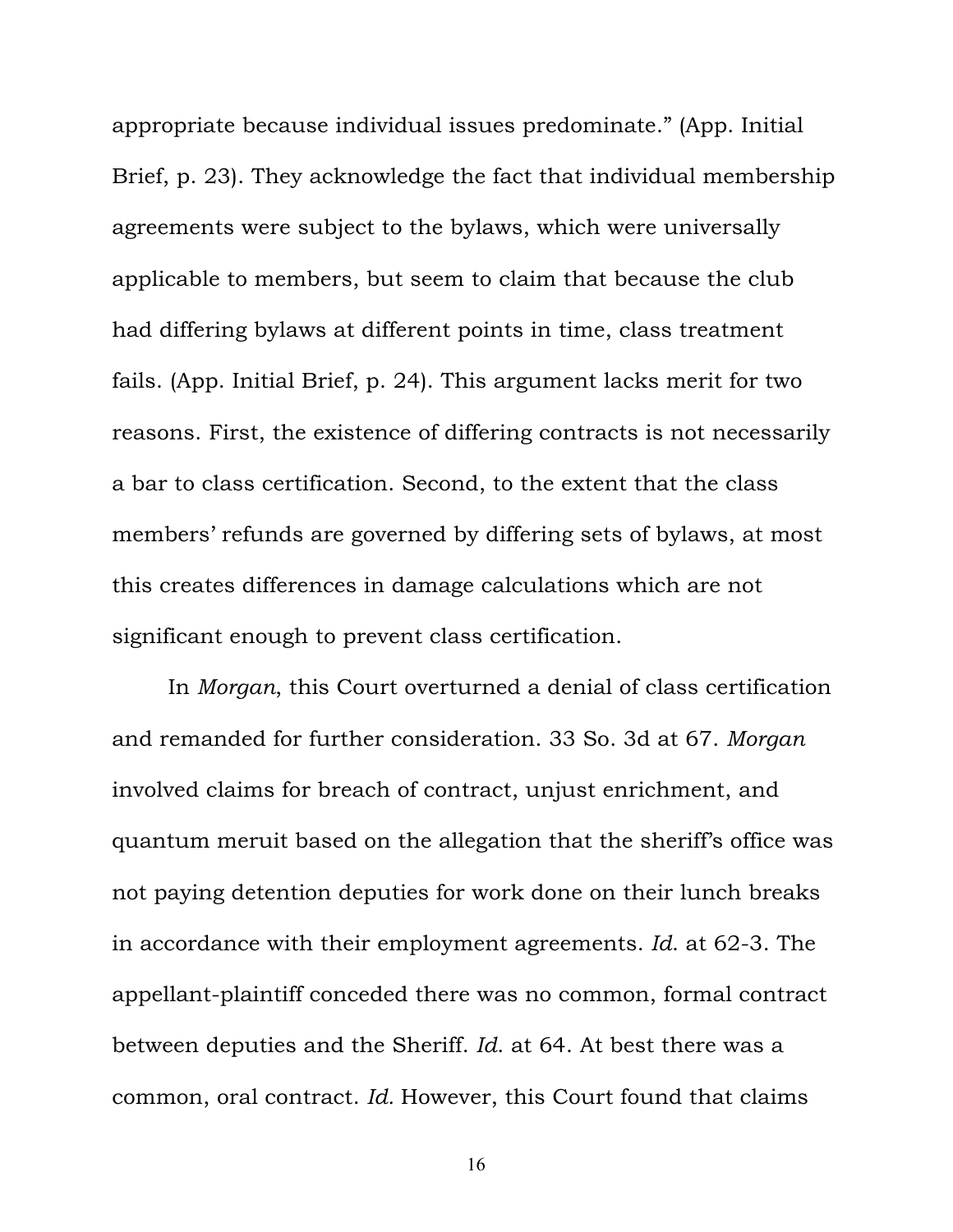were still maintainable as a class because the appellee-defendant's conduct was the same towards all plaintiffs, and thus a common legal theory and remedy predominated all claims. *Morgan*, 33 So. 3d at 65.

Importantly, this Court acknowledged that "there will be some factual variations among the claims of each class member" (deputies had worked for differing lengths of time, taken differing numbers of breaks, worked more or less than other deputies during those breaks, etc.); but that "those variations go to the determination of each class member's damages rather than to the elements of the claims." *Id.* at 66. Such differences did not disrupt certification. This concept was adopted and expanded upon by the Supreme Court of Florida in 73 So. 3d at 113. In *Sosa*, the Supreme Court found that common claims predominated because "class questions. . .require generalized proof and not individual inquiries or mini-trials." Further, "any minor variance in factual circumstances would be with regard to the issue of damages and not liability, which does not preclude class certification." *Id.* "In order to establish predominance, the class representative must demonstrate the existence of a reasonable methodology for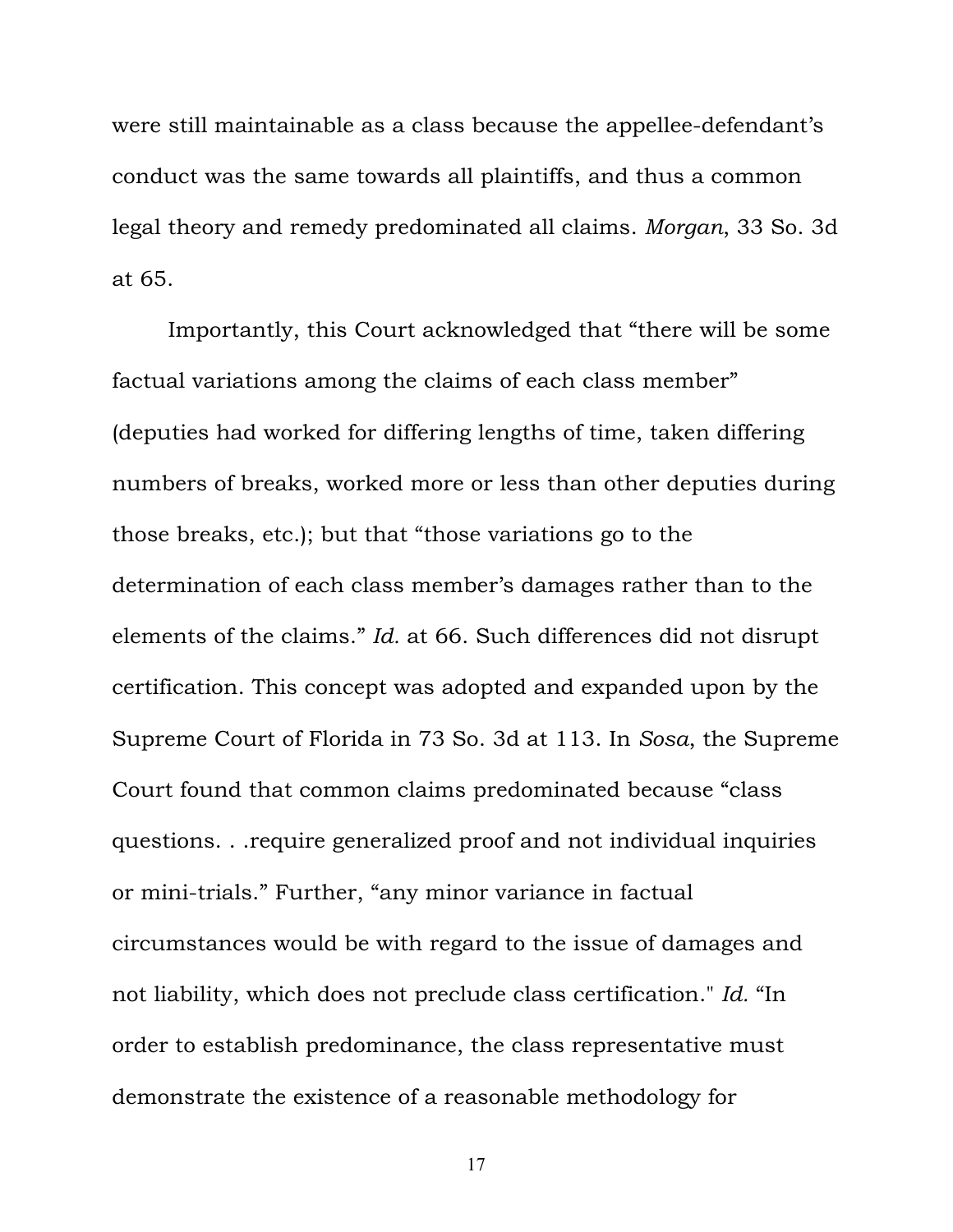generalized proof of class-wide impact and damages." *InPhyNet Contracting Svcs., Inc. v. Soria*, 33 So. 3d 766, 771 (Fla. 4th DCA 2010) (internal quotations omitted). Damages that are calculable using a systematic formula or calculation strengthen the case for predominance. *See, Sosa*, 73 So. 3d at 113.

Although each membership agreement between a member and the club was technically a separate contract, each was subject to the bylaws. (A.430; A.487-88). Every class member joined the club and resigned from the club under bylaws that provided for a refund calculated as 80% of the equity contribution in effect at the time of their resignation. (A.054, ¶3.8.2; A.073, ¶3.8.2; A.090; ¶3.8.2; A.107, ¶3.8.2; A.120-22, ¶¶3.3.1, 3.3.2, 3.3.3, ¶3.8.2; A.137-9, ¶¶3.3.1, 3.3.2, 3.3.3, 3.7.2). That the refunds were calculated based on the bylaws in effect at the time of the member's resignation was confirmed in writing by PGCC numerous times. (A.169-186; A.188- 236; A.804-806).

On April 1, 2016, the bylaws were amended to effectively reduce membership refunds by 95% for all class members. (A.157, ¶3.7.1; A.387; A.427). Further, the sale of PGCC to Concert and the cessation of equity memberships effectively doomed the refund of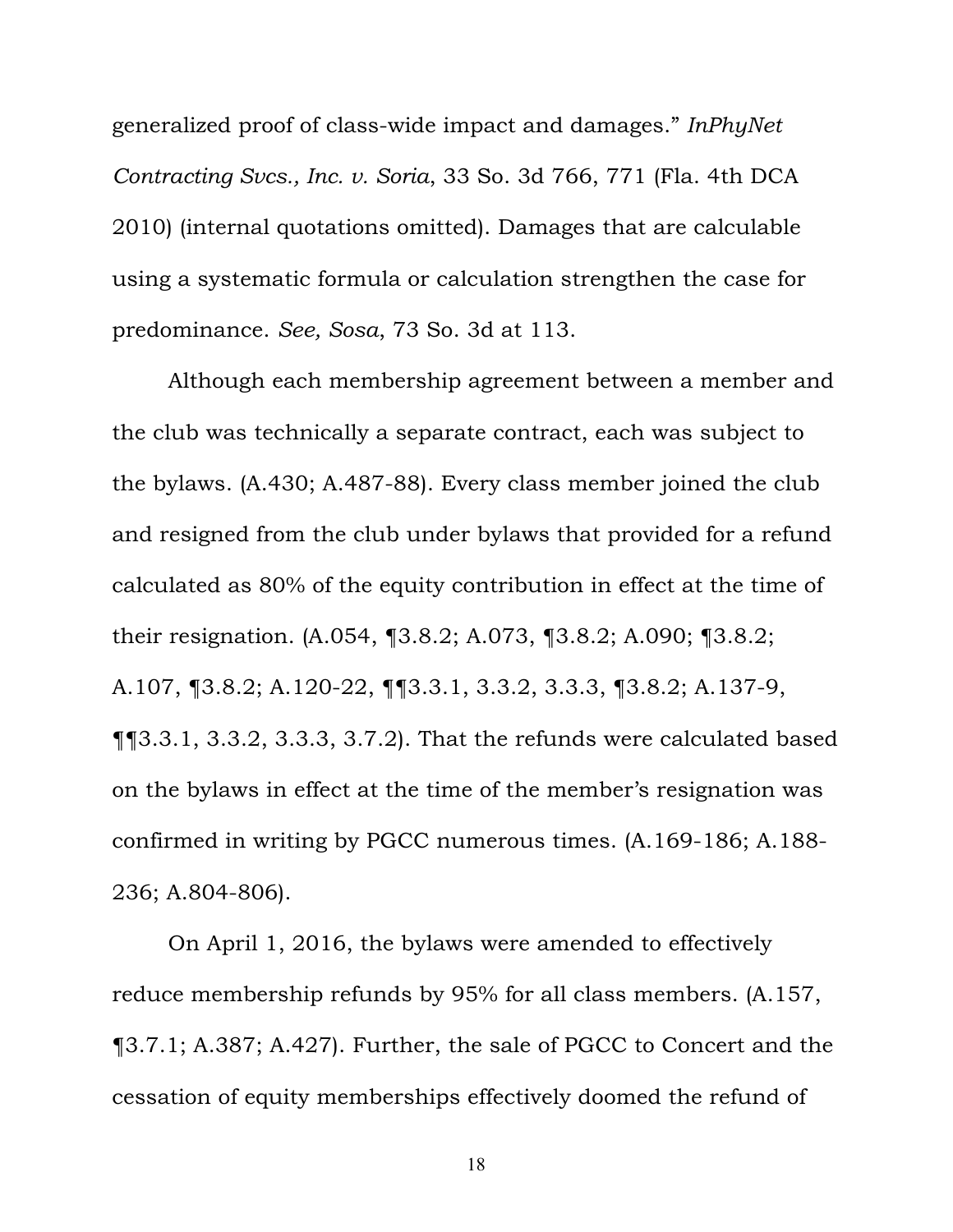every class member still on the refund waiting list at the time of the sale, which is an overwhelming majority of class members. These actions by the Club Owners had universal or near-universal impact on the class and provided the grounds for class certification. (A.013). In *Morgan*, the appellant-plaintiff conceded there was no common, formal contract involved but, recovery was still feasible because the appellee-defendant's conduct was the same towards all plaintiffs. *Morgan*, 33 So. 3d at 65. Unlike that case, there are limited sets of bylaws that are applicable to similar claimants. Further, as with *Morgan*, claims predicated on the same course of conduct are necessarily based on the same legal theories and thus, are appropriate for class certification.

As in both *Morgan* and *Sosa*, damages are readily calculable using an objective and systemic approach. In her testimony, the former CFO of PGCC, Barbara "BJ" Camarota, explained exactly how refunds would be calculated for resigned members. (A.490-91; A.505; A.590-93). During her testimony, Ms. Camarota acknowledged that the process for determining refunds was entirely based on the information contained in the member's file and that it was a document-based, objective process. (A.593). Ms. Camarota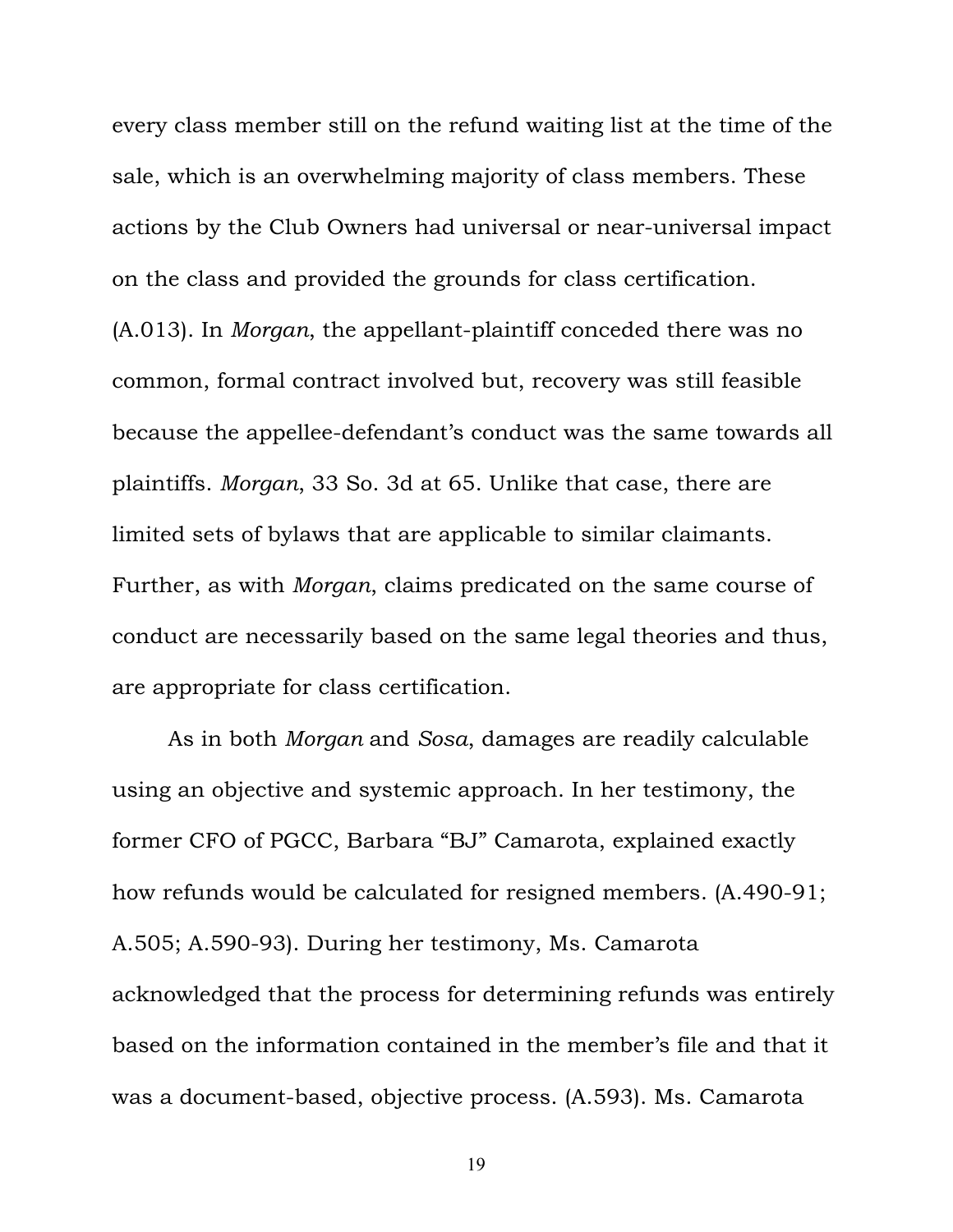acknowledged that virtually any person could examine the various files and calculate, based on the documents contained therein, the final refund amount due to the member. (A.593).

The trial court cited this evidentiary testimony and caselaw in its determination that "the need for individual damages calculations in this case does not defeat a finding of predominance." (A.014). The court pointed out that Ms. Camarota's testimony "provided specific guidance on how to calculate each class member's damages prior to the 2016 amended bylaws." (A.014). Further, based in part on this Court's decision in *Morgan*, the trial court found that the "need for individualized damages calculations in this case does not defeat a finding of Predominance" and that "common legal and factual issues identified in this case are significantly more substantial than the individualized issues emphasized by Defendants." (A.014). *See also*, *Morgan*, 33 So. 3d at 66. These findings were rooted in the testimony taken at the class certification hearing and supported by relevant caselaw and are thus not an abuse of discretion.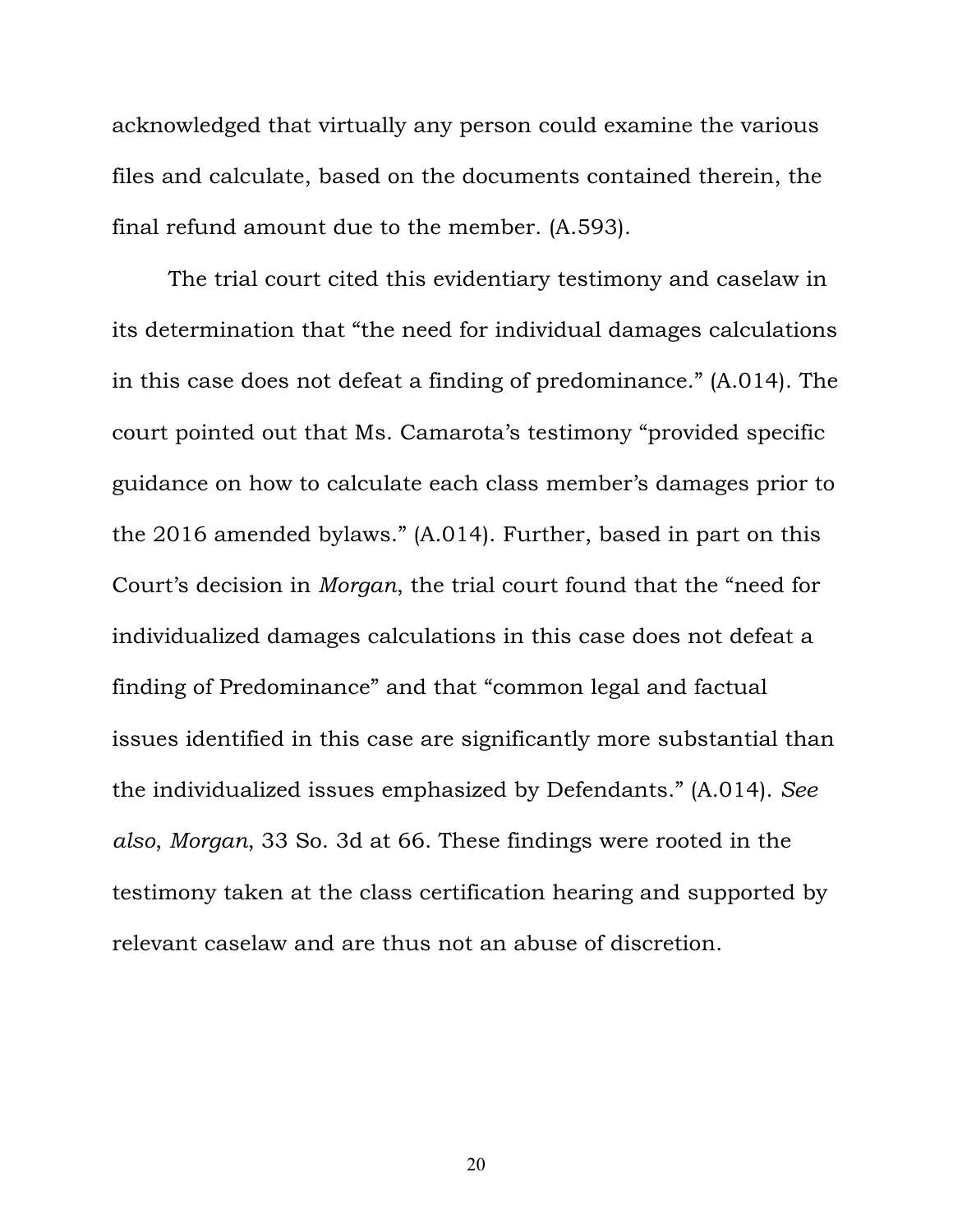#### **d. There is no requirement for subclasses.**

<span id="page-24-0"></span>Club Owners argue that the trial court's finding of predominance was predicated on the use of subclasses and that since subclasses were never certified by the court, class treatment is now inappropriate. (App. Initial Brief, pp. 26-29). Simultaneously, Club Owners seem to imply that should subclasses have been certified, they would be too numerous to allow for class treatment and would have likewise disrupted a class proceeding. (App. Initial Brief, p. 28). All of the arguments related to subclasses are immaterial. Florida allows for issue certification and to the extent that there are sub-issues within the class, these can be dealt with as needed – a fact the trial court recognized in its order.

Florida Rule of Civil Procedure 1.220(d)(4)(A) provides that "[w]hen appropriate, a claim or defense may be brought or maintained on behalf of a class concerning particular issues." Although there is limited caselaw defining the bounds of this rule, the Supreme Court of Florida has examined federal cases interpreting the similar provision of Federal Rule of Civil Procedure 23(c)(4)(A). *See generally*, *Engle v. Liggett Grp., Inc.*, 945 So. 2d 1246, 1267–71 (Fla. 2006). In *Engle*, the Court granted the trial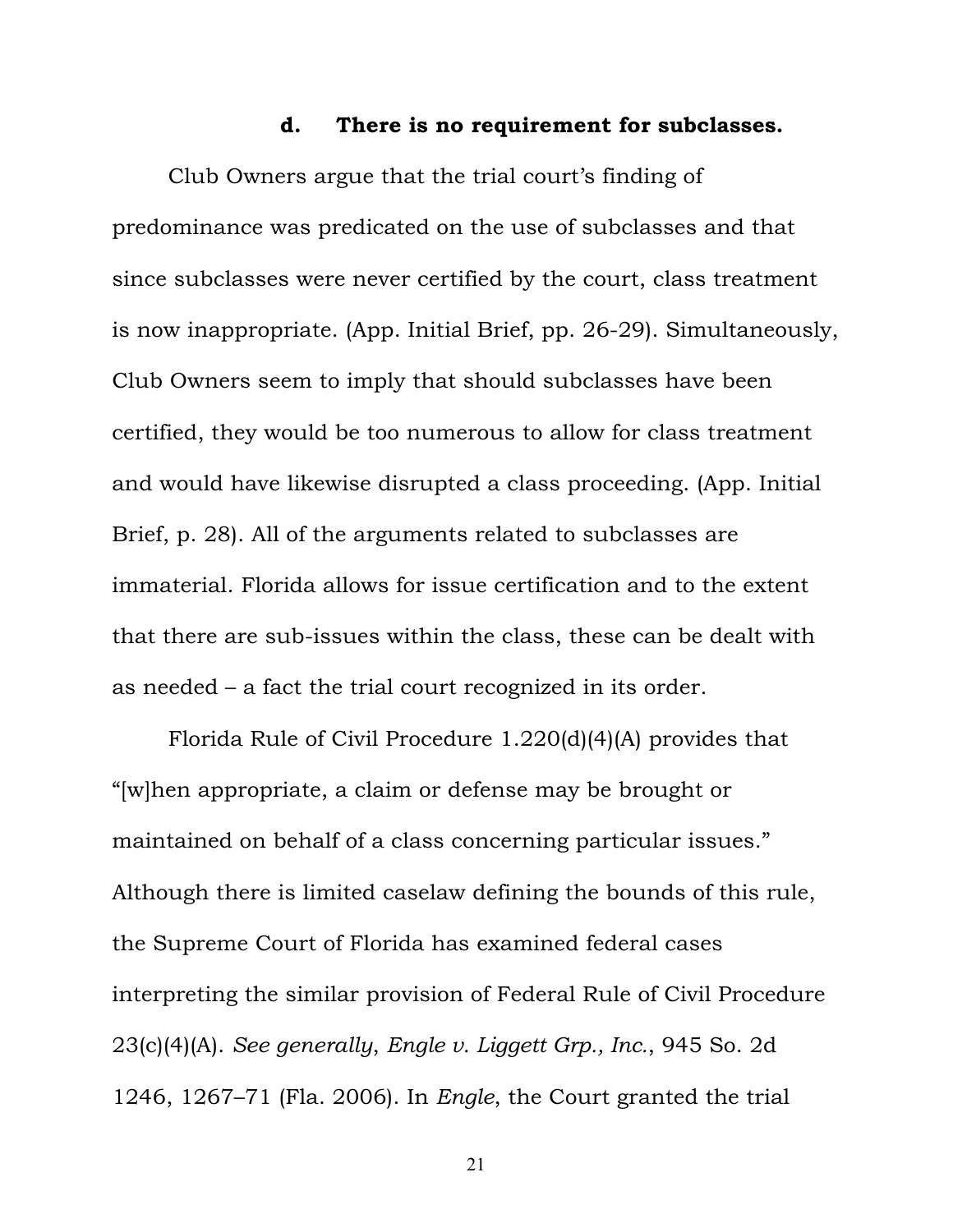judiciary a wide berth, reiterating that judges have broad leeway to bifurcate liability and damage phases in trial, decertify classes, and only certify on certain issues. *Id.* at 1269–70. Findings that impact liability for class members can be retained from trial phase to damage phase, even if later phases concern individualized questions on damages. *Id.* at 1270.

The trial court recognized its ability to modify and shape the class as needed based on unifying issues. (A.013; A.015). Acknowledging the "factual variations" that may exist amongst claims, the court nevertheless found that "those variations can be dealt with universally by grouping like Plaintiffs into distinct categories and dealing with those issues or defenses as a group as the case evolves." (A.013). This is an accurate statement of the court's authority and not an abuse of its discretion.

For example, if the affirmative defense of estoppel contains individualized issues; predominant class issues can be determined prior to allowing for individualized damage determinations. Club Owners claim that members who had downgraded (or, presumably upgraded) memberships prior to April, 2016 would still have been entitled to vote on the April bylaw changes and may be estopped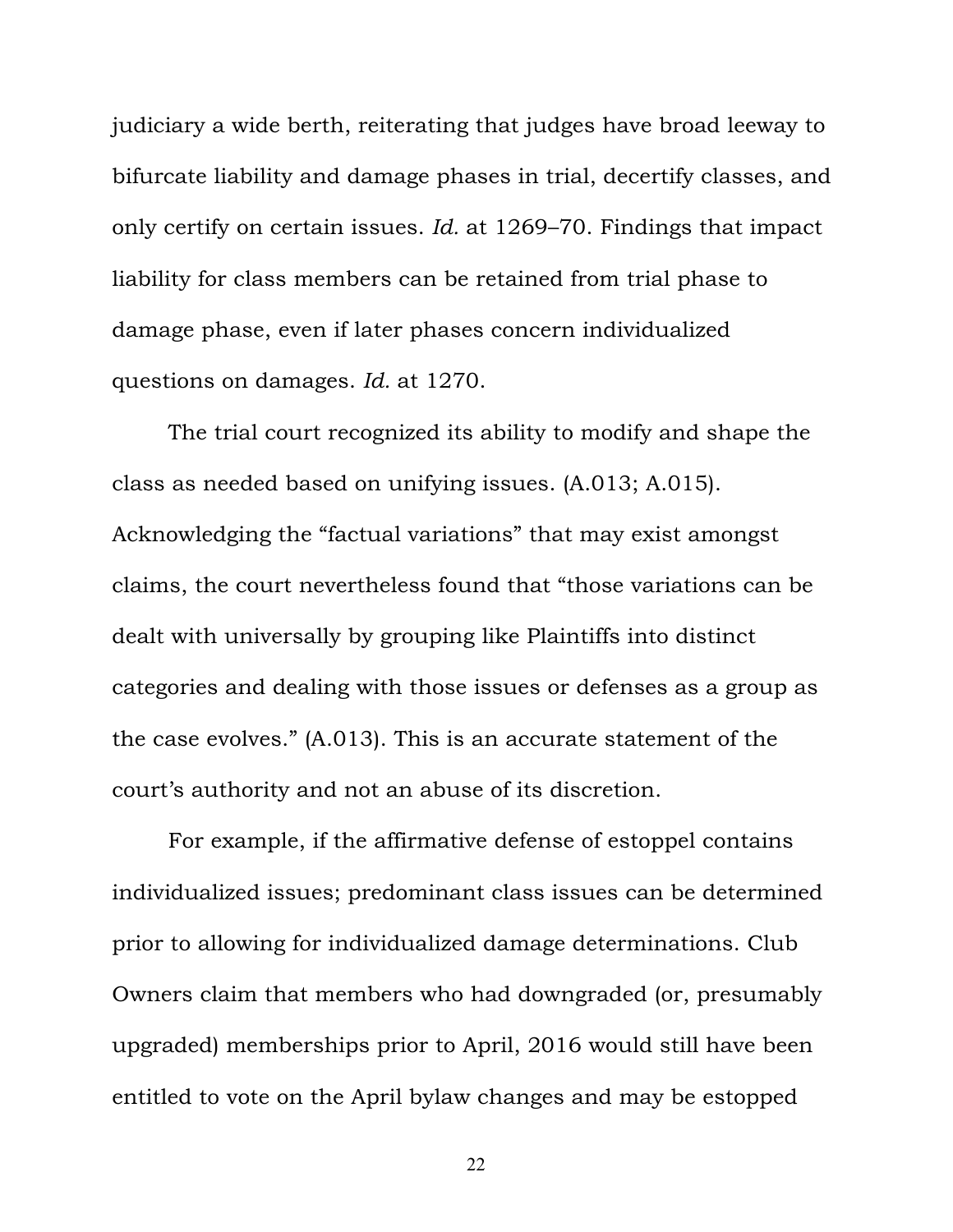from arguing that the changes do not apply to them. (App. Initial Brief, p. 25). Club Owners further contend, without any supporting facts or argument, that "the application of the estoppel defense will require the trial court to analyze those individual members' claims." (App. Initial Brief, p. 25). Appellants have not put forth evidence or argument before the trial court that demonstrates how this is the case.

Club Owners highlight other affirmative defenses that they argue present individualized issues. Among these are accord and satisfaction, release, and set-off. (App. Initial Brief, pp. 24-25). No evidence was introduced at or before the class certification hearing as to what particular issues these defenses would create that could not be accommodated in class treatment. Mrs. Camorota testified that refunds were calculable using a repeatable and objective method. (A.593). Even if these defenses evolve to present certain individualized issues, the trial court is equipped to address that by determining facts or issues relevant to the class and then bifurcating for further adjudication if necessary. *See, Engle*, 945 So. 2d at 1270.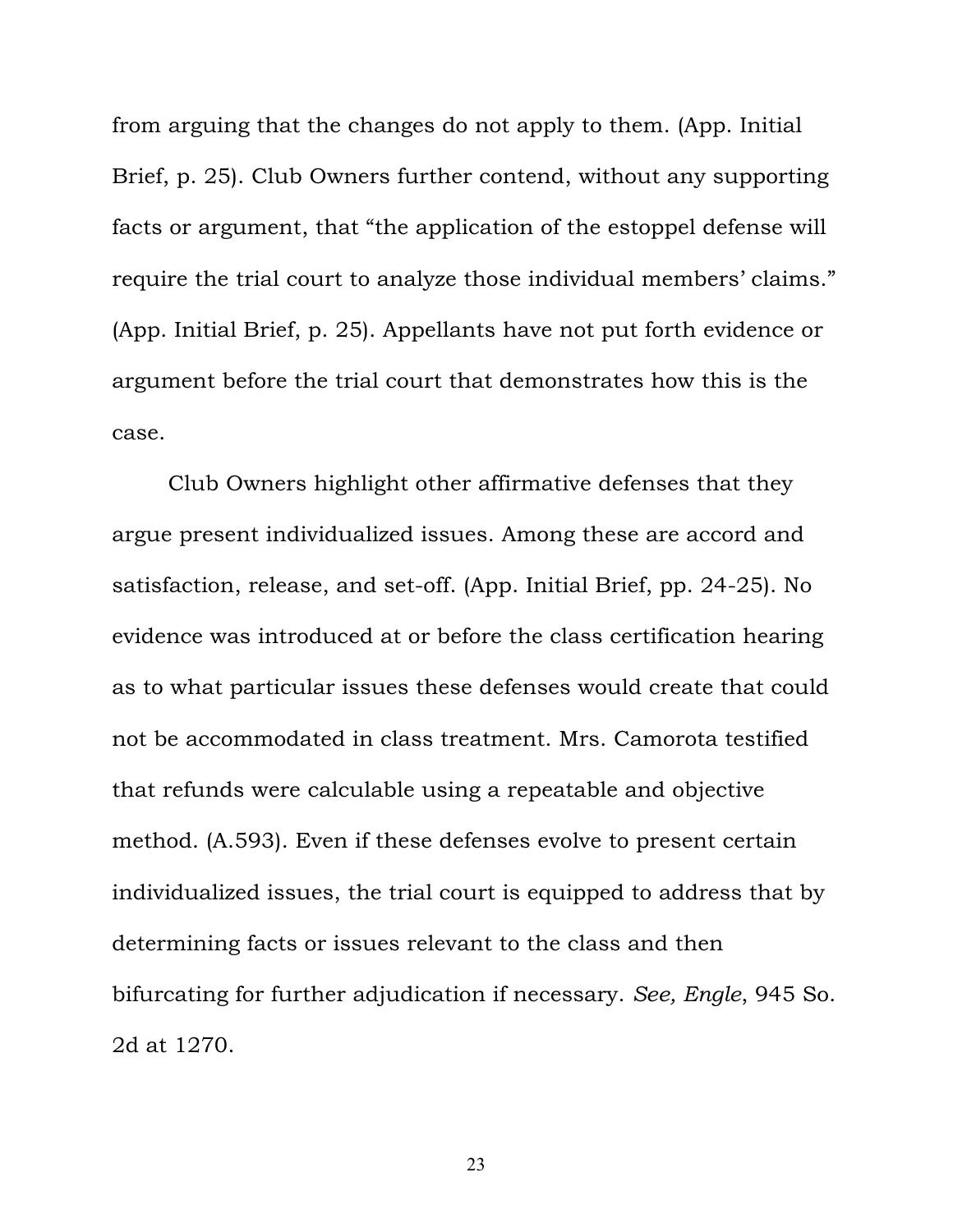### **e. Unjust Enrichment claims do not prevent class certification.**

<span id="page-27-0"></span>Lastly, Club Owners argue that the class fails to satisfy predominance because the class's claims of unjust enrichment require individualized considerations. (App. Initial Brief, p. 26). Unjust enrichment is a quasi-contractual theory that allows for recovery in circumstances where preventing that recovery would manifest an injustice. "A contract implied in law is a legal fiction. . .the fiction was adopted to provide a remedy where one party was unjustly enriched, where that party received a benefit under circumstances that made it unjust to retain it without giving compensation." *Commerce P'ship 8098 Ltd. P'ship v. Equity Contracting Co.*, 695 So. 2d 383, 386 (Fla. 4th DCA 1997) (citations omitted). There are enumerated elements to a claim for unjust enrichment, but "[t]he most significant requirement for a recovery on quasi contract is that the enrichment to the defendant be unjust." *Id.* (citations omitted).

Claims for unjust enrichment have been certified for class action by various Florida courts. In *Arvida/JMB Partners v. Council of Villages, Inc.*, the Fourth District Court of Appeal upheld the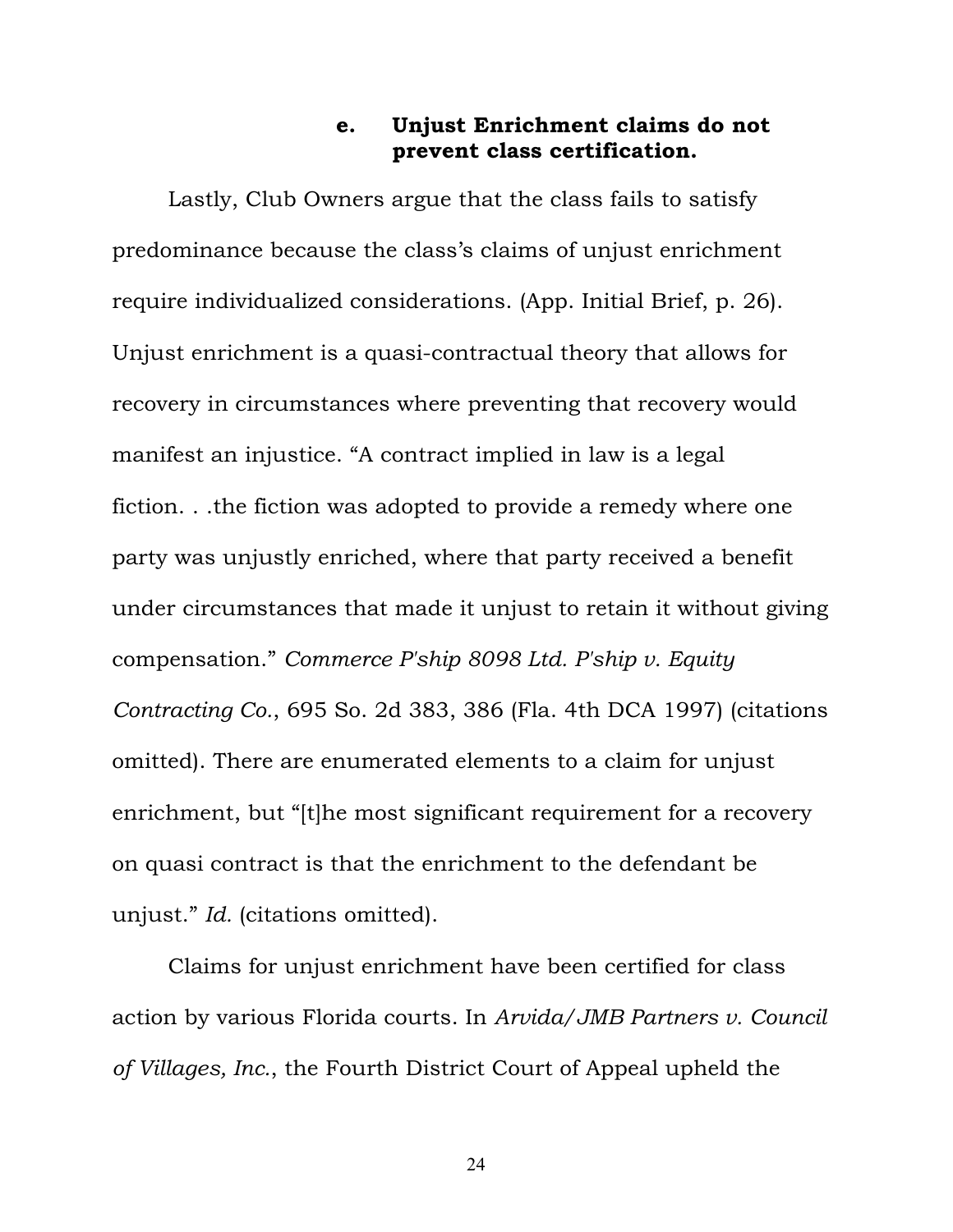certification of a class of homeowners who were suing a property management company and country club for failing to relinquish ownership of the club and attendant property to the club members. *Arvida*, 733 So. 2d 1026, 1028-29. The Fourth DCA specifically upheld certification as to the unjust enrichment claims, finding that "the common interest of a substantial number of members of the class" was reflected in the count. *Id.* at 1031. In *Sosa*, the Supreme Court of Florida cited with approval this Court's previous decision in *Morgan* which found that a class certification for claims of breach of contract, quantum meruit, and unjust enrichment was proper. *Sosa*, 73 So. 3d at 108. The *Morgan* decision turned largely on the finding that, as the defendant had allegedly breached each oral or implied contract in the same manner for each plaintiff, class certification was appropriate. *Id. See also*, *Morgan*, 33 So. 3d at 66.

Club Owners' reliance on *Vega* is misplaced in this instance. (App. Initial Brief, p. 26). *Vega* involved claims against a telecommunications provider by its sales agent (Mr. Vega) who claimed that the contracts between the provider and sales agents were not honored. *Vega v. T-Mobile USA, Inc.*, 564 F.3d 1256, 1274– 75 (11th Cir. 2009). A fatal flaw in the way these claims were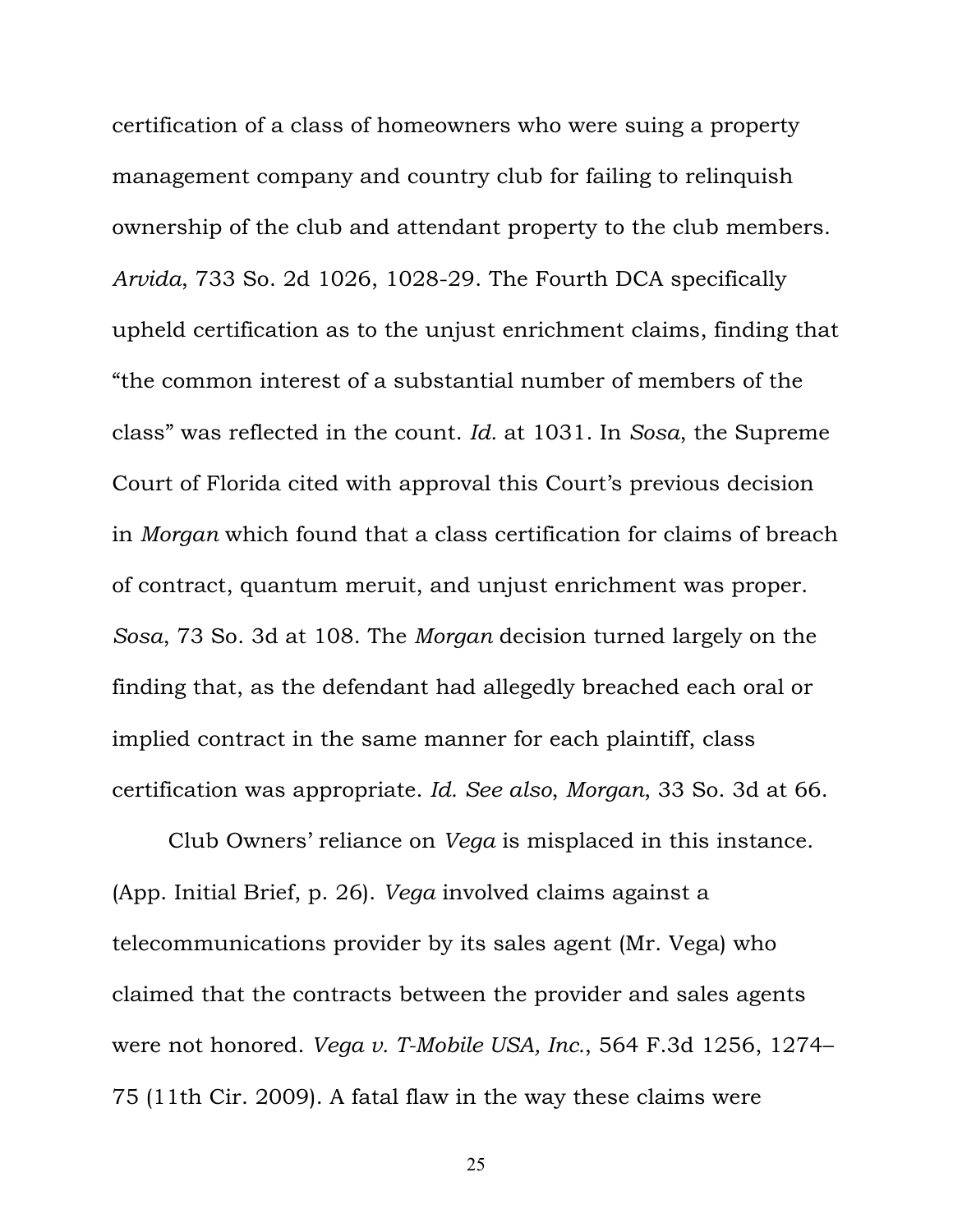structured was that while T-Mobile had introduced evidence that each contract with a sales agent was individualized, Vega made no showing of uniform circumstances. *Id. See also*, *Rollins, Inc. v. Butland*, 951 So.2d 860, 876 (Fla. 2d DCA 2006). Conversely, in this case, the factual circumstances of the class members (like those of the putative class in *Morgan*) mirror each other. Further, as in *Morgan*, defendant-appellants acted uniformly towards class members.

Every class member joined the club at a time when the bylaws guaranteed an equity refund of 80% of the equity fee being charged at the time of the class member's resignation from the club. (A.054, ¶3.8.2; A.073, ¶3.8.2; A.090; ¶3.8.2; A.107, ¶3.8.2; A.250; A.493). Each class member left the club at a time when the bylaws guaranteed the same offer. (A.054, ¶3.8.2; A.073, ¶3.8.2; A.090; ¶3.8.2; A.107, ¶3.8.2; A.120-22, ¶¶3.3.1, 3.3.2, 3.3.3, ¶3.8.2; A.137-9, ¶¶3.3.1, 3.3.2, 3.3.3, 3.7.2). Each class member did not receive the promised refund. (A.437-38). Club Owners make no effort to show how individualized circumstances might alter the inequities attendant to one class member's claims versus another's. (App. Initial Brief, p. 26).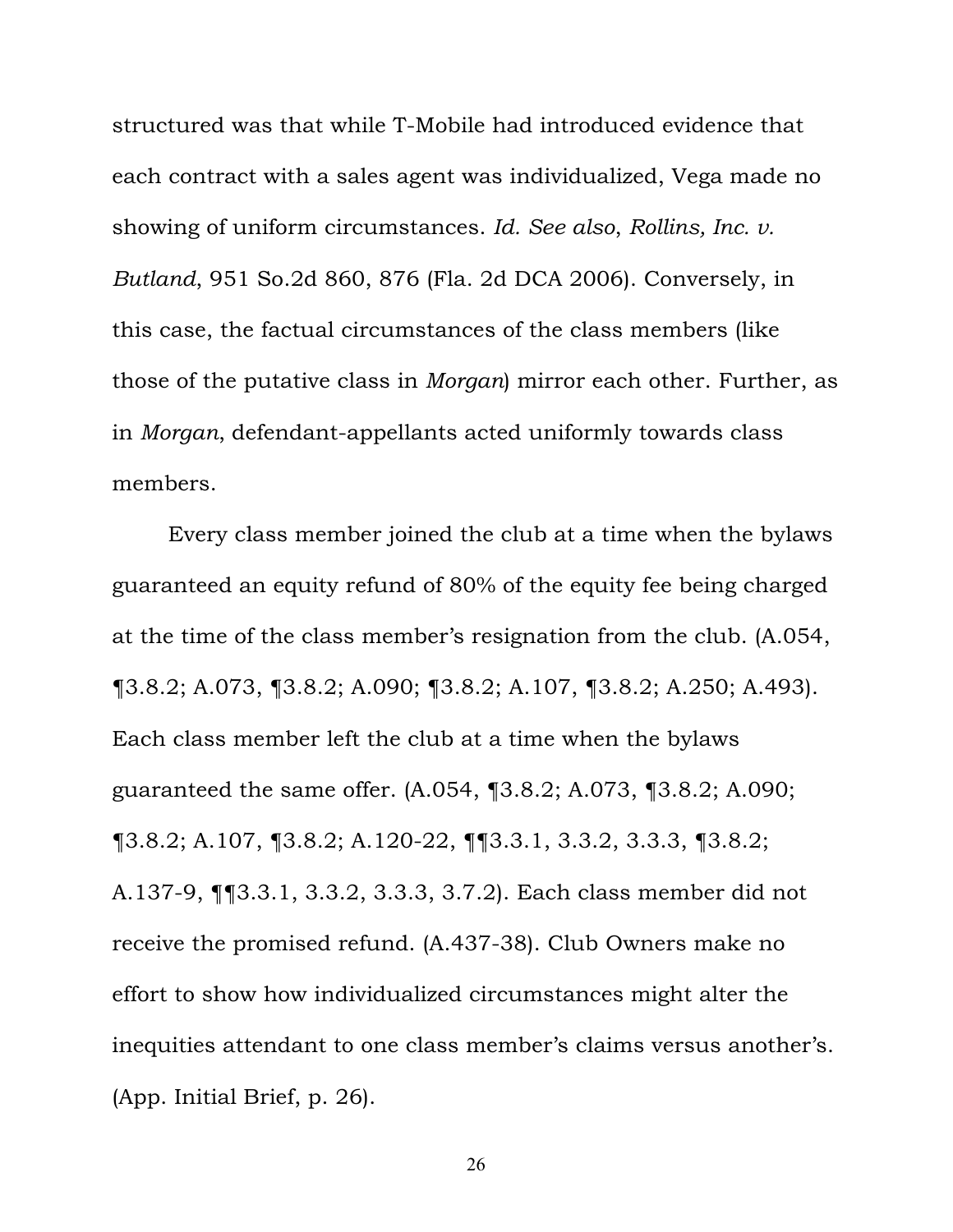<span id="page-30-0"></span>The factual situation here resembles *Morgan*, in that the defendants acted uniformly towards all class members. All class members resigned before the April, 2016 bylaw changes and all had their expected refunds reduced by those changes. (A.015, ¶2; A.427). All class members still on the refund waiting list at the time of sale to Concert had their expected refunds cut to nothing, as there were no more equity membership sales to fund the refund list. (A.437-38). These actions by Club Owners permeate the inequities alleged by class members. Thus, certifying this claim for class treatment was not an abuse of discretion.

### **2. It was not an abuse of discretion to find class certification the superior method of adjudication.**

One of the more noble benefits to a class action is that it can provide plaintiffs who have suffered damages too small to make ordinary litigation viable with a method to pursue their claims. The Supreme Court of Florida recognized this in *Johnson*, stating that the "purpose of a class action is to provide litigants who share common questions of law and fact with an economically viable means of addressing their needs in court." *Johnson v. Plantation*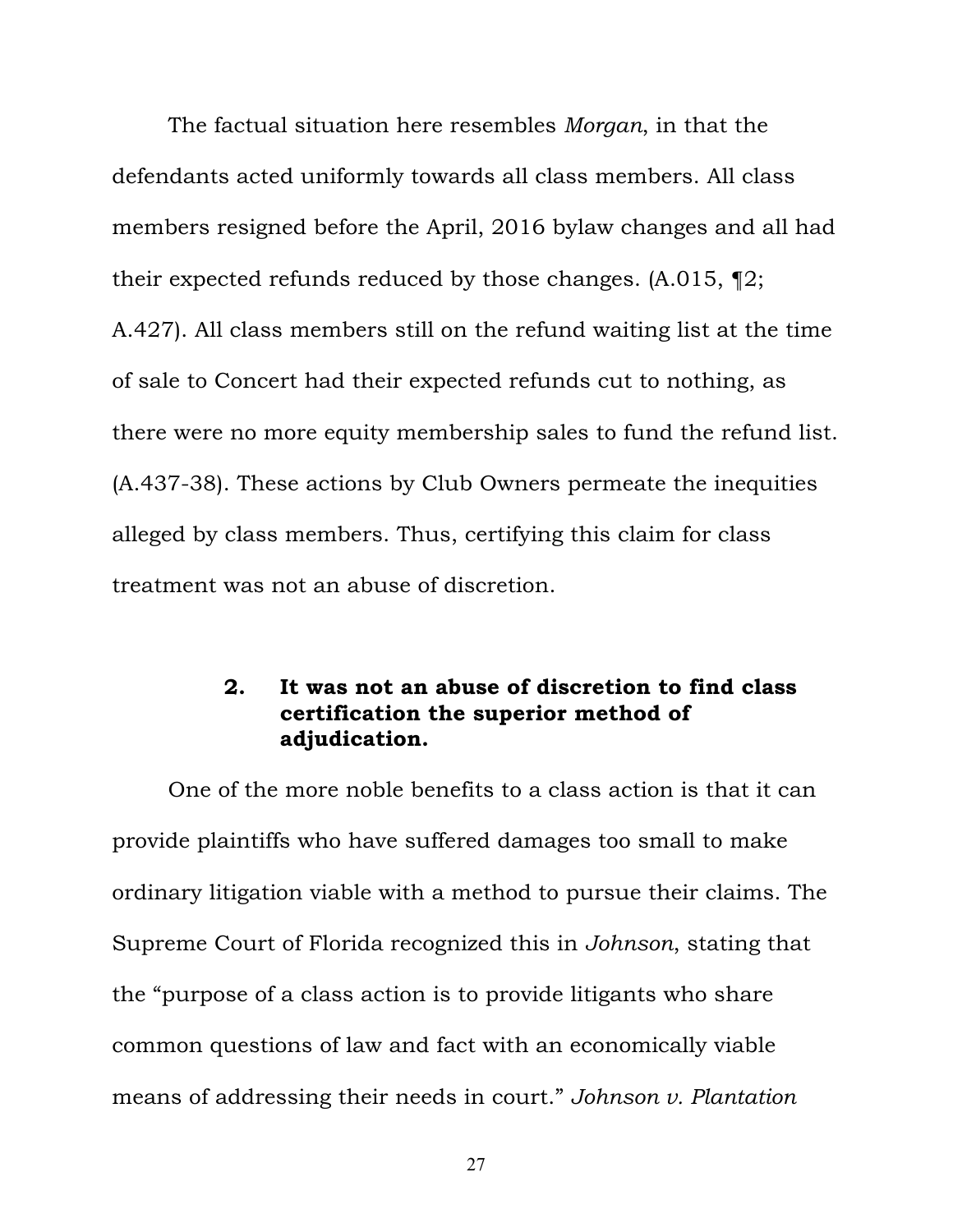*Gen. Hosp. Ltd. P'ship*, 641 So. 2d 58, 60 (Fla. 1994). This principle guides a judicial determination by the trial court as to whether a class action is a superior method of adjudication.

*Johnson* involved multiple claimants, many of whom had damages that fell below the \$10,000 jurisdictional threshold of the circuit court. *Id.* at 59. The Court allowed for the aggregation of claims in order to meet jurisdictional thresholds precisely to increase access to courts for the claimants and permit them to take advantage of shared litigation of their common issues. Inherent in this was an acknowledgment that aggregation of smaller claims can make class action a superior method of adjudication for economic reasons.

Club Owners cite to *Miami Auto. Retail, Inc. v. Baldwin* to support their argument against superiority. 97 So. 3d 846, 859 (Fla. 3d DCA 2012). (App. Initial Brief, p. 29). However, this case is easily distinguished from *Baldwin* as that court found that the predominance requirement was not met, negatively impacting the plaintiffs' ability to meet the superiority requirement. Unlike *Baldwin*, in this matter, the trial court found that plaintiffs did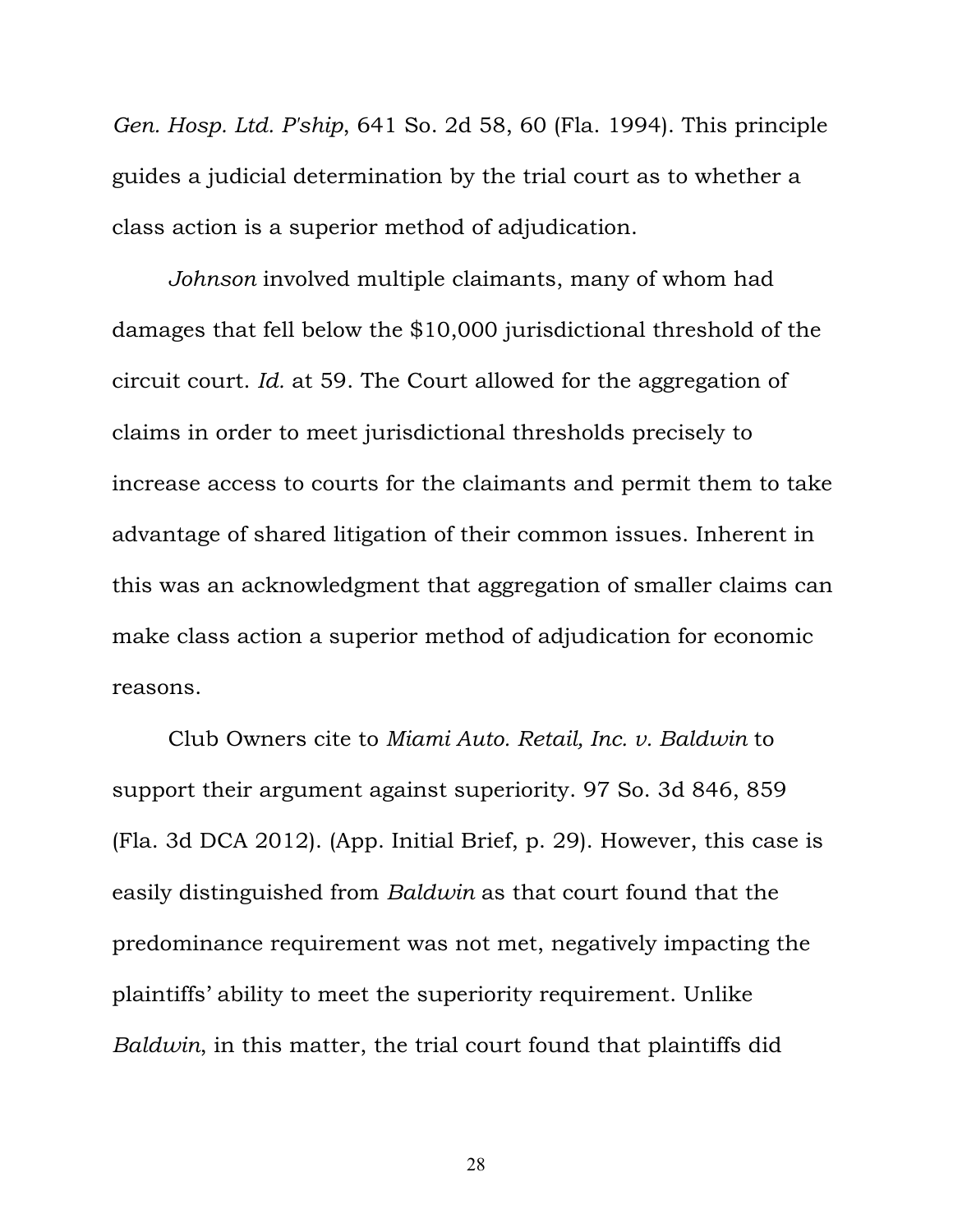establish the predominance requirement, thus bolstering their claim of superiority.

*Baldwin* is further distinguished from the Florida Supreme Court's previous decision in *Sosa*, where the Court found that "common class questions. . .require generalized proof and not individual inquiries or mini-trials." *Id.* at 858. *Sosa* is a more applicable case here, as it turned on defendants acting in a uniform way towards numerous plaintiffs, many of whom had minimal damages. *Sosa*, 73 So. 3d at 113–114. ("Rather than have an unmanageable number of plaintiffs filing individual \$20 lawsuits, this class action empowers the little guy and gives him leverage to fight an otherwise insurmountable foe. If plaintiff prevails, the big guy no longer lifts \$20 from unsuspecting customers' pockets, the plaintiffs are made whole, and justice can reign supreme.").

In *Morgan*, this Court considered similar factors: "(1) whether class action status would provide the plaintiffs with their only economically viable remedy; (2) whether there is a likelihood that individual claims are sufficiently large to justify the expense of conducting separate litigation; and (3) whether the case is manageable as a class action." *Morgan*, 33 So. 3d at 66. These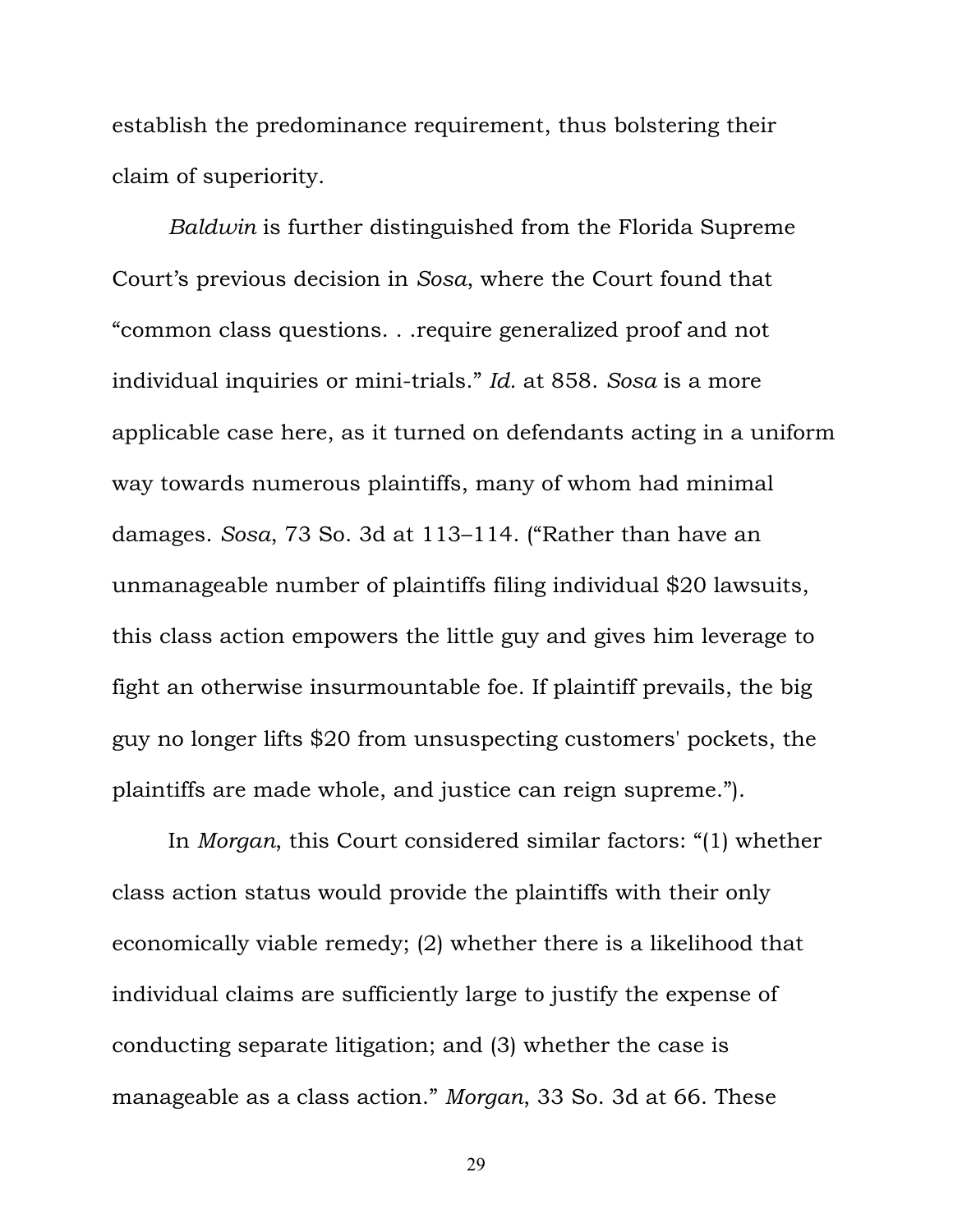factors dovetail with the considerations expressed by the Supreme Court in *Johnson* and subsequent cases. The Rule itself provides additional considerations. Fla. R. Civ. P. 1.220(b)(3)(A)-(D).

The case at bar lends itself to the application of the factors discussed in *Morgan*, *Johnson* and *Sosa*. Individual class members would be entitled to a maximum award of \$24,000.00 on their claims if successful in this action. Many class members, who were resigned social and tennis members, would receive far lower awards. (A.427). Mrs. Beverley White testified that she had difficulty finding an attorney to take her case due to the economics involved. (A.389). Mrs. White is claiming \$24,000 in damages as a resigned golf member who reached the top of the resignation waiting list. (A.386-387). Other class members may be claiming amounts as low as \$1,680. The economics in this case parallel those discussed in *Johnson*, where individual claims are so low that, unless aggregated, it is not feasible to find adequate counsel.

The circumstances of this case resonate with the factors outlined in *Morgan*. In *Morgan*, nearly 1000 plaintiffs were seeking payment for 2.5 previously-unpaid hours of work for each week of their employment. *Morgan* at 66. Similarly, in this case more than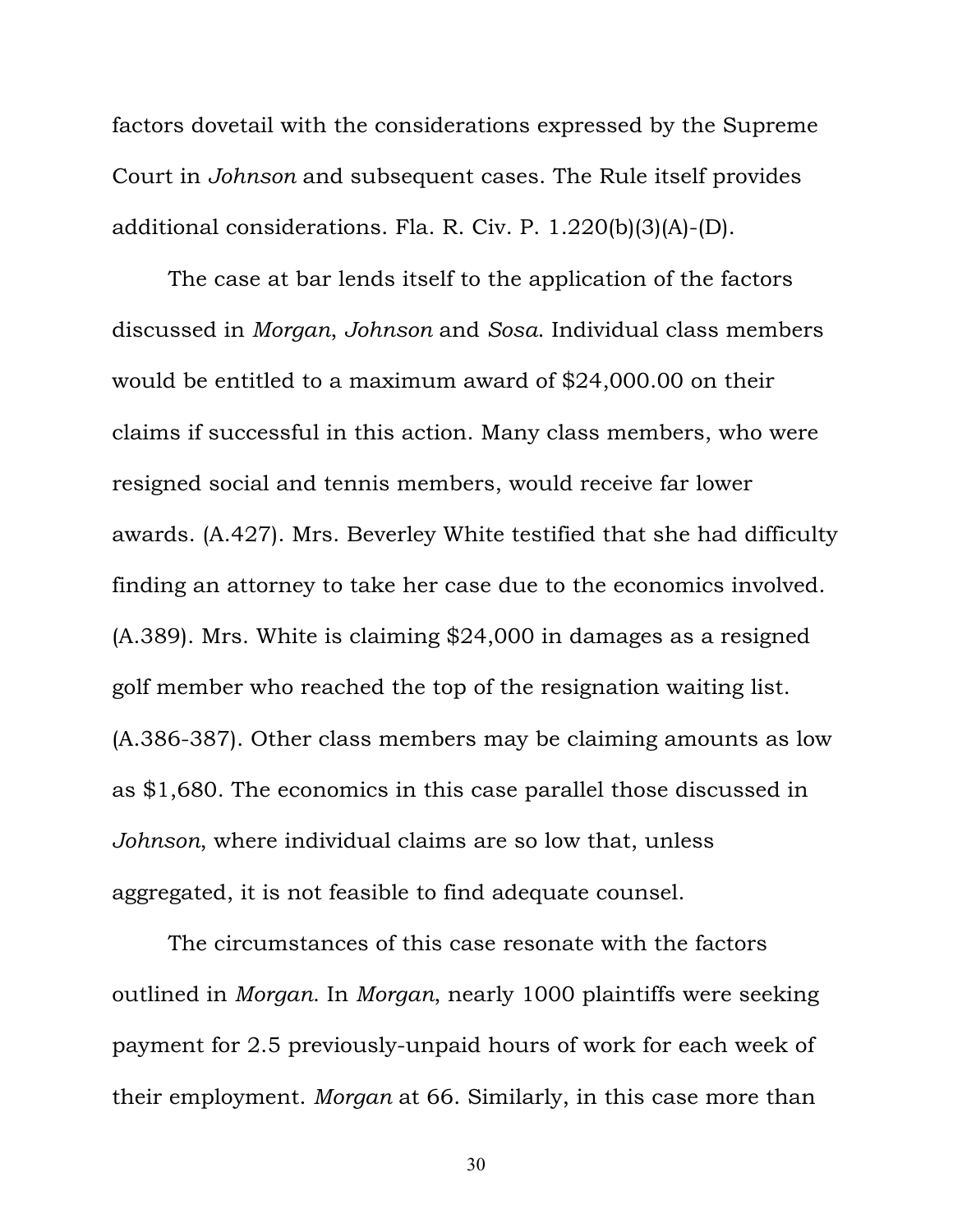<span id="page-34-0"></span>700 class members are seeking damages that range from \$1,680 - \$24,000. Class action is likely the only method to provide plaintiffs with an economically viable remedy and none of their individual claims are large enough to justify a separate trial. The trial court cited to these factors specifically in its order when it found that class certification would be a superior method of adjudication. (A.014). In further keeping with *Morgan* and the Rule, the court made an express finding that a class would be manageable. (A.014). Thus, a finding of superiority was not an abuse of discretion by the trial court, but well-supported by caselaw and testimony.

### **B. The trial court did not abuse its discretion by certifying this class under Rule 1.220(a).**

A trial court abuses its discretion if it takes action that is arbitrary, fanciful, or unreasonable. *See*, *Jordan v. State*, 176 So. 3d 920, 927 (Fla. 2015). In this matter, the trial court heard three days of witness testimony, considered evidence submitted by both parties, and entertained extensive oral and written argument by counsel for both sides. After which, the court published a detailed, 13-page order stating its reasons for certifying the class. (A.005-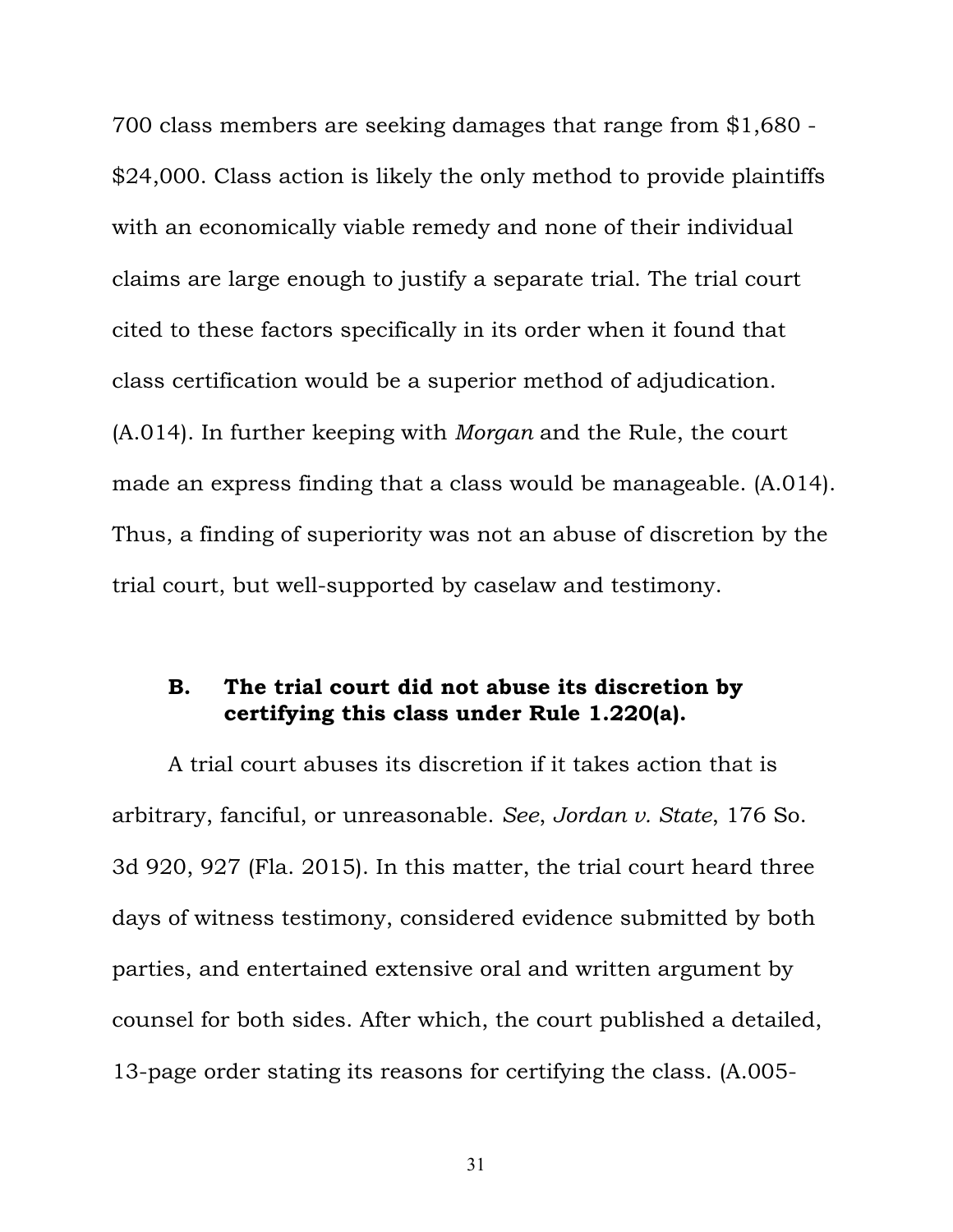<span id="page-35-0"></span>016). The court explained its findings that the putative class had satisfied the burdens of numerosity, commonality, typicality, and adequacy; and supported such findings with citations to the evidence, arguments, and caselaw. (A.009-011). The trial court's reasoned decision, based on evidence, was not arbitrary, capricious, or fanciful and therefore did not constitute an abuse of discretion.

#### **1. Commonality**

As previously stated by this Court, the "primary concern in considering the commonality of claims should be whether the representative's claim arises from the same practice or course of conduct that gave rise to the remaining claims and whether the claims are based on the same legal theory." *Morgan*, 33 So. 3d at 64 (internal quotations omitted). "[T]he commonality prong only requires that resolution of a class action affect all or a substantial number of the class members, and that the subject of the class action presents a question of *common or general interest*. . . [T]he commonality requirement is satisfied if the common or general interest of the class members is in the *object* of the action, the *result sought*, or the general *question* implicated in the action." *Sosa*, 73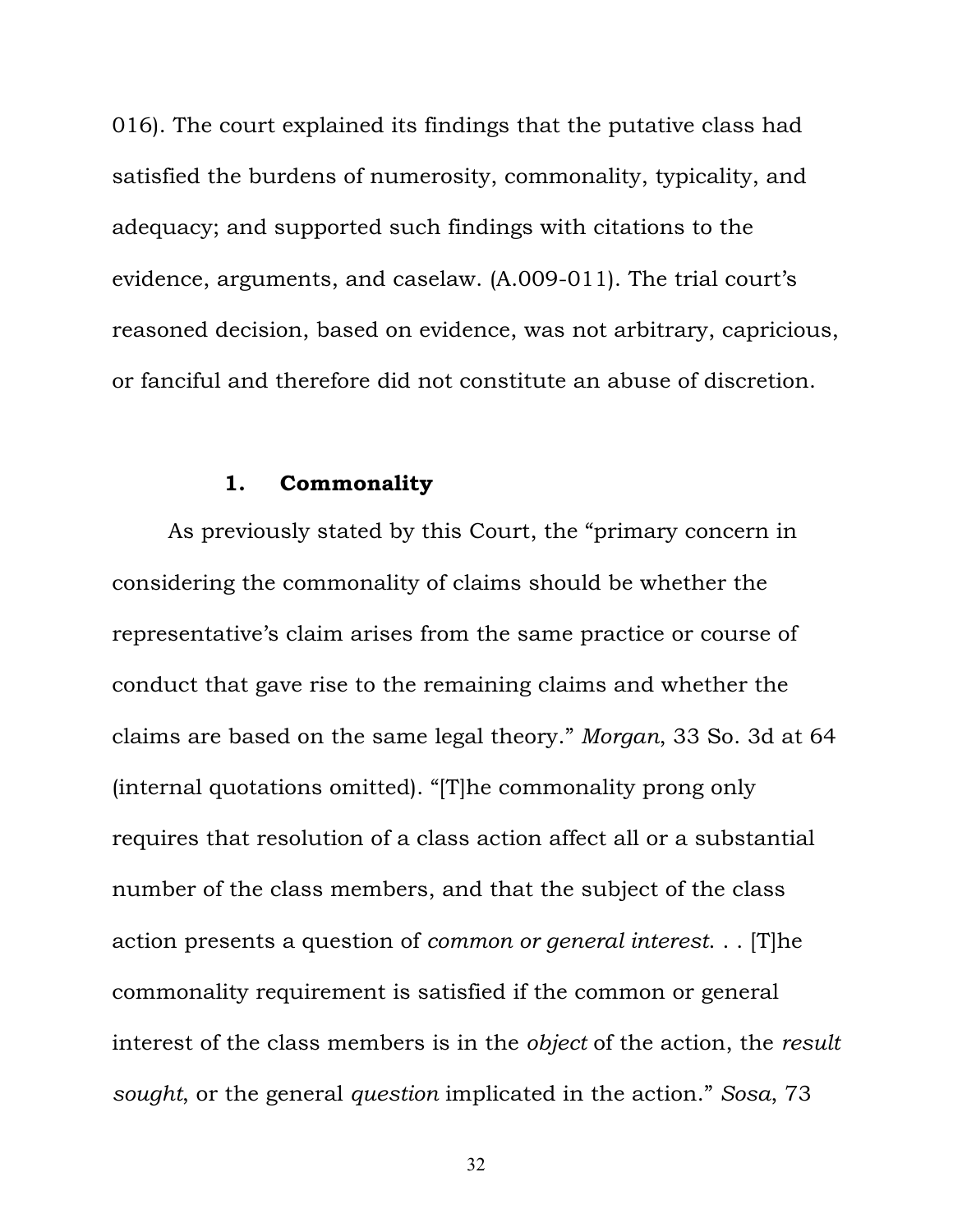So. 3d at 107 (citations omitted) (italics in original). Commonality between class members exists "if the questions linking the class members are substantively related to the resolution of the litigation even though the individuals are not identically situated." *Morgan* at 64 (quotation omitted). *See also*, *Clausnitzer v. Fed. Exp. Corp.*, 248 F.R.D. 647, 656 (S.D. Fla. 2008).

Club Owners contend that the class fails to achieve commonality for much the same reasons as their arguments on preponderance: class members were on different positions on the refund list, differing bylaws determine claim amounts, and different defenses may apply to certain class members. (App. Initial Brief, p. 32). However, they acknowledge that not all questions of law and fact need be common to all members of the proposed class. (App. Initial Brief, p. 32). *See*, *Discount Sleep of Ocala, LLC v. City of Ocala*, 245 So. 3d 842, 851 (Fla. 5th DCA 2018) ("Not all questions of law or fact raised in the litigation need be common because even a single common question will satisfy the commonality requirement.") (citing *Wal-Mart Stores, Inc. v. Dukes*, 564 U.S. 338, 369 (2011)).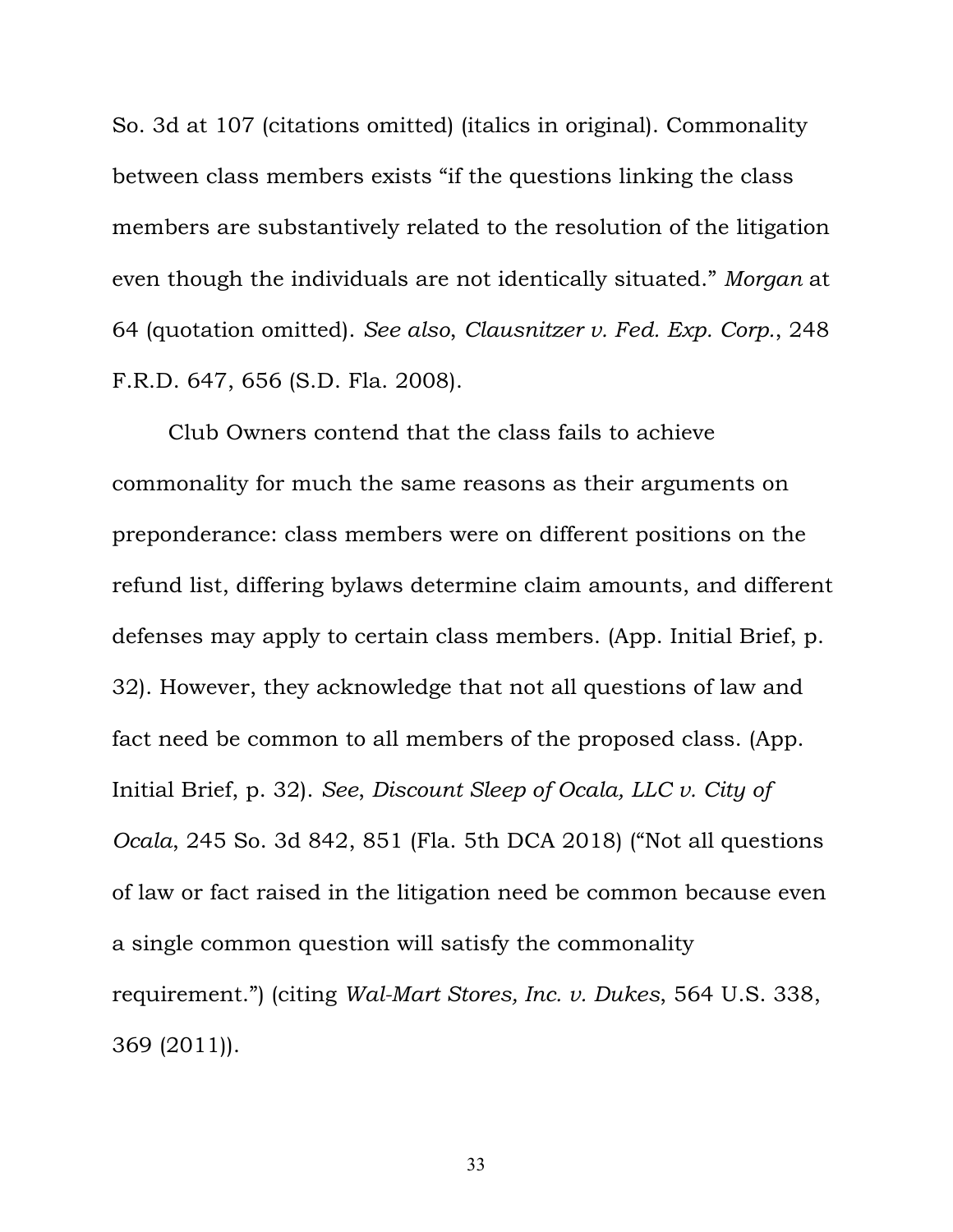The facts in *Morgan* are illustrative of this point. In an action for breach of contract, Deputy Morgan conceded that there was "no common, formal contract between the sheriff and all of the detention deputies." 33 So. 3d at 64. Although he contended there may have been a common oral contract linking all detention deputies, ultimately, he staked his case on the fact that the sheriff's failure to pay the deputies for work done during meal periods constituted a similar course of conduct. *Id.* Despite extensive variations between class members ("such as when each detention deputy was hired and the extent to which they spent their meal breaks performing services for the benefit of the sheriff's office"), this Court still found that the conduct by the defendant affected each class member in the same way and thus their claims would be based on the same legal theories. *Id.*

Here, the court found that the "threshold question for this litigation is whether the Defendants had the right to apply a bylaw amendment to resigned members of PGCC who were no longer active members of the club." (A.010). This central question relates to defendant PGCC's common conduct towards all class members.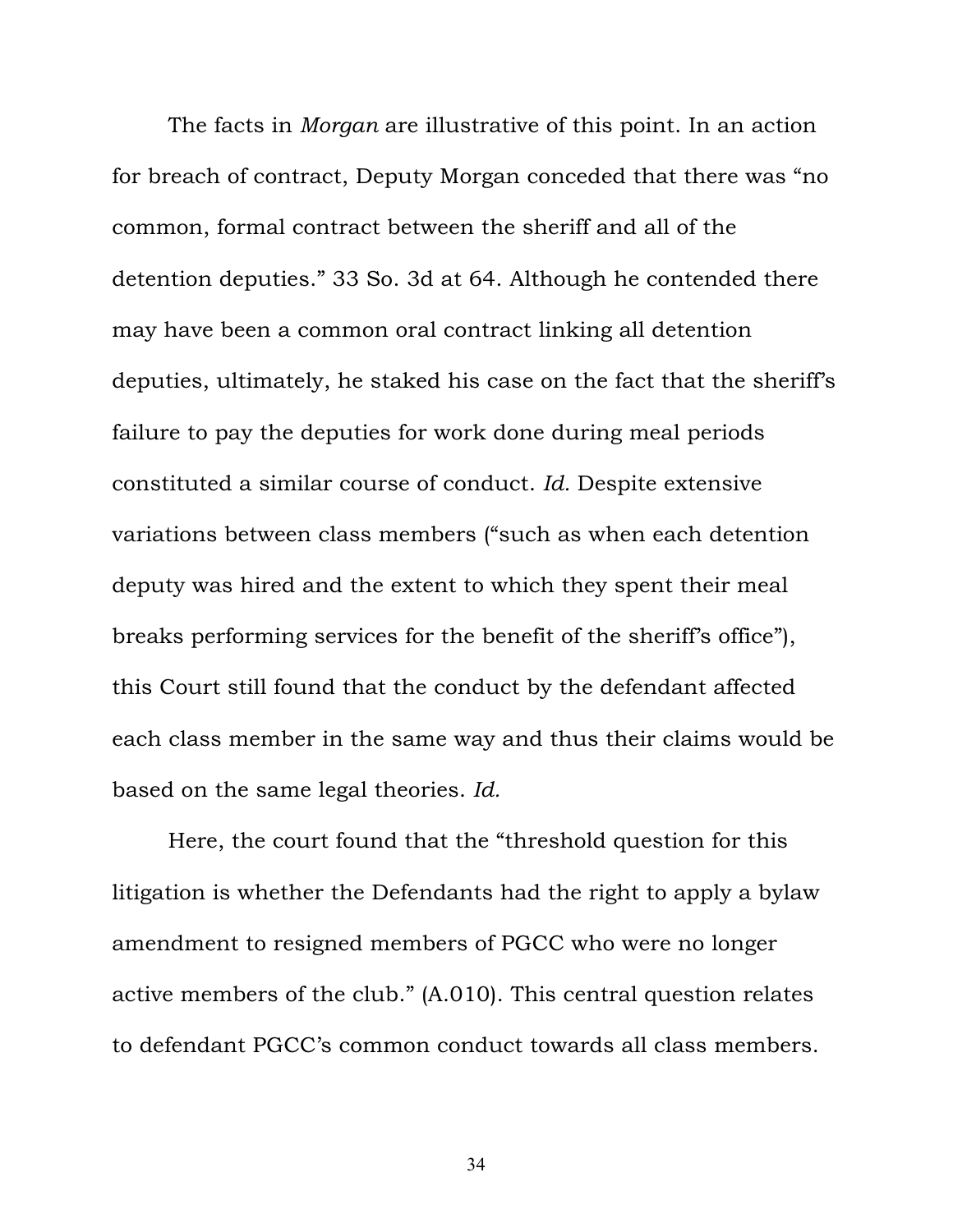All class members were in similar positions in that all had the bylaw change applied retroactively to their equity refund. (A.010).

Club Owners argue that the issue of retroactive application of the bylaws is largely immaterial because it would have applied only to those class members who reached the top of the list; and also that an individual's position on the list puts her at odds with every other individual on the list. (App. Initial Brief, p. 34). Both of these arguments overlook the fact that, through Club Owners' conduct, the list was ultimately defunded, and no further class members were able to reach the top of the list. This not only prevents class members from receiving their refund but makes list position immaterial.

The argument that certain class members are at odds because they were at different positions on the resigned member waiting list actually highlights a further common course of conduct. (App. Initial Brief, p. 33). When a refund list existed and was being funded, members moved up the list as new memberships were purchased by others and used to fund the list. (A.054, ¶3.8.2; A.073, ¶3.8.2; A.090; ¶3.8.2; A.107, ¶3.8.2; A.437-38). However, when Concert ceased selling equity memberships, they effectively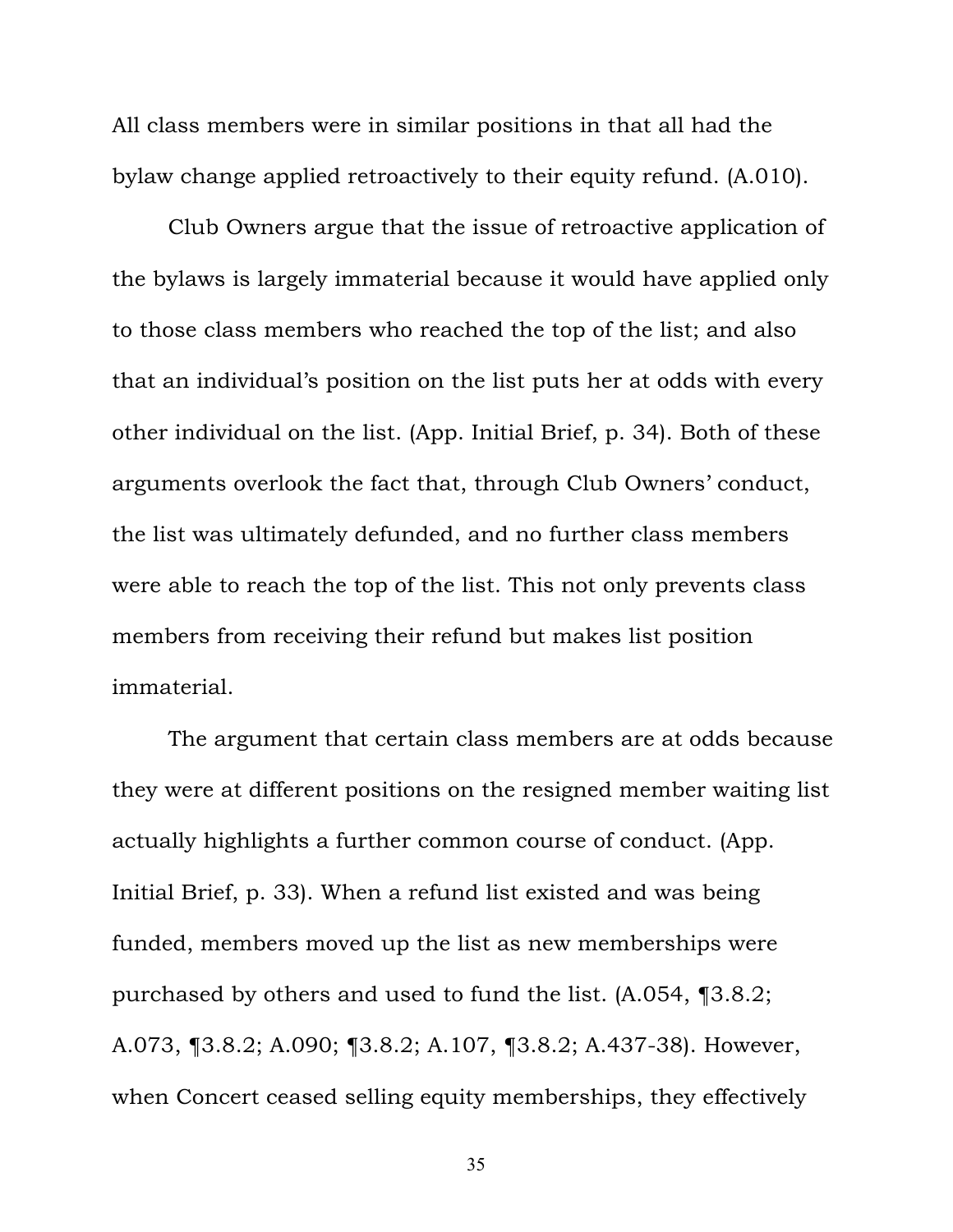<span id="page-39-0"></span>de-funded the list, ensuring that no resigned equity member could move up the list or receive a refund. (A.437-38). This action affected all class members on the refund list in the same manner: it deprived them of any chance at a refund. Therefore, it provided yet another common course of conduct that unified their claims. The trial court focused on a single common issue in certifying the class, but, as discussed: other unifying issues were attendant. (A.009- 010). For these reasons, a finding of commonality was not an abuse of discretion.

### **2. Typicality**

"The key inquiry for a trial court when it determines whether a proposed class satisfies the typicality requirement is whether the class representative possesses the same legal interest and has endured the same legal injury as the class members." *Sosa*, 73 So. 3d at 114 (citations omitted). The test to reach typicality is "not demanding." *Id.* (citing *Morgan*, 33 So. 3d at 65). Typicality is satisfied when there is a strong similarity between the legal theories upon which the representative claims are based and those of the other class members. *Id.* at 114–115. Factual differences between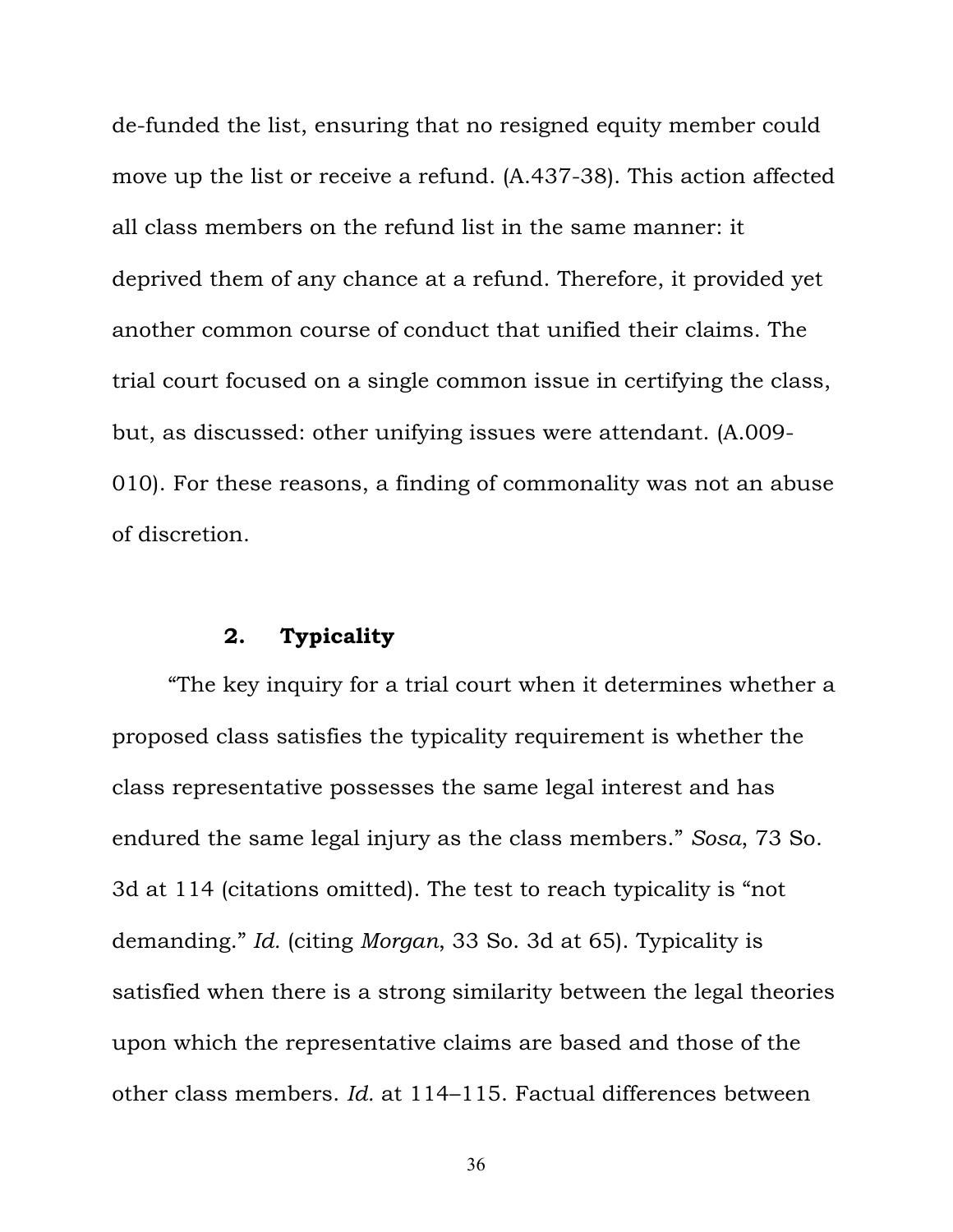claims will not defeat typicality. *Id.* at 114 (citing *Morgan*, 33 So. 3d at 65). *See also*, *Broin v. Phillip Morris Co., Inc.*, 641 So. 2d 888, 892 (Fla. 3d DCA 1994) (finding that claims by nonsmoker flight attendants based on inhalation of secondhand smoke during flights were sufficiently typical of each other); *Graham v. Pyramid Healthcare Sols., Inc.*, No. 8:16-CV-1324-T-30AAS, 2017 WL 2799928, at \*5 (M.D. Fla. June 28, 2017) ("Even if the fact patterns are unique to each claim, the typicality requirement will be satisfied if the class representative and class members experienced the same unlawful conduct.").

Club Owners raise two arguments on appeal as to why the trial court abused its discretion in finding the class representatives' claims typical of the class members' claims. The first argument is that some class members (and representative plaintiffs) signed releases while others did not. (App. Initial Brief, pp. 35-36). Club Owners' second argument against typicality is that class members who occupied different positions on the refund waiting list have claims antagonistic to each other. (App. Initial Brief, p. 36). Neither of these arguments is availing.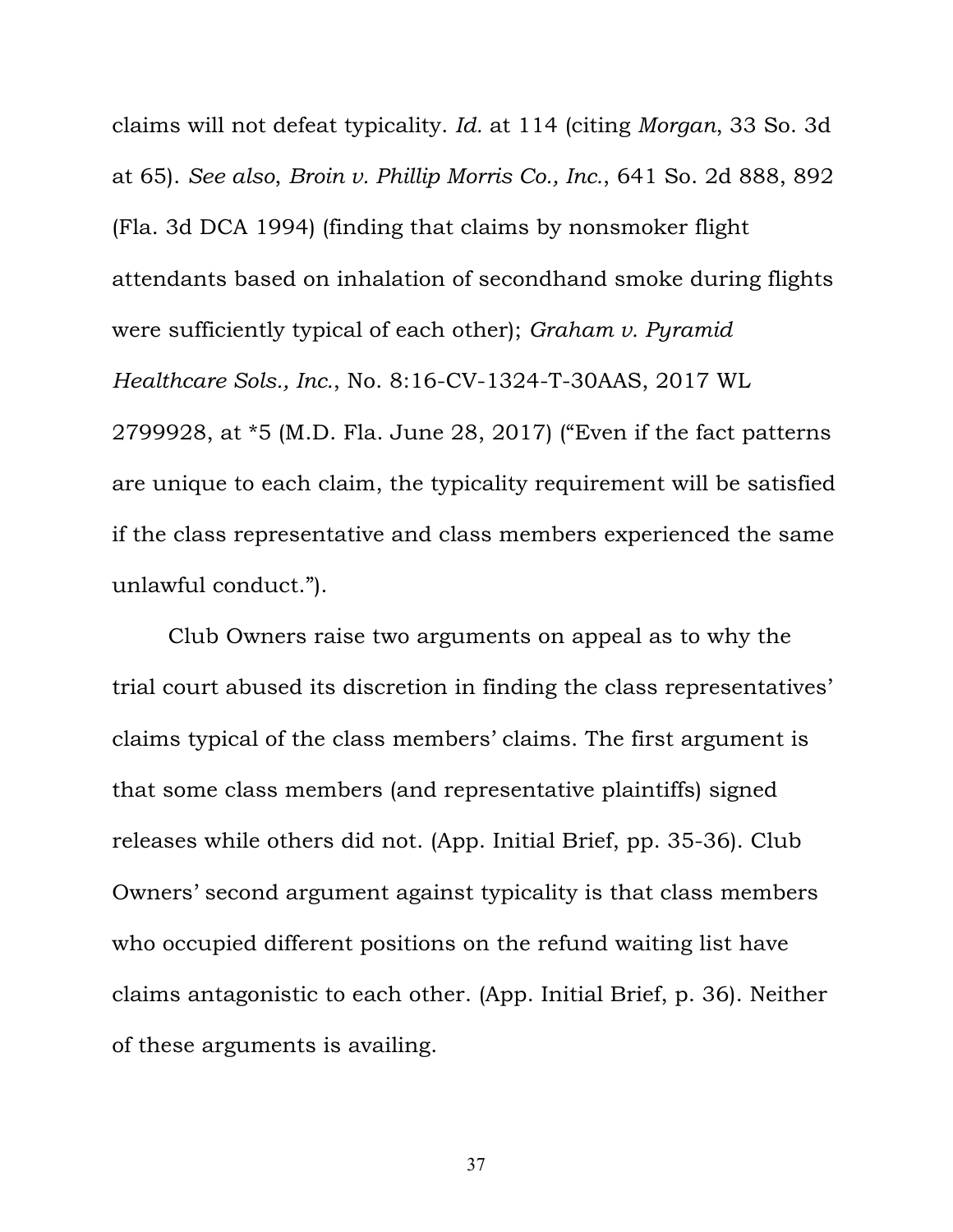Club Owners point out that several class representatives signed releases. (App. Initial Brief, p. 35). Further, they allege many class members signed releases. (App. Initial Brief, p. 11). Club Owners acknowledge that the same defense might apply to the class representatives who signed releases as to those class members who signed releases. (App. Initial Brief, pp. 35-36). Club Owners then argue that because some class representatives signed releases and others did not, and some class members signed releases while others did not, their claims are not typical of each other. (App. Initial Brief, p. 36). This overlooks the logical conclusion that class representatives who signed releases could represent the interests of class members who signed releases. Impliedly, those representatives who did not sign releases can represent the interests of class members who did not sign releases.

The argument that resigned members who were on the refund waiting list necessarily occupy different positions on the list and thus have claims antagonistic to one-another has been addressed *supra* Sec. IV.A.1.b.i. Assuming *arguendo* that a claimant at the fifth position in the list would have interests materially different from a claimant who was sixth on the list; both interests were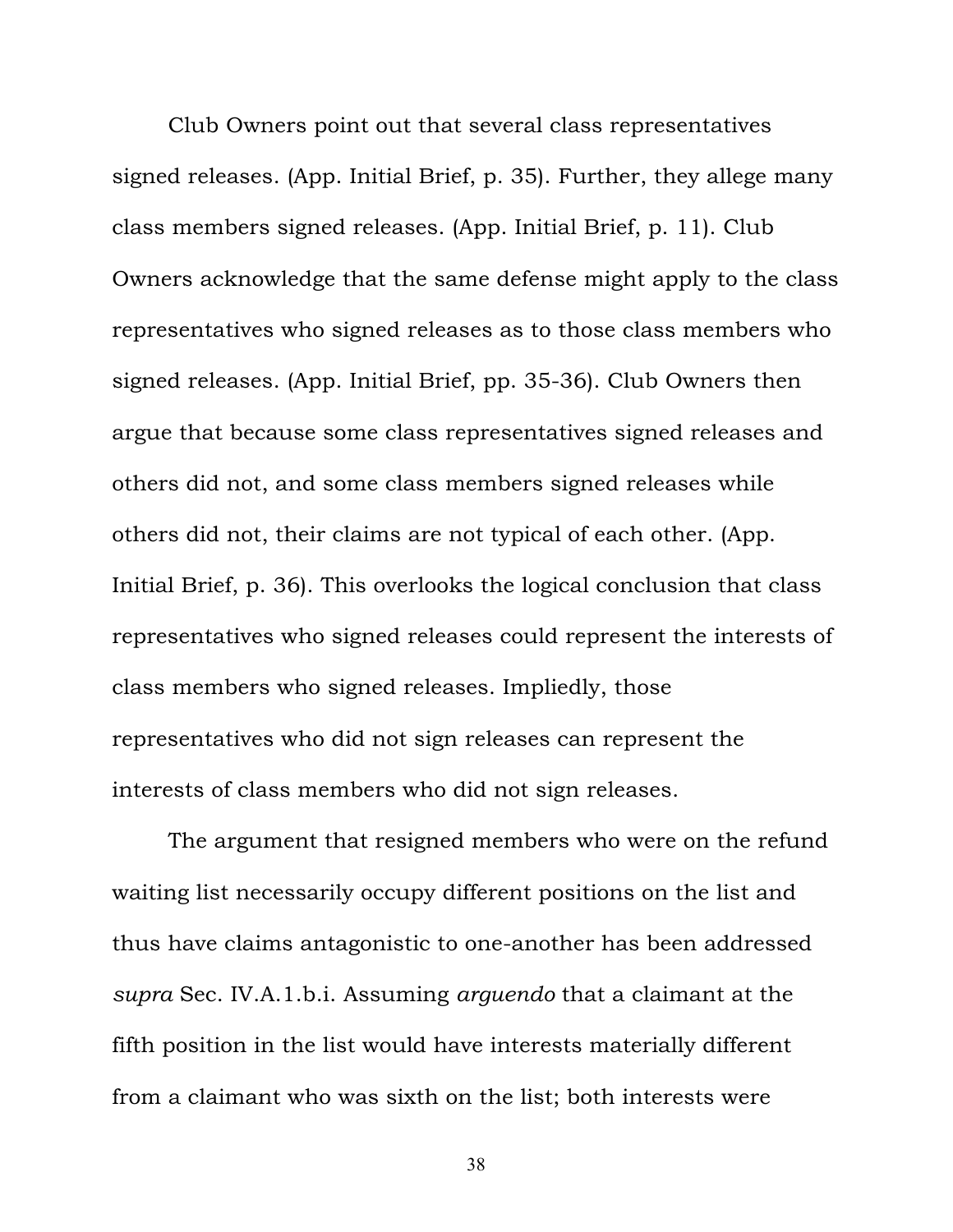rendered substantially similar by the defunding of the entire list. Regardless of what position a class member previously occupied, by the discontinuation of equity memberships, Concert guaranteed that the list would remain unfunded and no class member would move up the list. None would ever get closer to a refund because none were refunded. Therefore, their interests in obtaining refunds are now the same.

Additionally, as stated by the trial court, "[a]lthough different Plaintiffs were at different positions on the resigned member list, all had their refund or potential refund limited by the bylaw change." (A.011). Even if class members were at different intervals as they approached the refund of their equity contribution, that refund was limited as to all by the April 2016 bylaw change. (A.157, ¶3.7.1). This unifying fact renders all class claims typical of one another.

As established repeatedly by the caselaw, factual differences amongst claimants will not serve to defeat typicality. The focus is whether class representatives were harmed by the same conduct by the defendants and thus avail themselves of the same legal theories as class members. The trial court considered evidence as to this issue and found that each class member (and representative) had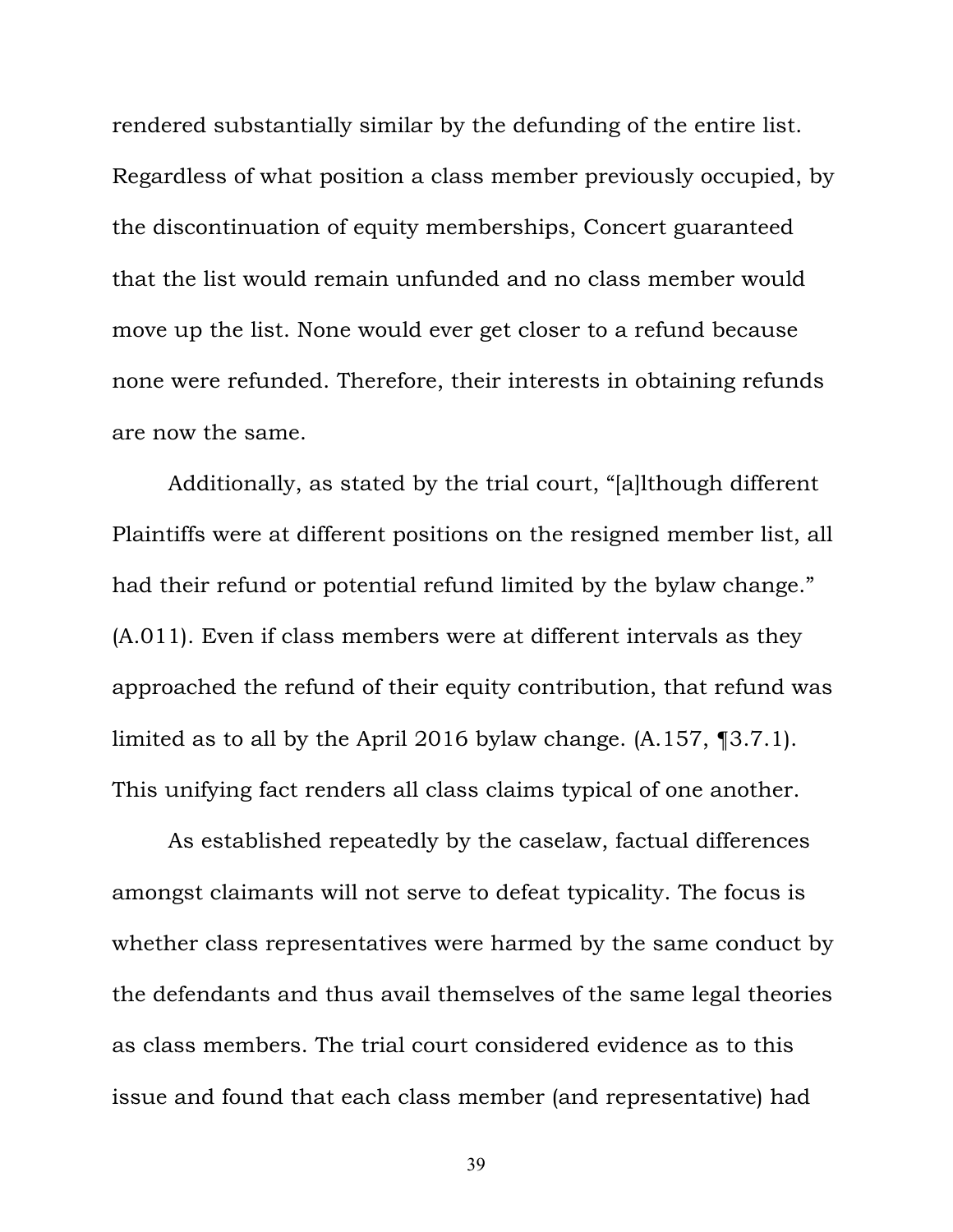<span id="page-43-0"></span>their refund or potential refund limited by the April 2016 bylaw changes. That claim, and the theories on which it is based, is uniform amongst class members and representatives alike.

Further, despite being in different places on the refund waiting list, all class members (including representatives) who were on the list at the time of sale ended up in the same boat: they were not able to receive any refund after the cessation of equity membership sales. Lastly, defendants are not unable to present their defenses against class representatives: they readily acknowledge that some of the named representatives may be subject to the defense of release, as are some class members. For these reasons, the trial court did not abuse its discretion in finding that the class representatives' claims were typical of the class claims.

# **3. Adequacy of Representation**

Club Owners maintain that class representatives are unable to adequately represent class members since all of those on the refund waiting list would have occupied different positions and would therefore have antagonistic claims. This would, of course, prevent any representative from representing the interests of any class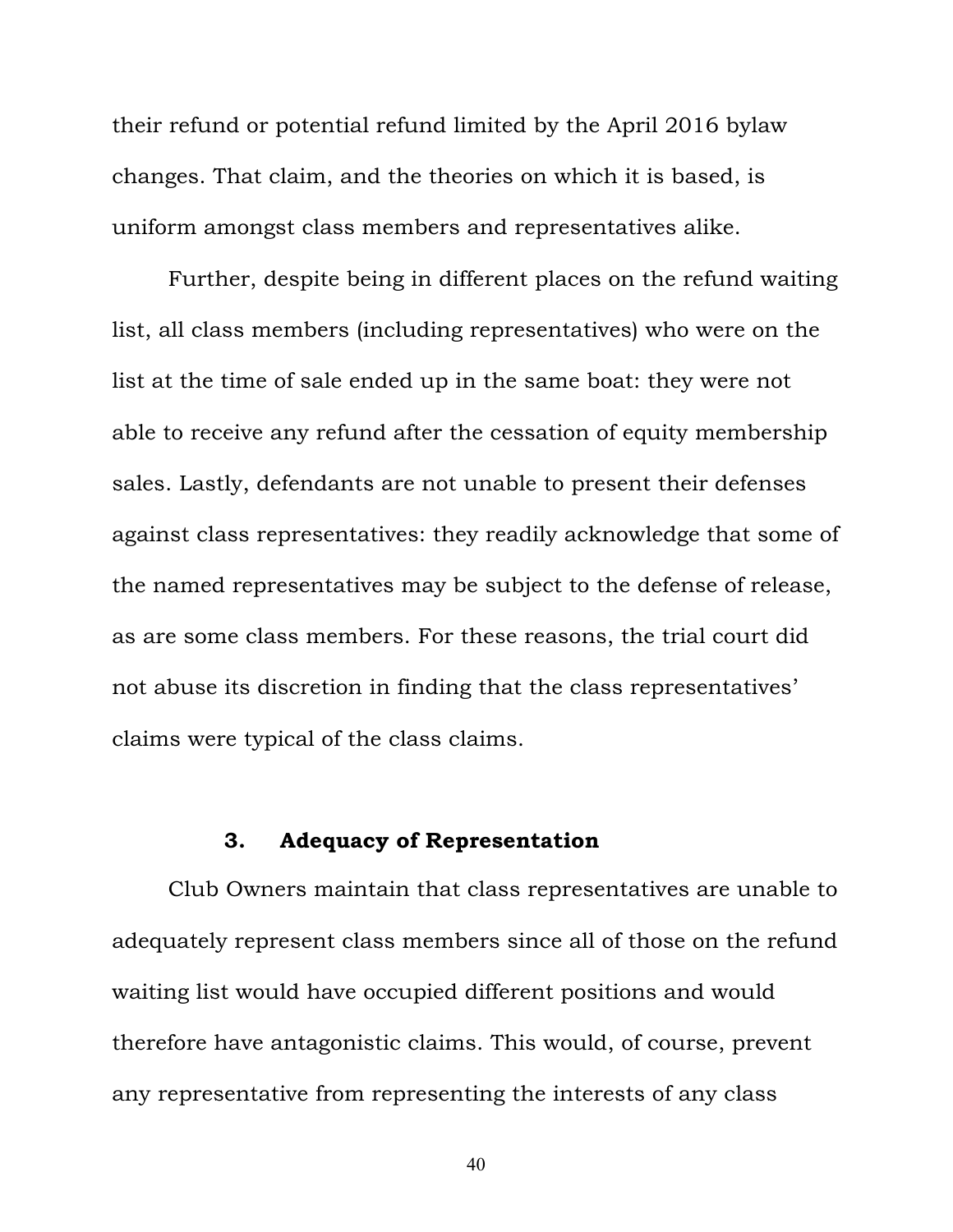member anywhere on the list other than themselves. Arguments regarding class member position on the refund waiting list are addressed *supra* Sec. IV.A.1.b.i and IV.B.2. Once Concert purchased the club and the list was defunded, each member on the list shared the same fate. Therefore, class representative interests and the interests of the class members are aligned and class representatives still on the refund waiting list at the time of sale are capable of representing the interests of those class members likewise on the list.

Club Owners further contend the trial court improperly found adequacy of representation and abused its discretion by certifying the class despite a purported delay in moving for class certification. (App. Initial Brief, pp. 38-39). In support, Club Owners cite to caselaw that is easily distinguished from the facts at bar. Club Owners rely on Judge Shepherd's dissent in the Third District case of *Browning v. Anglefish Swim School, Inc.*, 1 So. 3d 355, 361 (Fla. 3d DCA 2009). Judge Shepherd's dissent focuses on the delay in obtaining class certification. *Id.* ("In my view, the class representatives and their counsel have proven themselves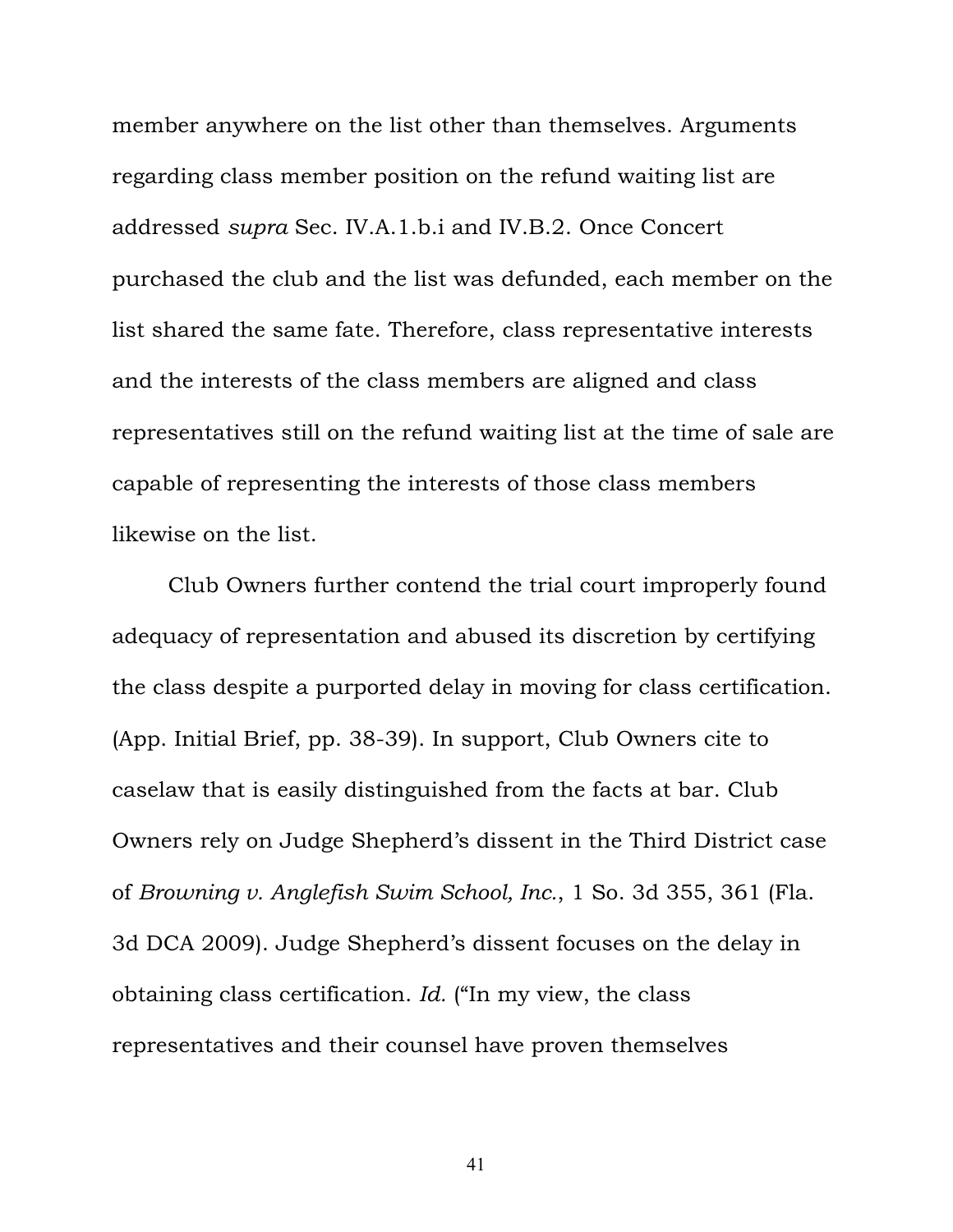unqualified to prosecute this action on a more substantial ground – taking five years to get to this point.").

However, the facts that gave rise to Judge Shepherd's dissent are quite different from the facts at bar. In *Browning*, class counsel filed a motion to amend their original complaint to add class allegations, withdrew that motion, re-filed a similar motion eighteen months later, set and re-set hearing on the motion nine times, and did not move for class certification until almost sixteen months after the complaint had been amended. *Id.* Further, "potential for class treatment surfaced early" with the first motion to amend the complaint to add class allegations being filed three weeks after the complaint itself. *Id.* Unlike the case at bar, counsel for the plaintiffs in *Browning* remained the same throughout the litigation. *Id.*

Judge Shepherd took special note of the date that plaintiffs initially moved to amend the complaint to add class allegations. *Id.* This date is critical, because as other courts have noted, delays beyond this point may cause plaintiffs to sit on their rights under the assumption that class certification is imminent. *See*, *Osborne v. Emmer*, 184 So. 3d 637, 640-41 (Fla. 4th DCA 2016) (Adopting much of Judge Shepherd's opinion). However, until that time, there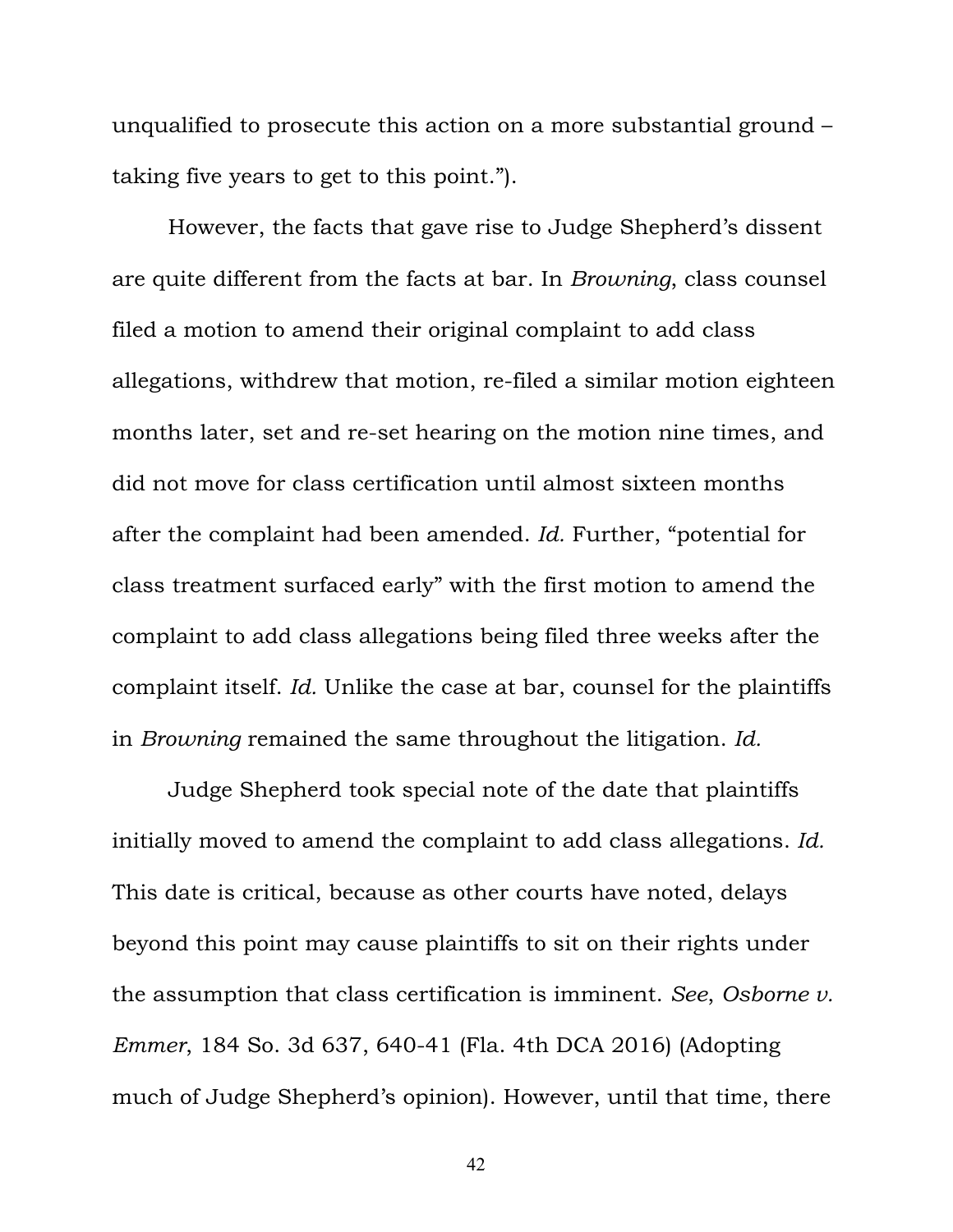is nothing indicating to potential claimants that class certification is being sought, and therefore nothing to discourage them from pursuing redress on their own initiative. The lapse in time between the first filing (later withdrawn) asserting class allegations and the actual certification of a class was five years in *Browning*, 1 So. 3d at 361.

Appellees filed their motion for class certification on July 15, 2021, a little more than two months after the amended complaint first asserting class allegations was deemed filed. After a multi-day hearing that took place over a number of weeks, the class was certified on December 6, 2021. Therefore, at most, the critical period between the filing of a complaint putting forth class allegations and the certification of the class was five months. This is a significantly different length of time from the five years decried by Judge Shepherd. It is far shorter a time than the five years from the date of the first filing of one of the underlying cases, as decried by Club Owners. Relying on the caselaw cited by Club Owners, no undue delay occurred in this case. As such, it was not an abuse of discretion to certify a class five months after the filing of the first complaint containing class allegations.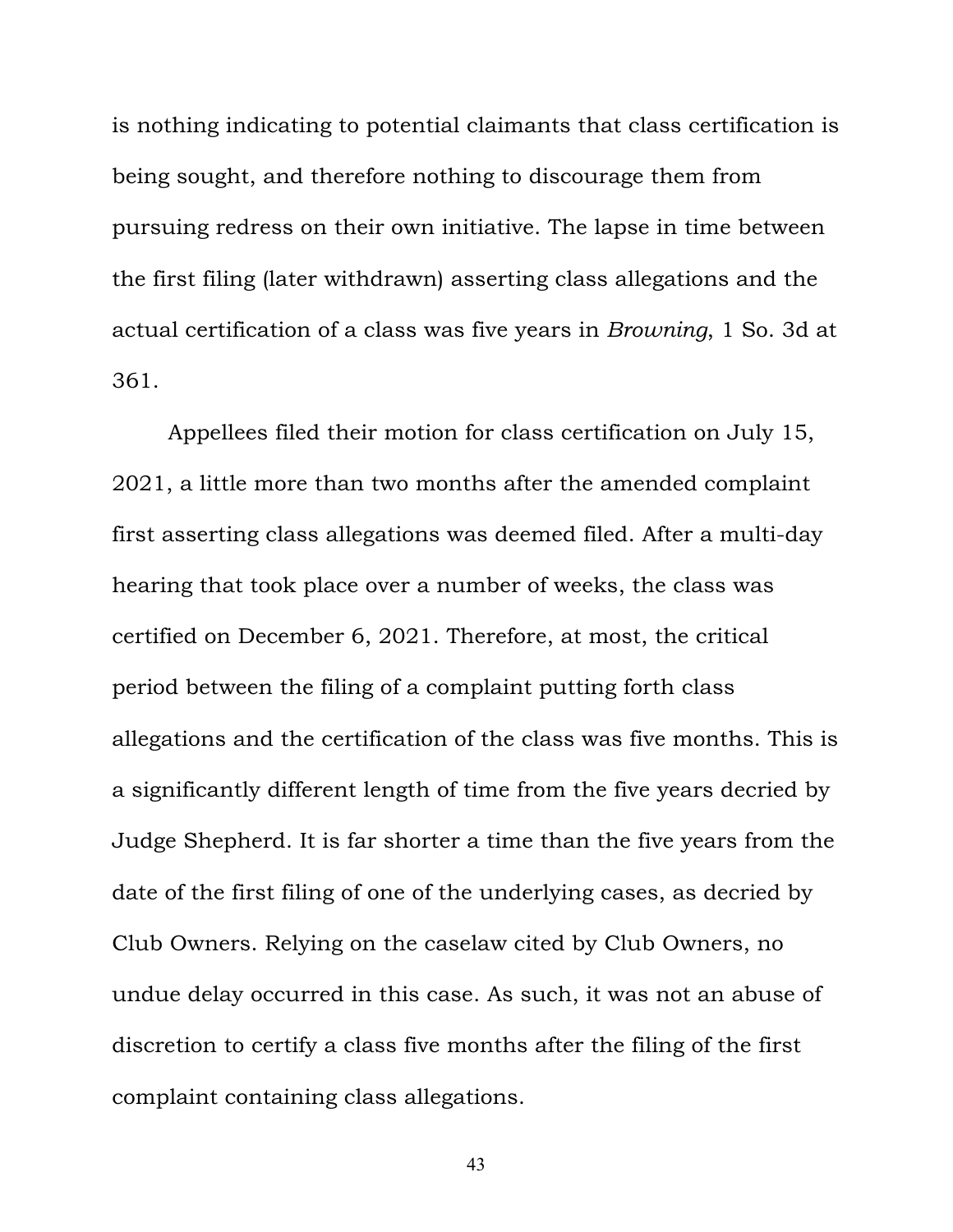#### <span id="page-47-0"></span>**V. CONCLUSION**

In summation: the trial court did not abuse its discretion by certifying the proposed class. The trial court held a multi-day evidentiary hearing, accepted written evidence and live witness testimony, and heard extensive argument from both sides. After which, the trial court properly found that the proposed class met the requirements of Rule 1.220 and issued an order detailing these findings. Such actions and the trial court's decision to grant class certification are well within the discretion of the trial court and are supported by relevant caselaw. Therefore, class members respectfully request that the decision of the trial court in certifying a class action be affirmed.

Respectfully submitted,

*/s/ Jennifer Anne Gore Maglio* Jennifer Anne Gore Maglio Florida Bar Number 88013 jmaglio@mctlaw.com Benjamin A. Christian Florida Bar Number 1033821 bchristian@mctlaw.com **mctlaw** 1605 Main Street, Suite 710 Sarasota, FL 34236 Phone: (888) 952-5242 Fax: (877) 952-5042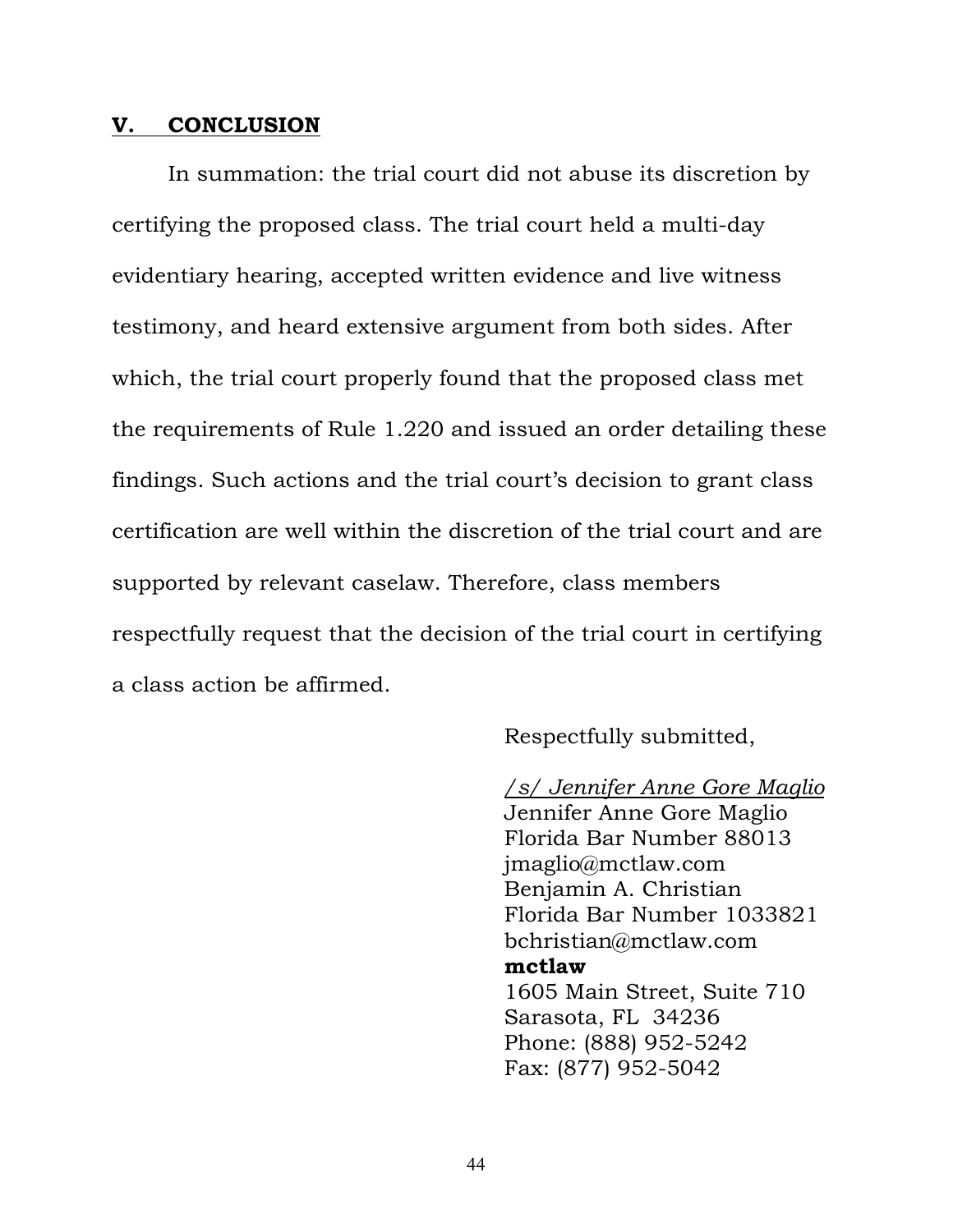## CERTIFICATE OF COMPLIANCE

I hereby certify that the type style and size used in this brief is Bookman Old Style 14-point and that this brief complies with the requirements of Florida Rule of Appellate Procedure 9.210(a)(2).

# */s/ Jennifer Anne Gore Maglio*

Jennifer Anne Gore Maglio Florida Bar Number 88013 jmaglio@mctlaw.com Benjamin A. Christian Florida Bar Number 1033821 bchristian@mctlaw.com **mctlaw** 1605 Main Street, Suite 710 Sarasota, FL 34236 Phone: (888) 952-5242 Fax: (877) 952-5042